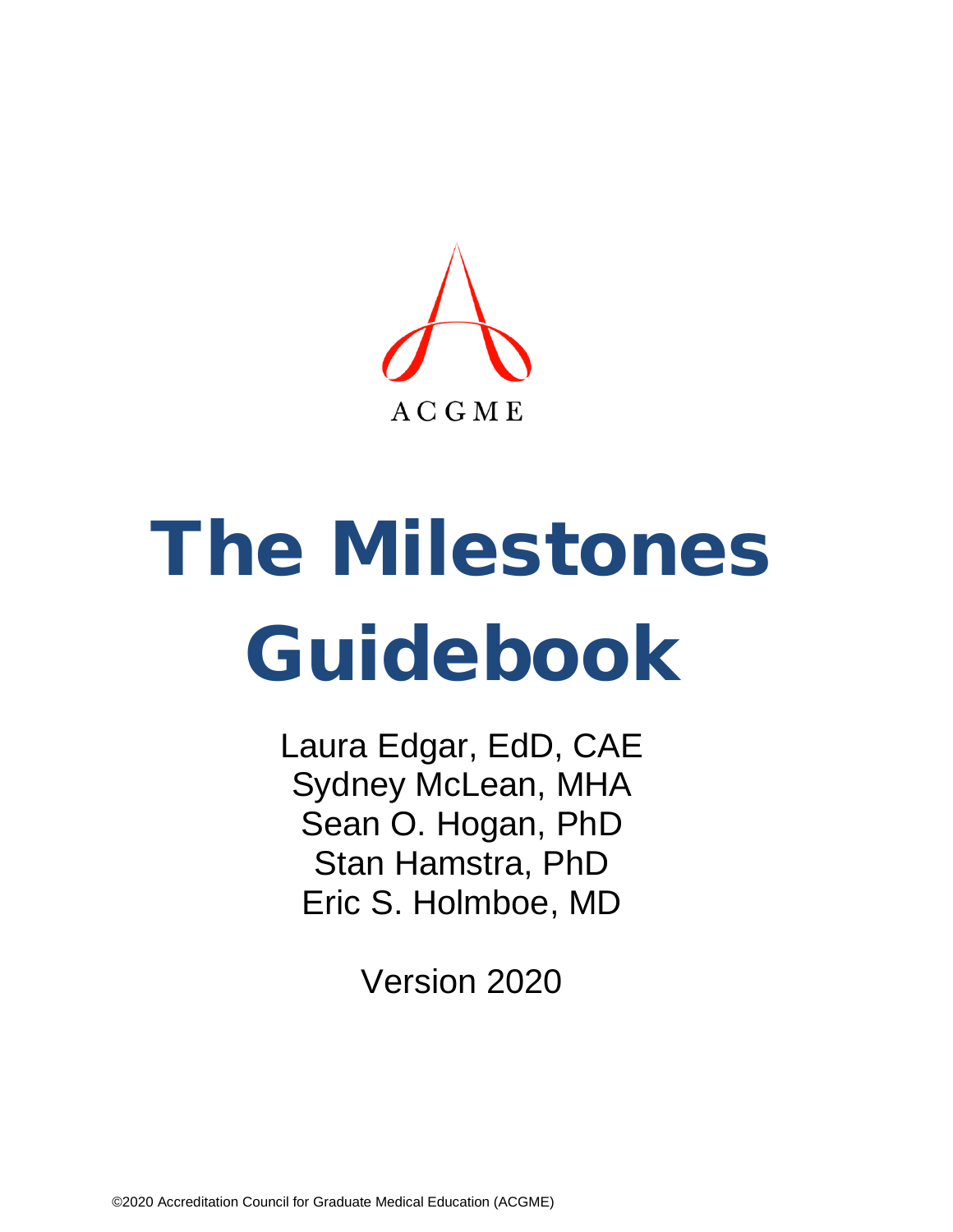## **TABLE OF CONTENTS**

| <b>Topic</b>                                                | Page(s)      |
|-------------------------------------------------------------|--------------|
|                                                             | 1            |
| <b>Competency-Based Education and the Rationale for the</b> | $\mathbf{2}$ |
| <u> Milestones………………………………………………………………………</u>               | 8            |
| What are the<br>$\bullet$                                   | 8            |
| <b>How Were the Milestones</b><br>$\bullet$                 | 9            |
| $\bullet$                                                   | 12           |
| <b>Implementing and Using the Milestones</b><br>Effectively | 14           |
| $\bullet$                                                   | 19           |
|                                                             | 21           |
|                                                             | 23           |
|                                                             | 27           |
|                                                             | 28           |
|                                                             | 31           |
| <b>Appendix B: The High Performing Residency Assessment</b> | 36           |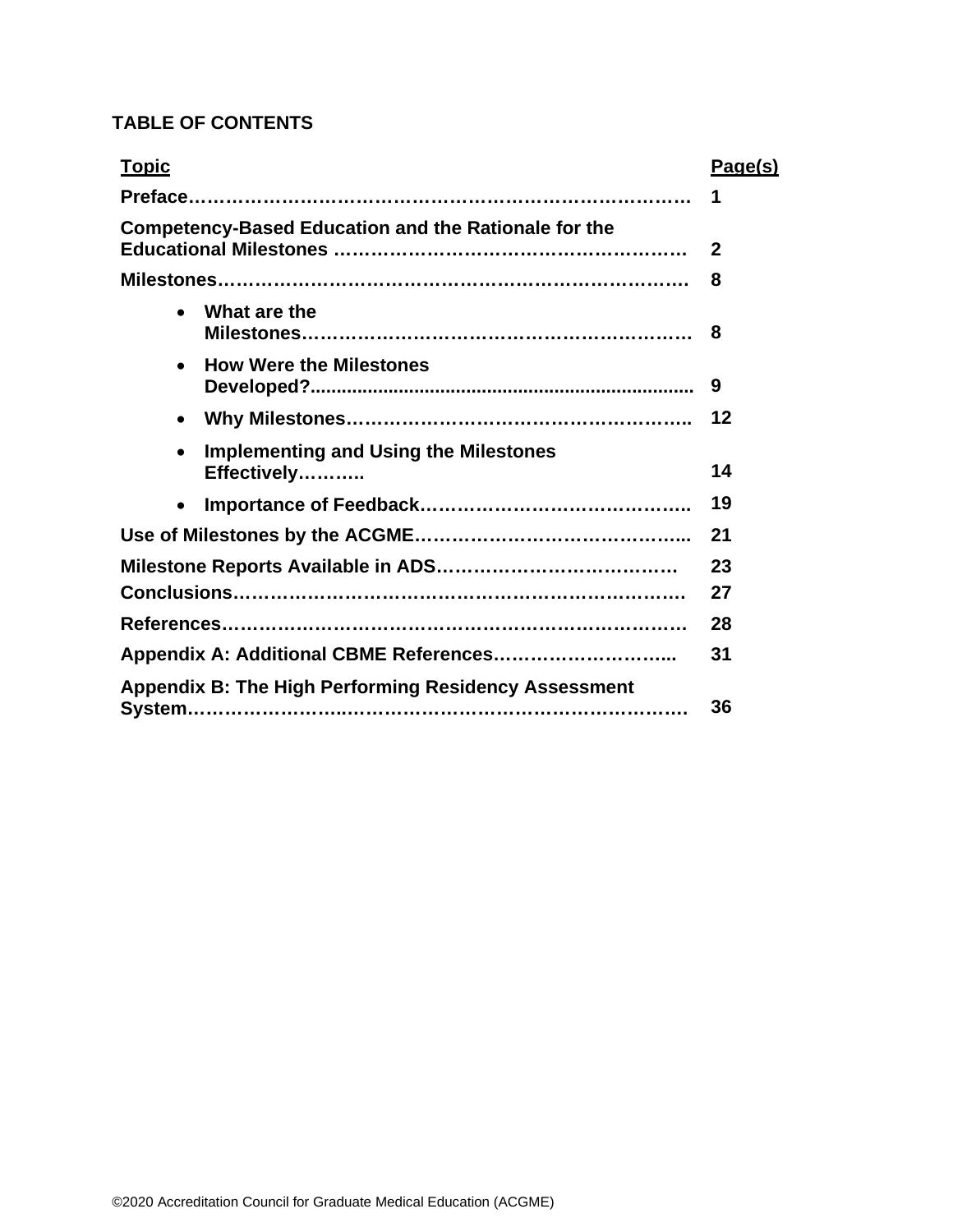#### **Preface**

The Milestones have become an important formative component of the ACGME current accreditation model for graduate medical education (GME) in the United States. This accreditation model, previously dubbed "the Next Accreditation System" was part of the educational community's response to public and policy makers' concerns regarding the need to improve GME (Nasca et al. 2012). It more fully embraces the outcomes-based principles that started with the release of the Core Competencies in 1999, and the launch of the Outcome Project in 2001 (Batalden et al. 2002; IOM 2014). However, the ACGME and GME programs struggled to operationalize the Core Competencies and create meaningful outcomes-based assessments. Recognizing these challenges, the ACGME's transition to the current model included two important new components to the accreditation process; the Milestones and the Clinical Competency Committee (CCC), both of which are designed to monitor and iteratively improve educational outcomes, and by extension, clinical outcomes, at the level of the individual learner and the program.

This Milestones Guidebook is designed to be informational and practical. The beginning sections explain the grounding principles of competency-based medical education (CBME) and development of the Milestones. The remaining sections include practical guidance on how to effectively use the Milestones. "Practical Tips" boxes that offer quick summaries are provided in certain sections. Finally, appendices provide a list of useful information on assessment systems and additional CBME resources that may help programs with implementation of the Milestones.

Other guidebooks are available in the Milestones section of the ACGME website, including a Milestones Guidebook for Residents and Fellows (written by and for residents and fellows), a Clinical Competency Committee Guidebook, and the newest addition, a Milestones Implementation Guidebook. All of these and other resources are available at [https://www.acgme.org/What-We-Do/Accreditation/Milestones/Resources.](https://www.acgme.org/What-We-Do/Accreditation/Milestones/Resources)

Feedback on this second edition of the *Milestones Guidebook* is invited and welcomed. Send comments to [milestones@acgme.org.](mailto:milestones@acgme.org)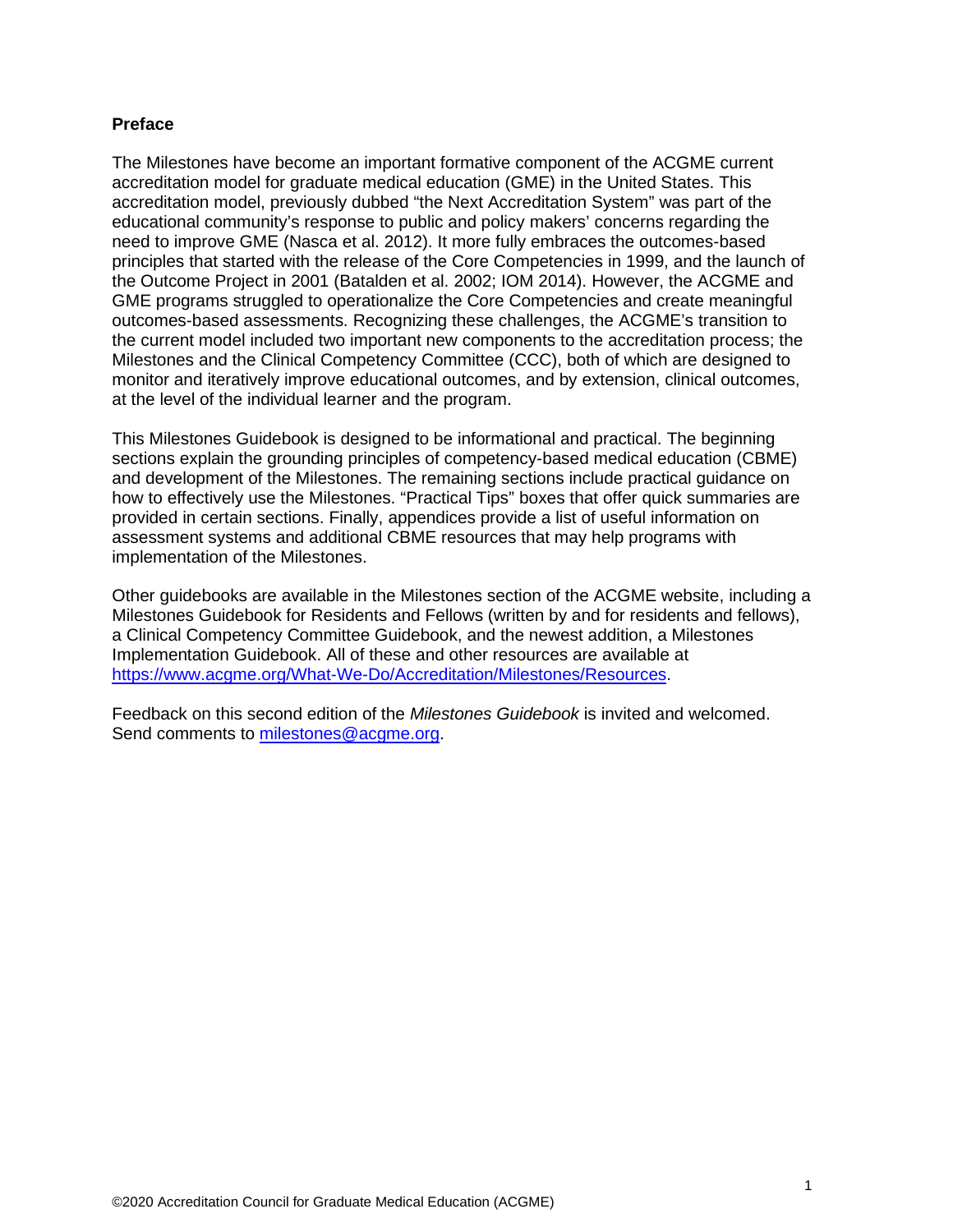## **Competency-Based Education and Assessment and the Rationale for the Educational Milestones**

A brief historical timeline of the move toward competency-based education and assessment provides the context and rationale for use of the educational Milestones in the ACGME's accreditation model (Table 1). Key dates include the approval of the Core Competencies in 1999, the launch of the Outcomes Project in 2001, and the transition of the first phase of accredited specialties to the ACGME's Next Accreditation System in July 2013 (Batalden et al. 2002; Nasca et al. 2012).

|              | ן שטוט ד. ו ויט ד טמוטט ווו בשטטמוטוומו וווויטטנטווטט ו וויטנטו                         |  |  |  |
|--------------|-----------------------------------------------------------------------------------------|--|--|--|
| <b>Dates</b> | <b>Structure</b>                                                                        |  |  |  |
| 1999         | The six Core Competencies endorsed by ACGME and American Board of Medical               |  |  |  |
|              | Specialties (ABMS)                                                                      |  |  |  |
| 2001         | The Outcome Project formally launched                                                   |  |  |  |
| 2009         | ACGME approves structure of NAS, including inclusion of the Milestones                  |  |  |  |
| 2013         | First seven specialties implement NAS, including Milestones reporting                   |  |  |  |
| 2014         | Remaining accredited specialties and subspecialties implement NAS, including Milestones |  |  |  |
|              | reportina                                                                               |  |  |  |
| 2015         | All specialties and subspecialties begin to report Milestones data                      |  |  |  |
| 2018         | Work begins on Milestones revisions, called Milestones 2.0                              |  |  |  |

|  |  | Table 1: Key Dates in Educational Milestones History |  |  |
|--|--|------------------------------------------------------|--|--|
|--|--|------------------------------------------------------|--|--|

Competency-based medical education (CBME) serves as the foundation for the ACGME's accreditation model, which is also grounded in a continuous quality improvement and innovation philosophy (Nasca et al. 2012; Weiss, Bagian, and Nasca 2013). Before examining the role of the Milestones in assessment and programmatic improvement, it is useful to summarize the history of CBME.

#### **Overview: Competency-Based Medical Education (CBME)**

Competency-based educational models are not new. In other fields, this is often called competency-based education and training (CBET), a term transformed to CBME in medicine. What is CBET? As Sullivan notes (1995):

"In a traditional educational system, the unit of progression is *time* and it is *teachercentered.* In a CBET system, the unit of progression is *mastery* of specific knowledge and skills and is *learner-centered*."

The earliest conception of competency-based training arose in the United States during the 1920s as educational reform became linked to industrial and business models of work that centered on clear specification of outcomes and the associated knowledge and skills needed. However, the more recent conception of CBET had much of its genesis in the teacher education reform movement of the 1960s (Elam 1971).

This interest was spurred by a US Office of Education National Center for Education Research grant program. In 1968, 10 universities developed and implemented new teacher training models that focused on student achievement (outcomes). Carraccio and colleagues noted that some sectors in medical education explored competency-based models in the 1970s. Elam laid down a series of principles and characteristics of CBET in 1971 (Table 2).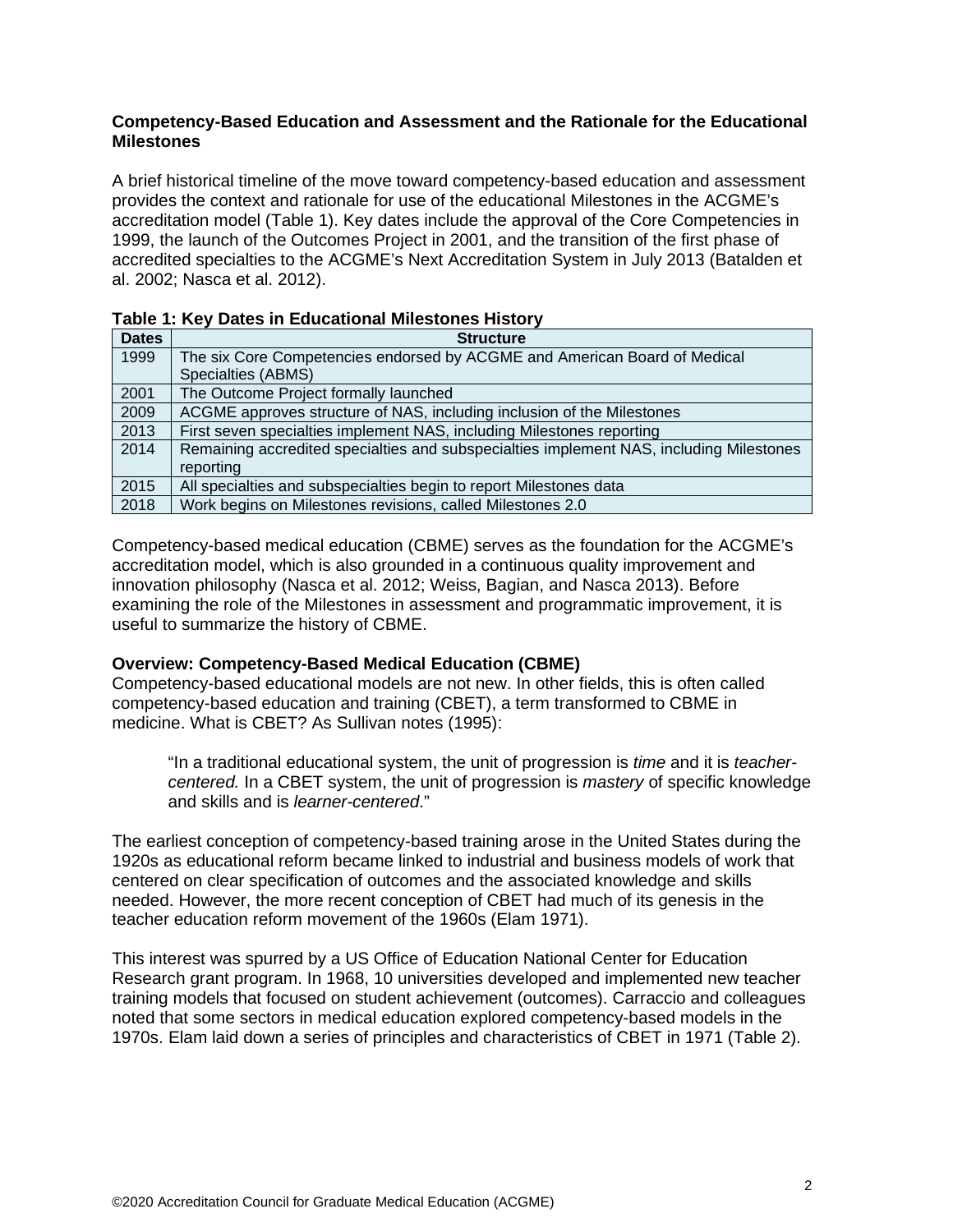## **Table 2: Principles and Characteristics of Competency-Based Educational (CBE) Models (Elam 1971)**

| <b>Principles</b>                           |    | <b>Characteristics</b>                |
|---------------------------------------------|----|---------------------------------------|
| 1. Competencies are role-derived (e.g.,     |    | Learning is individualized            |
| physician), specified in behavioral terms,  | 2. | Feedback to the learner is essential  |
| and made public                             | 3. | Emphasis is more on the exit criteria |
| 2. Assessment criteria are competency-based |    | (i.e., outcomes) than on the          |
| and specify what constitutes mastery level  |    | admission criteria (i.e., selection)  |
| of achievement                              | 4. | CBE requires a systems approach       |
| 3. Assessment requires performance as the   |    | to manage a training program          |
| prime evidence, but takes knowledge into    | 5. | Training is modularized               |
| account                                     | 6. | Both the learner and the program      |
| 4. Individual learners progress at rates    |    | have accountability                   |
| dependent on demonstrated competence        |    |                                       |
| 5. The instructional program facilitates    |    |                                       |
| development and evaluation of the specific  |    |                                       |
| competencies                                |    |                                       |

From these beginnings, interest within medical education began to grow (Sullivan 1995). Competency-based models for medical education were soon promoted for wide use by McGaghie and colleagues as part of a report to the World Health Organization in 1978. In that report, the authors defined CBME as:

"The intended output of a competency-based programme is a health professional who can practise medicine at a defined level of proficiency, in accord with local conditions, to meet local needs." (McGaghie and Lipson 1978)

A group of international educators worked to "modernize" the definition of CBME and lay out the theoretical rationale for a CBME system. This group defined CBME as: (McGaghie and Lipson 1978)

"an *outcomes-based* approach to the design, implementation, assessment and evaluation of a medical education program using an *organizing framework* of competencies."

Put simply, under CBME, graduation requirements and curricula would be based on standardized outcomes, while learning exercises and formative feedback would be personalized (Achike, Lakhan, and Yakub 2019). Carraccio and colleagues (2002) compared the elements between the structure/process-based educational approach and the outcomes-based approach (Table 3).

While momentum was building for the principles and promises of CBME, there was also consensus that wide-spread acceptance would depend on addressing questions about:

- developing conceptual frameworks and language around CBME that would become well established and widely understood (Englander et al. 2017; Ferguson et al. 2017; Frank et al. 2010)
- designing learning outcomes, and with them, frameworks for assessment and evaluation (Gordon et al. 2017)
- preparing faculty member to apply CBME principles in the learning environment (Tannenbaum et al. 2020)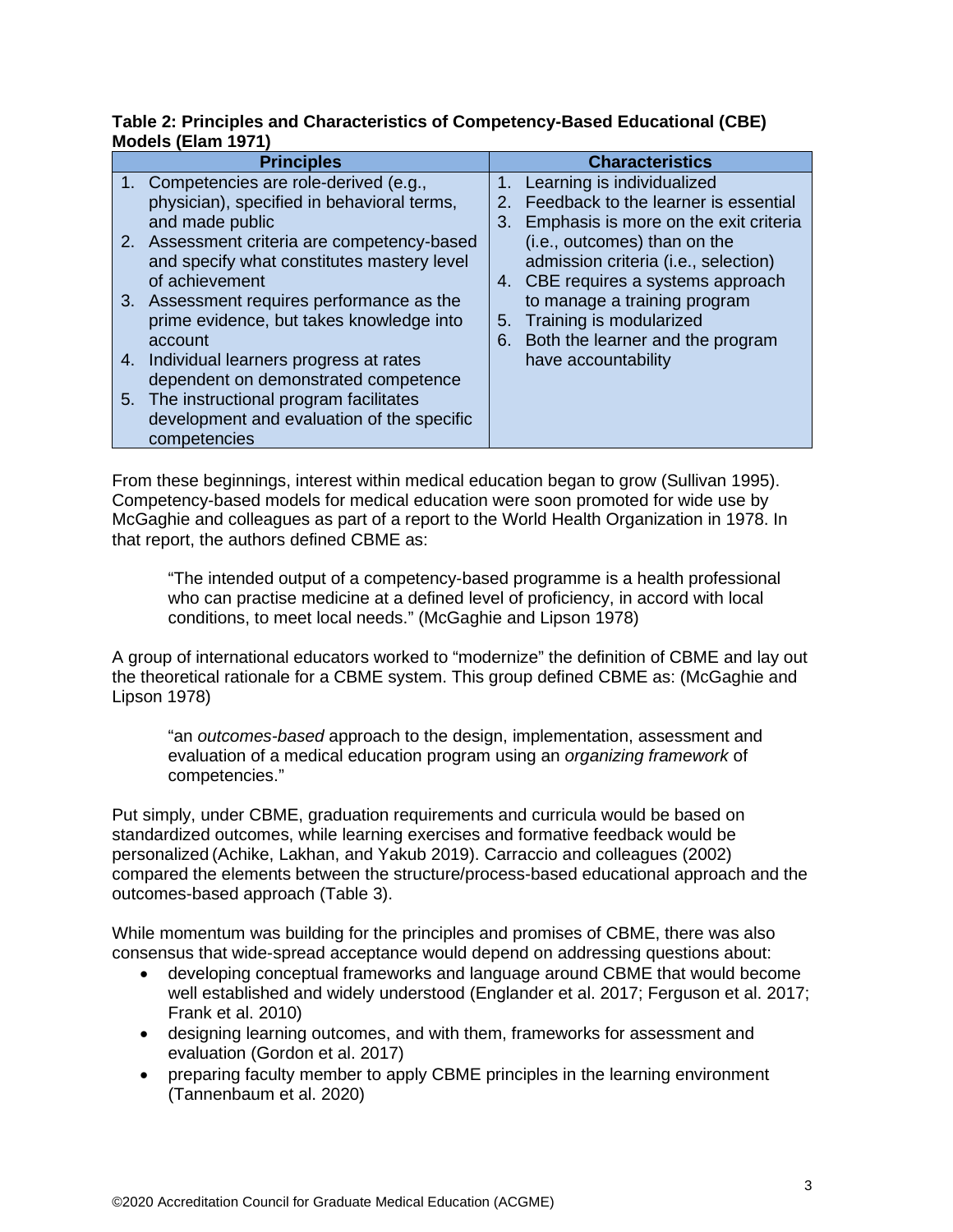• developing evidence that CBME produces better practitioners than the conventional approach (Ferguson et al. 2017; Whitcomb 2016)

| <b>Educational Program Approach</b> |                              |                                 |  |  |  |
|-------------------------------------|------------------------------|---------------------------------|--|--|--|
| <b>Variable</b>                     | <b>Structure/Process</b>     | <b>Competency-Based</b>         |  |  |  |
| Driving force for                   | Content-knowledge            | Outcome-knowledge application   |  |  |  |
| curriculum                          | acquisition                  |                                 |  |  |  |
| Driving force for process           | <b>Teacher</b>               | Learner                         |  |  |  |
| Path of learning                    | <b>Hierarchical</b>          | Non-hierarchical                |  |  |  |
|                                     | (Teacher→Student)            | (Teacher↔Student)               |  |  |  |
| Responsibility for content          | Teacher                      | <b>Student and Teacher</b>      |  |  |  |
| Goal of educational                 | Knowledge acquisition        | Knowledge application           |  |  |  |
| encounter                           |                              |                                 |  |  |  |
| Typical assessment tool             | Single measure focused       | <b>Multiple measures</b>        |  |  |  |
| Assessment tool                     | Proxy                        | Authentic (mimics real tasks of |  |  |  |
|                                     |                              | profession)                     |  |  |  |
| Setting for evaluation              | Removed (gestalt)            | "In the trenches" (direct       |  |  |  |
|                                     |                              | observation)                    |  |  |  |
| Evaluation                          | Norm-referenced              | Criterion-referenced            |  |  |  |
| Timing of assessment                | <b>Emphasis on summative</b> | <b>Emphasis on formative</b>    |  |  |  |
| Program completion                  | <b>Fixed time</b>            | Variable time                   |  |  |  |

#### **Table 3: Structure/Process-Based versus Competency-Based Programs**

Adapted from Carraccio, et al. 2002.

Ongoing work is being done in response to those challenges. Englander and colleagues (2017) published a glossary of key terms and schematics depicting the relationships between key concepts such as "competency," "entrustable professional activities," and "milestones." Similarly, Van Melle and colleagues (2019) outlined five core components for CBME, how practice should be individualized and organized, the principles of good practice, and a core conceptual framework to justify them (Table 4). They derived this approach through Dephi method feedback mechanisms during the design of institution-wide implementation of CBME at Queen's University.

A distinguishing feature of CBME is that learners could progress through the educational process at different rates: the most capable and talented individuals would be able to make career transitions earlier, while others would require more time (to a limit) to attain a sufficient level of knowledge, skills, and attitudes to enter unsupervised practice. It is important to note that experience and time still matter in a CBME program, but time should not be treated as an intervention; rather, as a resource that should be used wisely and effectively. No one would argue that a certain quantity of experience is **unimportant** (Ten Cate 2014). Equally important are real system constraints in the United States that translate into the reality that the vast majority of graduate medical education (GME) programs would work in "hybrid models" of CBME – using competency-based educational principles in the context of fixed years of an educational program. A second key feature is the increased emphasis on assessment, especially ongoing, longitudinal assessment that enables faculty members to determine more accurately the developmental progress of the learner, as well as to help the learner through frequent feedback, coaching, and adjustments to learning plans (Englander et al. 2017; Ferguson et al. 2017; Holmboe et al. 2010; Kogan and Holmboe 2013). This is consistent with Anders Ericsson's work in expertise and deliberate practice, which demonstrates the need to tailor the educational experience to continually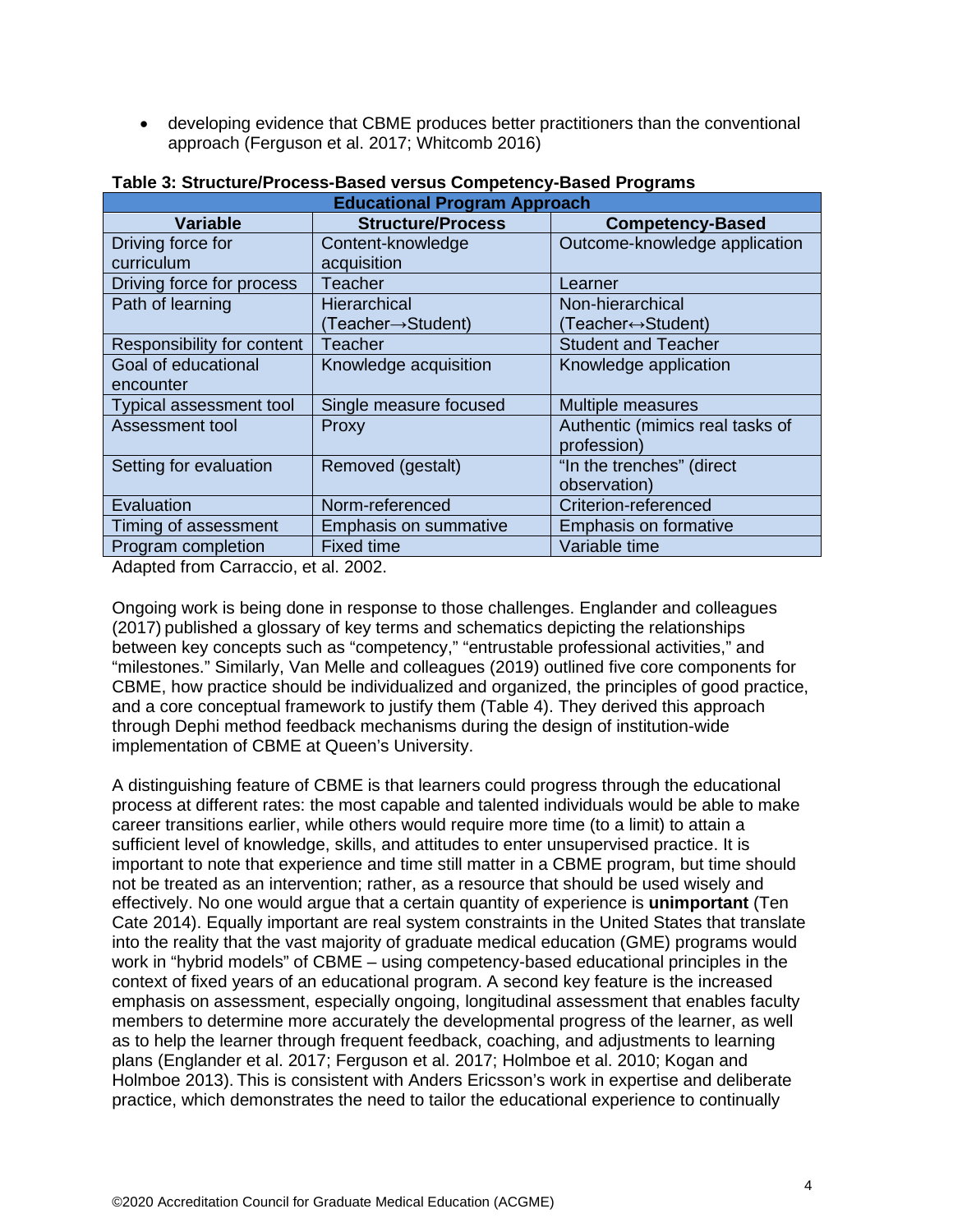challenge the learner with experiences that are neither too easy nor overwhelming (too difficult) (Ericsson 2007). Recent scholarship has borne out that frequent, actionable feedback about observable behaviors enable struggling residents to make improvements (Bonnema and Spencer 2012; Ross et al. 2018).

| <b>Core Components</b>                                                                                                                                                                                    |                                                                                                                                                                                                                                                                |                                                                                                                                                                                                                                                                                                                                          |                                                                                                                                                                                                                                  |                                                                                                                                                                                                                                                                                          |
|-----------------------------------------------------------------------------------------------------------------------------------------------------------------------------------------------------------|----------------------------------------------------------------------------------------------------------------------------------------------------------------------------------------------------------------------------------------------------------------|------------------------------------------------------------------------------------------------------------------------------------------------------------------------------------------------------------------------------------------------------------------------------------------------------------------------------------------|----------------------------------------------------------------------------------------------------------------------------------------------------------------------------------------------------------------------------------|------------------------------------------------------------------------------------------------------------------------------------------------------------------------------------------------------------------------------------------------------------------------------------------|
| Outcome<br>competencies are<br>required for practice<br>and are clearly<br>articulated<br>Required outcome<br>competencies are<br>based on a profile of<br>graduate and or<br>practice-based<br>abilities | Competencies<br>and their<br>developmental<br>markers are<br>sequenced<br>progressively<br>Competencies<br>are organized in<br>a way that leads<br>to a logical<br>developmental<br>sequence across<br>the continuum of<br>medical<br>education or<br>practice | Learning<br>experiences<br>facilitate the<br>developmental<br>acquisition of<br>competencies<br>Practice: What the Core Component Should Look Like in Practice<br>Learning takes in<br>settings that<br>model practice, is<br>flexible enough to<br>accommodate<br>variation in<br>individual learner<br>needs, and is self-<br>directed | Teaching<br>practices<br>promote the<br>developmental<br>acquisition of<br>competencies<br>Teaching is<br>individualized to<br>the learner,<br>based on abilities<br>required to<br>progress to the<br>next stage of<br>learning | Assessment<br>practices support<br>and document the<br>developmental<br>acquisition of<br>competencies<br>Learner<br>progression is<br>based on a<br>systematic<br>approach to<br>decision making,<br>including<br>standards, data<br>collection,<br>interpretation,<br>observation, and |
|                                                                                                                                                                                                           |                                                                                                                                                                                                                                                                |                                                                                                                                                                                                                                                                                                                                          |                                                                                                                                                                                                                                  | feedback                                                                                                                                                                                                                                                                                 |
|                                                                                                                                                                                                           |                                                                                                                                                                                                                                                                | Principle: How the Core Component is Supposed to Work in Practice                                                                                                                                                                                                                                                                        |                                                                                                                                                                                                                                  |                                                                                                                                                                                                                                                                                          |
| Specifications of<br>learning outcomes<br>promotes focus and<br>accountability                                                                                                                            | A sequential path<br>supports the<br>development of<br>expertise                                                                                                                                                                                               | Learning through<br>real-life<br>experiences<br>facilitates<br>membership into<br>the practice<br>community and<br>development of<br>competencies                                                                                                                                                                                        | Development of<br>competence is<br>stimulated when<br>learners are<br>supported to<br>learn at their own<br>pace and stage                                                                                                       | Programmatic<br>assessment<br>systems allow for<br>valid and reliable<br>decision making                                                                                                                                                                                                 |
| Conceptual Frameworks: Why the Core Component Should Work According to Theories, Models,                                                                                                                  |                                                                                                                                                                                                                                                                |                                                                                                                                                                                                                                                                                                                                          |                                                                                                                                                                                                                                  |                                                                                                                                                                                                                                                                                          |
|                                                                                                                                                                                                           |                                                                                                                                                                                                                                                                | or Best Practices                                                                                                                                                                                                                                                                                                                        |                                                                                                                                                                                                                                  |                                                                                                                                                                                                                                                                                          |
| Social<br>$\bullet$<br>accountability<br>Outcome-based<br>education<br>Backwards design<br>Job task analysis                                                                                              | • Expertise<br>theory<br>• Entrustable<br>professional<br>activities<br>• Surface and<br>deep<br>approaches to<br>learning<br>• Mastery<br>learning                                                                                                            | • Situated<br>learning<br>Deliberate<br>$\bullet$<br>practice<br>• Workplace<br>based learning<br>• Professional<br>identity<br>formation                                                                                                                                                                                                | • Zone of proximal<br>development<br>• Constructive<br>friction<br>• Learner-centered<br>apprenticeship<br>• Coaching theory<br>• Growth mindset                                                                                 | • Programmatic<br>assessment<br>• Formative<br>assessment<br>• Learning<br>analytics                                                                                                                                                                                                     |

#### **Table 4: Van Melle et al.'s Core Components of CBME: An Organizing Framework**

Source: Van Melle et al. 2019.

While defining the "competencies" was an important and necessary step, operationalizing and implementing them in practice prior to the Milestones proved to be challenging. Program directors and faculty members struggled since the launch of the Outcome Project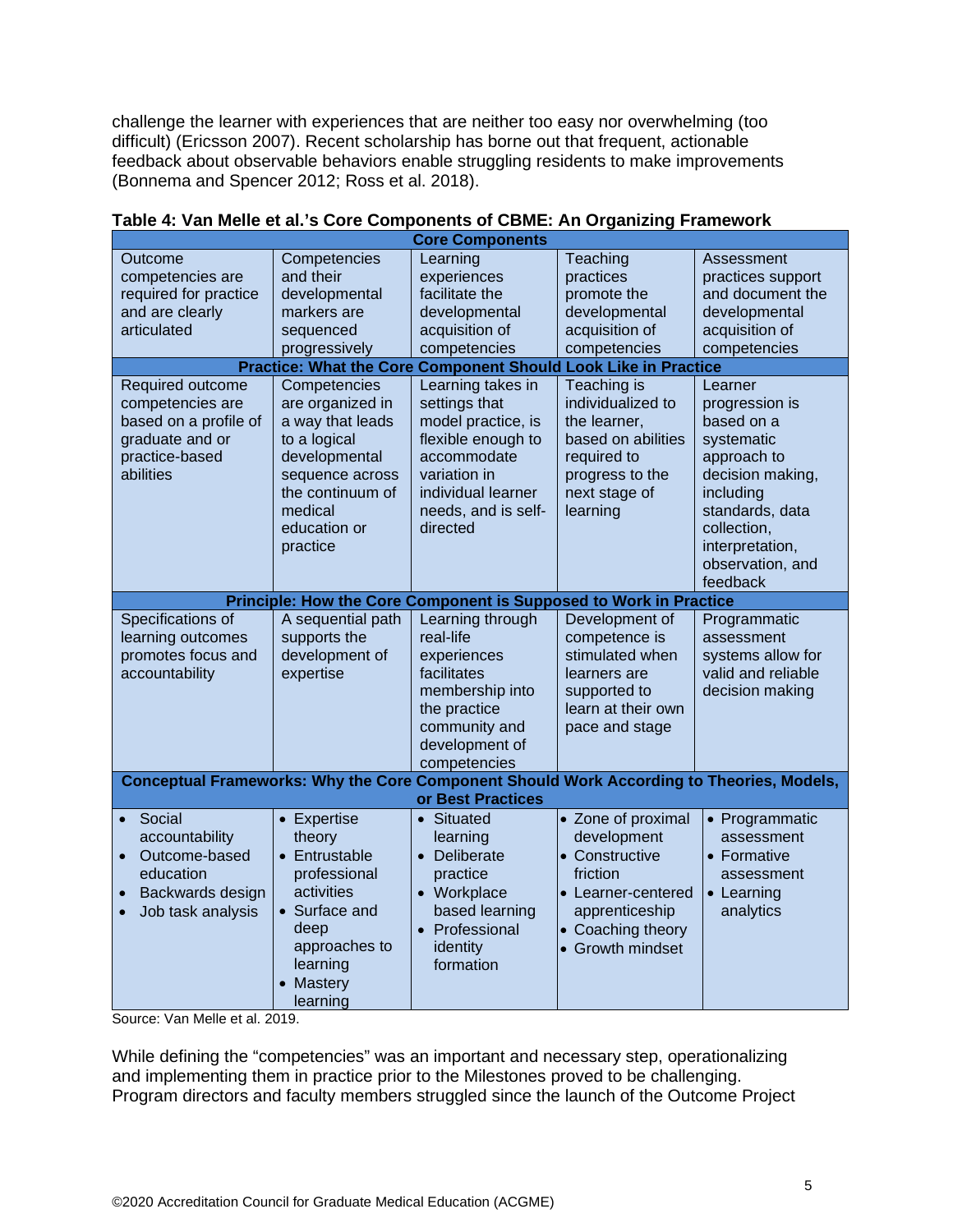to understand what the Competencies meant and, more importantly, what they should "look like" in practice. This lack of shared understanding (i.e., shared mental models) hampered curricular changes, as well as development and evolution of better assessment methods. The challenges to operationalizing the Competencies was not restricted to the United States, and during the last 18 years several notable advancements have emerged in an effort to enable more effective implementation of CBME.

Carraccio and colleagues (2002) described a four-step process for implementing CBME: 1) identification of the competencies (in the United States the six ACGME/ABMS Core Competencies); 2) determination of competency components and performance levels (e.g., benchmarks and milestones); 3) competency assessment; and 4) overall evaluation of the process. Similarly, Crawford and colleagues (2020) noted that individual programs would need to gain acceptance of their faculty members for CBME principles, offer faculty training in implementing CBME, and develop systems to assess trainee performance. Faculty members would need to develop skills in delivering timely and meaningful feedback to learners, and learners would need to assume "ownership" of their learning and familiarity with CMBE.

The consensus in current scholarship adds that the adoption of CBME practices increases when programs provide opportunities for stakeholder engagement and adaptation throughout the process. Adoption will take root in an organization when it is built upon a sound theory of what is to be accomplished, a clear connection between proposed practices and goals, and frequent opportunity for feedback, and course correction (Hall et al. 2019; Hamza, Ross, and Oandasan 2020; Oandasan et al. 2020). Hall et al. (2019), describe the initial identification of outcomes and design of assessment as a "sprint," while the long-term stakeholder engagement, learner buy-in, frequent evaluation, and modifications is the "marathon." In moving from implementation to adoption, Hall's program incorporated threemonth and six-month reviews to ensure "fidelity" to the conceptual plans, and to enable faculty member and learner involvement.

Caverzagie and collaborators (2017) noted that buy-in and sharing of concepts would need to happen beyond individual programs. Wide-spread adoption would depend on aligning regulatory bodies around concepts of CBME; ensuring cooperation from programs, training locations, and health systems; and establishing methods of mutual accountability among the GME system and its stakeholders. Examples of such self-regulatory adoptions include the ACGME Milestones and community created entrustable professional activities (EPAs). These concepts approach competence as a developmental process and rely heavily on positivist behavioral theory.

Since adoption, the Milestones have generated more than 350 scholarly publications. These papers have described, among other things, the challenges and advantages programs and residents/fellows experience in operationalizing and implementing the Milestones (Sangha and Hamstra 2020). One of the guiding principles of the Milestones project was the recognition that revision would be both necessary and desirable (Edgar, Roberts, and Holmboe 2018). It was not long after their initial use that four specific Competencies (interpersonal and communication skills, practice-based learning and improvement professionalism, and systems-based practice) were analyzed on how the milestones in these areas were being operationalized across specialties. This systematic research evaluated for redundancy across Competencies, how the subcompetencies and associated Milestones were conceptualized within and across specialties, and where important common themes existed. Subsequently milestones in these four Competency domains were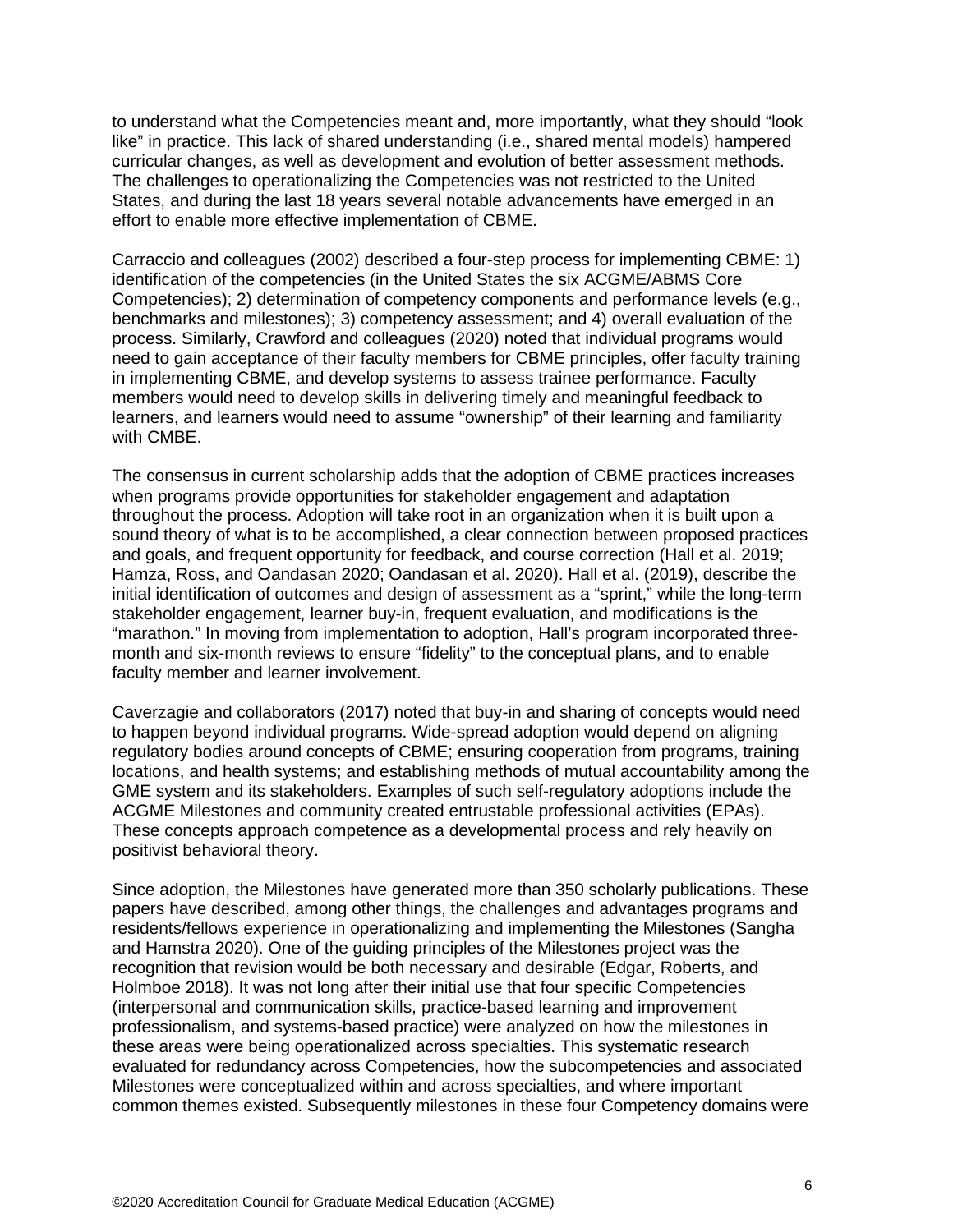streamlined, or "harmonized" (Edgar et al. 2018). This harmonizing effort foreshadowed a more substantive revision called Milestones 2.0. Several specialties have already developed new Milestones using the Milestones 2.0 process. The Milestones continue to be an essential component of the the ACGME's accreditation model, and this guidebook hopefully provides helpful information and direction in most effectively using the Competencies and the Milestones.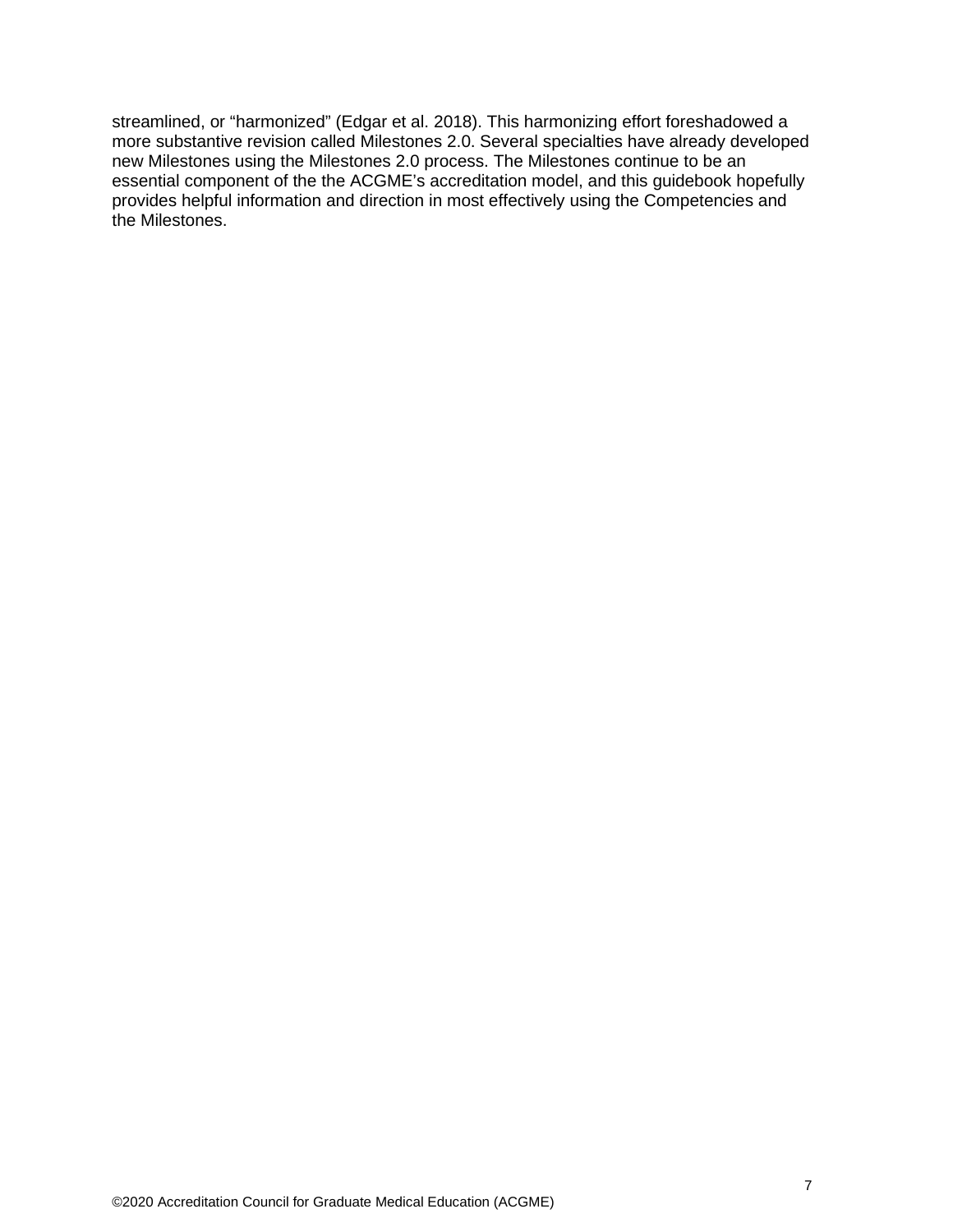#### *Milestones are simply a significant point in development. They can enable the learner and the program to determine individual trajectories of professional development in narrative terms.*

#### **What Are Milestones?**

In general terms, a milestone is simply a significant point in development. The Milestones in GME provide narrative descriptors of the Competencies and subcompetencies along a developmental continuum with varying degrees of granularity. Simply stated, the Milestones describe performance levels residents and fellows are expected to demonstrate for skills, knowledge, and behaviors in the six Core Competency domains. They lay out a framework of observable behaviors and other attributes associated with a resident's or fellow's development as a physician.

It is essential to recognize that milestones, based on the concept of stages of professional development, are designed to be criterion-based and agnostic to the actual PGY level of the resident or fellow. Programs should judge each resident or fellow based on the actual level of performance as described in the Milestones, not in relation to peers or others. However, Figure 1a provides some guidance about where a resident of fellow should be developmentally on the Milestone levels during the educational program. Figure 1b provide a description of the general anatomy of a milestone.

The Milestones describe the learning trajectory within a subcompetency that takes a resident or fellow from a novice in the specialty or subspecialty, to a proficient resident or fellow, or resident/fellow expert. Milestones are different from many other assessments in that there is an opportunity for the learner to demonstrate the attainment of aspirational levels of the subcompetency, and just as importantly allows for a shared understanding of the expectations for the learner and the members of the faculty. The Milestones can provide a framework for all GME programs that allows for some assurance that graduating residents and fellows across the US have attained a high level of competence.

It is also important to recognize what the Milestones are not. First and foremost, they do not describe or represent the totality or a complete description of a clinical discipline. They represent the important *core* of a discipline, meaning programs will need to use good judgment to fill in the gaps in curriculum and assessment. Second, it is essential that the Milestones are not thought of as curriculum in and of themselves, but rather that they should guide a thoughtful analysis of curriculum to identify strengths and gaps. Even for those specialties that developed more general subcompetencies, there was an understanding that the Milestones would not cover all areas essential to the unsupervised practice of medicine. Third, they are not tools designed to negatively affect program accreditation. The Milestones are intended for formative purposes to help learners, programs, and the Review Committees improve educational, assessment, and accreditation processes.

The *entire* Milestones document (set) used for reporting to the ACGME was also never intended to serve as a regular assessment tool, especially for short rotations (e.g., two to eight weeks in duration). The Milestones, and specifically the subcompetencies, do not contain enough detail or levels of performance on a developmental trajectory to facilitate an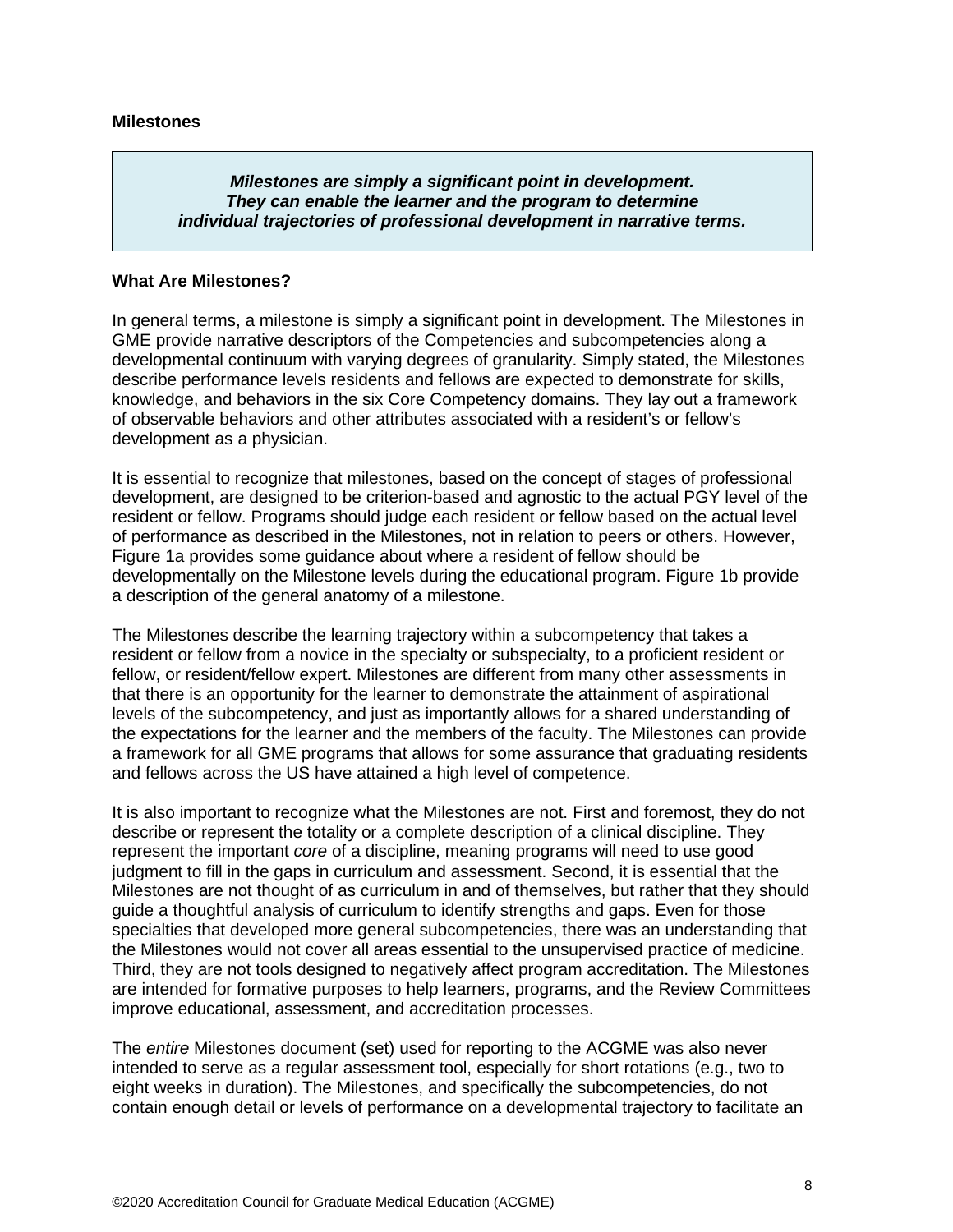accurate determination of the knowledge, skills, or abilities of an individual learner over a short period of time. In addition, the Milestones must not be used as the only set of assessment tools. Instead, the Milestones should inform the use and development of assessment tools aligned with the curricular goals and tasks. As stated previously, the Milestones are not inclusive of all areas of competency, and to limit the assessments to the Milestones would indicate that regular assessment is not occurring in the many other areas of learning.

| Figure 1a: General Description of Milestone Levels Related to Stage of Education |  |
|----------------------------------------------------------------------------------|--|
|----------------------------------------------------------------------------------|--|

| Competency: Subcompetency     |                                              |                                        |                                              |                        |
|-------------------------------|----------------------------------------------|----------------------------------------|----------------------------------------------|------------------------|
| I evel 1                      | Level 2                                      | Level 3                                | I evel 4                                     | Level 5                |
| Novice Resident/Fellow        | Advanced Beginner<br>Resident/Fellow         | Competent<br>Resident/Fellow           | Proficient<br>Resident/Fellow                | Resident/Fellow Expert |
| Brand new to the<br>specialty | Performs some tasks<br>with limited autonomy | Performs common tasks<br>with autonomy | Target for graduation<br>(not a requirement) | Exceeds their peers    |
|                               |                                              |                                        |                                              |                        |

## **Figure 1b: Example of the Basic Anatomy of a Milestone**

| Subcompetency<br>Competency                                                                                 |                                                                                         |                                                                                                                                            |                                                                                                                                            |                                                                |
|-------------------------------------------------------------------------------------------------------------|-----------------------------------------------------------------------------------------|--------------------------------------------------------------------------------------------------------------------------------------------|--------------------------------------------------------------------------------------------------------------------------------------------|----------------------------------------------------------------|
| Patient Care 5:                                                                                             | <b>Urgent and Emergent Medical Conditions</b>                                           |                                                                                                                                            |                                                                                                                                            |                                                                |
| Level 1                                                                                                     | Level 2                                                                                 | Level 3                                                                                                                                    | Level 4                                                                                                                                    | Level 5                                                        |
| Recognizes urgent and<br>emergent medical<br>conditions and initiates<br>system protocols as<br>appropriate | Performs an initial<br>assessment of patients<br>with urgent and emergent<br>conditions | Provides initial<br>stabilization of patients<br>with urgent and emergent<br>medical conditions, as<br>well as safe transitions in<br>care | Coordinates the initial<br>assessment and<br>management of urgent<br>and emergent<br>conditions with the<br>interprofessional care<br>team | Anticipates clinical<br>decompensation and<br>intervenes early |
| Knows code status                                                                                           | Discusses and clarifies<br>code status with patient<br>and family                       | Uses code status in<br>clinical decision making                                                                                            | Considers patient and<br>family wishes to modify<br>code status and<br>subsequent care as<br>appropriate                                   | Leads conversation with<br>medical team when care<br>is futile |
| <b>Milestone</b>                                                                                            |                                                                                         |                                                                                                                                            |                                                                                                                                            |                                                                |
| Comments:<br>Not Yet Completed Level 1<br>Not Yet Assessable                                                |                                                                                         |                                                                                                                                            |                                                                                                                                            |                                                                |

## **How Were the Milestones Developed?**

The process of Milestones development was unique for each specialty. Early development of the Milestones began with internal medicine in 2007. The American Board of Internal Medicine began working on the project very soon after the idea was first conceptualized. The ACGME began to formally bring specialties together in 2009 to start the process and determine the best course for development. By 2011, the formation of a Work Group for each of the core specialties was fully developed. That same year, the decision was made to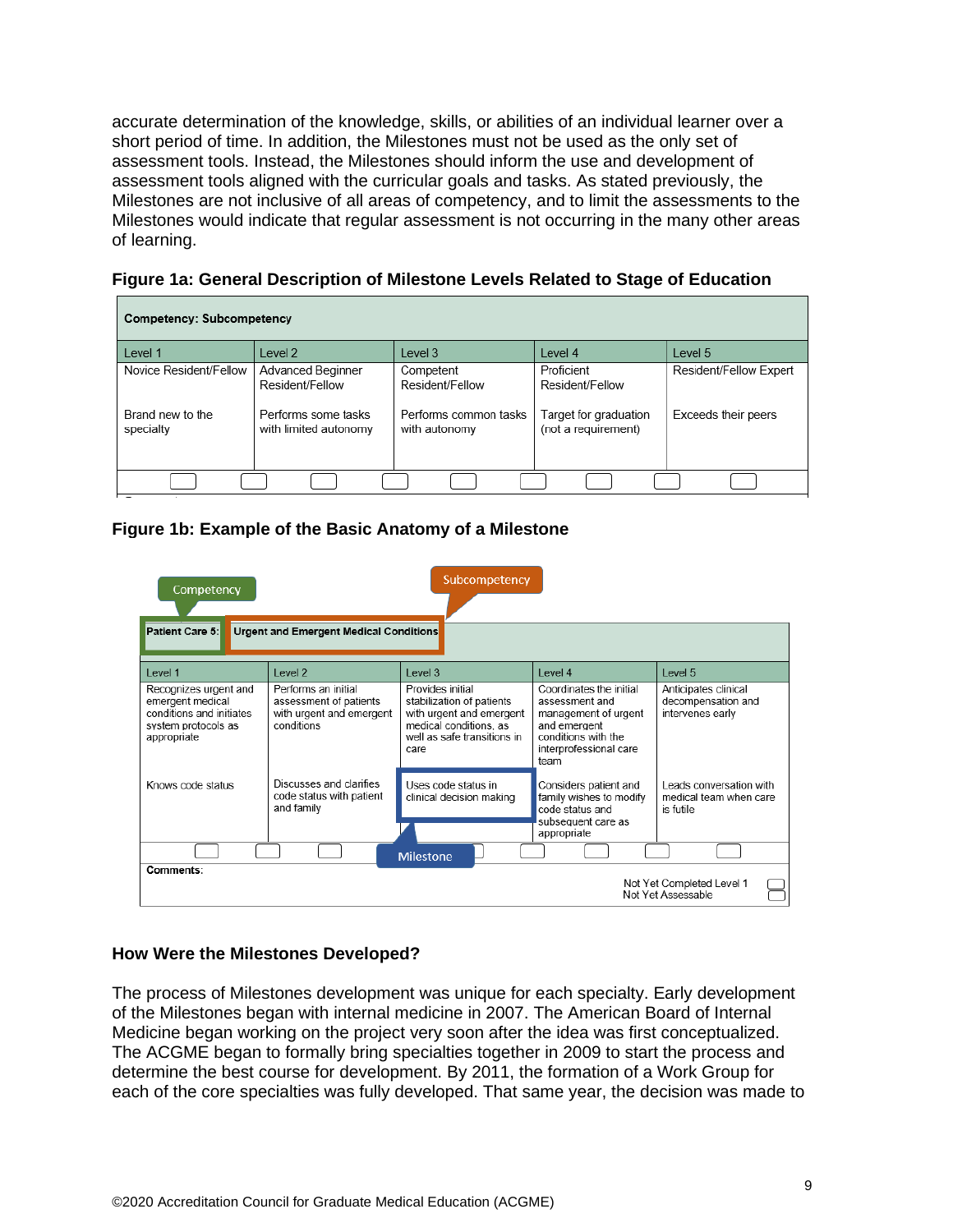include five levels within the Milestones, guided by the Dreyfus Model of expertise development (Batalden et al. 2002). It was determined that Level 4 was to be considered the graduation target (*not a requirement*) and Level 5 would be for aspirational milestones. (See Figure 1a for an explanation of each level). Specialties that had already started the process were allowed to continue as they had been (i.e., fewer levels, levels with different descriptions, different graduation targets). Several changes have been made for Milestones 2.0. There are changes to the Work Groups that develop the content, as well as to the structure and format of the Milestones. Finally, there is more harmonization across the nonpatient care and medical knowledge Milestones.

## *Work Group Formation*

Each Work Group was composed of representatives, including: an appointed member(s) of the relevant ACGME Review Committee; the ABMS, through the individual certification boards; the American Osteopathic Association (AOA); and relevant program directors' groups. Each Work Group also included up to five members selected through a Call for Volunteers, at least one resident and/or fellow, and a public member. Each group was quite diverse and included representation of various sizes and types of programs (e.g., academic medical centers, rural hospitals, military hospital), subspecialty representation (e.g., neurologic surgery had representation for each of the eight primary subspecialties), and time in practice (e.g., junior and senior faculty members, program directors). For specialties into which medical school graduates enter directly (e.g., internal medicine, surgery), representatives from the Association of American Medical Colleges (AAMC) and American Association of Colleges of Osteopathic Medicine (AACOM) were included to ensure a more realistic expectation of incoming graduates.

#### *Harmonized Milestones*

A set of Harmonized Milestones was developed for the Core Competencies of interpersonal and communication skills, practice-based learning and improvement, professionalism, and systems-based practice (Edgar, Roberts, and Holmboe 2018). These Milestones were developed by four interdisciplinary, interprofessional groups and distributed for public comment. The intent was to have a common set of subcompetencies that allow each specialty to tailor the language to fit its distinct needs. For example, in the subcompetency of Patient- and Family-Centered Communication, the specific outcomes for internal medicine, surgery, and pathology vary based on the needs of the specialty.

#### *Meeting Structure*

Each Work Group met two or three times to complete the process, which included a review of published documents, including the Program Requirements, certification blueprints, competency statements, shared curricula, and other literature. Each group also reviewed national data that had been reported to ACGME and results from a program director survey regarding the Milestones. Before identifying the subcompetencies, groups created a shared mental model around the educational frameworks used to develop the Milestones. These elements were taken into consideration while selecting the subcompetencies for Milestones 2.0. The discussion of what knowledge, skills, and attitudes would be most important was enthusiastic and complete. In many cases, the groups were able to select the most important topics for patient care and medical knowledge within a few hours. In some cases, the decision regarding which subcompetencies were most important took more than one full meeting due to the need to dissect the specialty and identify what is truly considered core, and the work of development started later.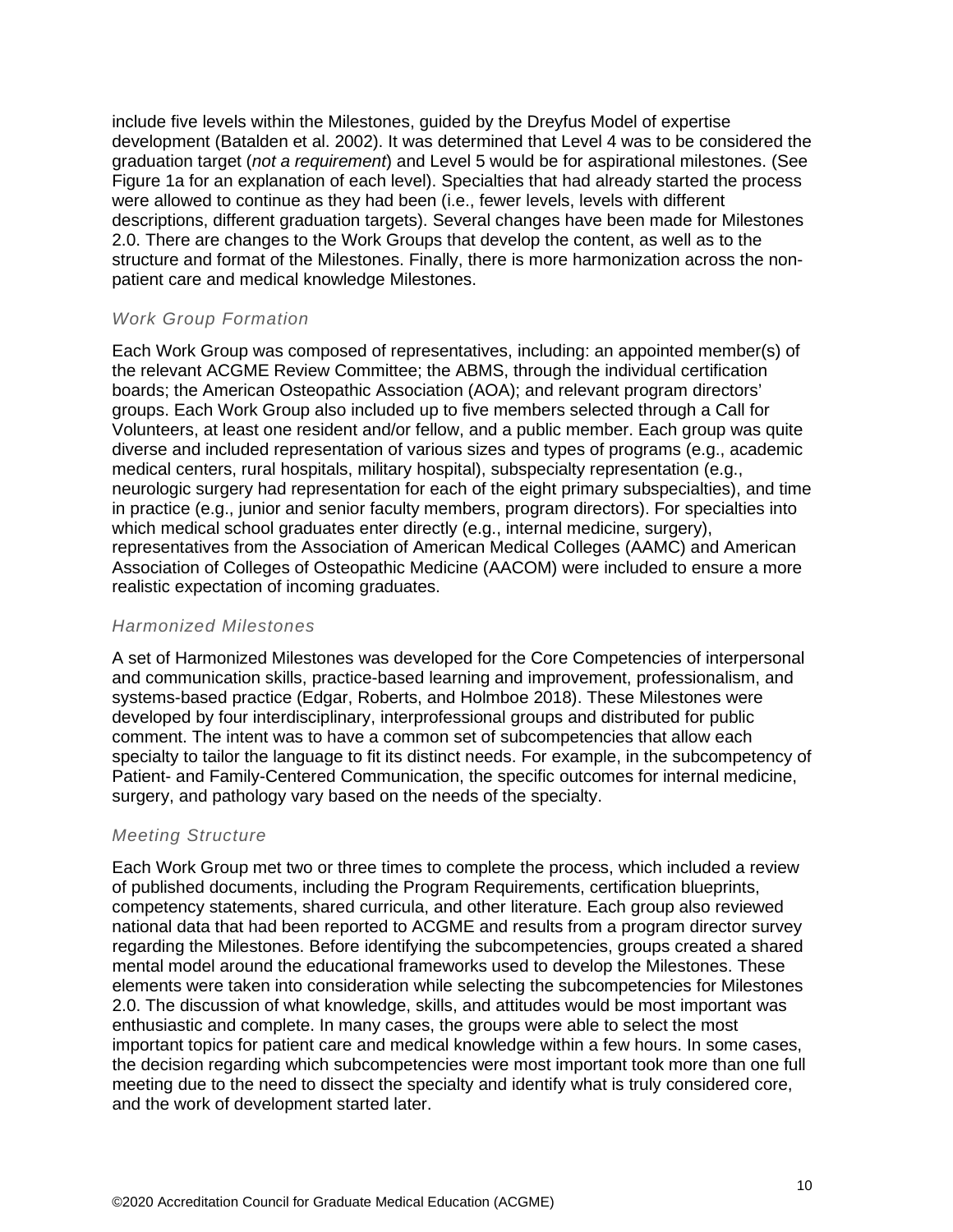#### *Supplemental Guide*

After several rounds of editing, a Supplemental Guide was created for each Set of Milestones. The Supplemental Guide serves as a companion document that describes the intent of each subcompetency, provides concrete examples, identifies potential assessment models, and offers notes and resources for faculty members and learners alike. The Supplemental Guide is intended to help programs understand the subcompetency, and can help the CCC form its own shared mental model for local implementation. More information on the Supplemental Guide is provided later in this guidebook.

After the Milestones and Supplemental Guide were drafted, they were made available for public comment on the ACGME website. Emails were sent to the specialty program directors and coordinators, and to the designated institutional officials (DIOs), with links to the drafted Milestones and Supplemental Guides. Those who received the emails were asked to share the information with the faculty members, residents, and fellows. Program director organizations were also asked to share information through their channels (i.e., listserv, emails). Those responding to the surveys were asked about the Milestones and the Supplemental Guide. The Work Group used the outcomes of the survey and the feedback received to edit and finalize the documents. Some specialties repurposed drafted Milestone sets that had been considered either duplicative or too elementary and published them in an appendix that could be used as a remediation or learning tool; these are sometimes referred to as "non-reportable Milestones."



#### **Figure 2. Milestones 2.0 Development Process**

• Email sent to program directors, coordinators, and DIOs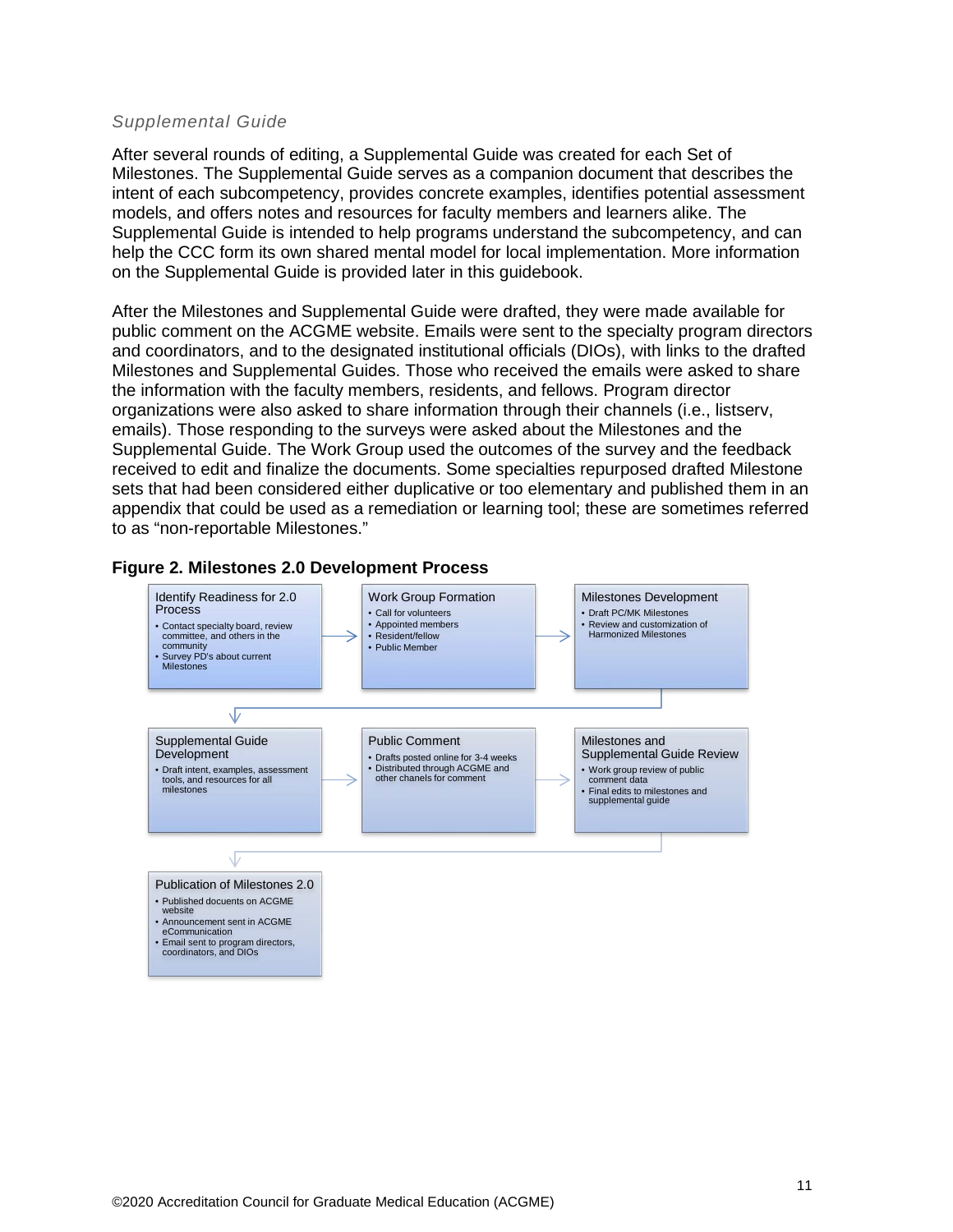#### **Why Milestones?**

First and foremost, the Milestones are designed to help all residencies and fellowships produce highly competent physicians to meet the 21st century health and health care needs of the public. Second, as noted above, programs have struggled to operationalize the six Core Competencies since their introduction in 1999 (Batalden et al. 2002). The Milestones, along with the related concept of entrustable professional activities (EPAs), were developed to provide descriptive language that can facilitate a deeper, shared understanding among programs regarding the competency outcomes of interest within and across disciplines. The Milestones also enable the movement away from an overreliance on high stakes medical knowledge testing and use of numeric rating scales on evaluation forms, which faculty members have historically found very difficult to use effectively. Third, the Milestones can serve as a guide and "item bank" to create more meaningful assessments. Fourth, as learners' gaps are identified, there is the ability to provide individualized coaching to help them progress to the next level. Finally, the Milestones provide a critical framework for CCC deliberations and judgments.

The Milestones play a number of important roles depending on the constituent or stakeholder. Table 5 provides an overview of the purposes and functions of the Milestones related to each key stakeholder (Holmboe et al. 2015).

There are several key aspects to highlight about the use of the Milestones. First, as noted above, the Milestones that are reported to the ACGME were not designed to be used as evaluation forms for specific rotations or experiences, especially short rotations less than three months in length. The Milestones are designed to guide a synthetic judgment of progress twice a year. However, utilizing language from the Milestones may be helpful as part of a mapping exercise to determine which Competencies are best covered in specific rotations and curricular experiences. Second, the Milestones can also be used for guided self-assessment and reflection by a resident/fellow in preparation for feedback sessions and in creating individual learning plans. Residents and fellows should also use the Milestones self-assessment in a guided feedback conversation with a faculty advisor, mentor, or program director. Residents and fellows should not judge themselves on the Milestones in isolation. As highlighted in the Feedback section below, Milestones feedback is most effective when it is performed in dialogue between a learner and faculty advisor. Third, the Milestones can be useful in faculty development. They can help faculty members recognize their performance expectations of learners, more explicitly assess the trajectory of skill progression in their specialty, and discern how best to assess a learner's performance. Finally, it is imperative that programs remember that the Milestones are not inclusive of the broader curriculum, and that limiting assessments to the Milestones could leave many topics without proper and essential assessment and evaluation.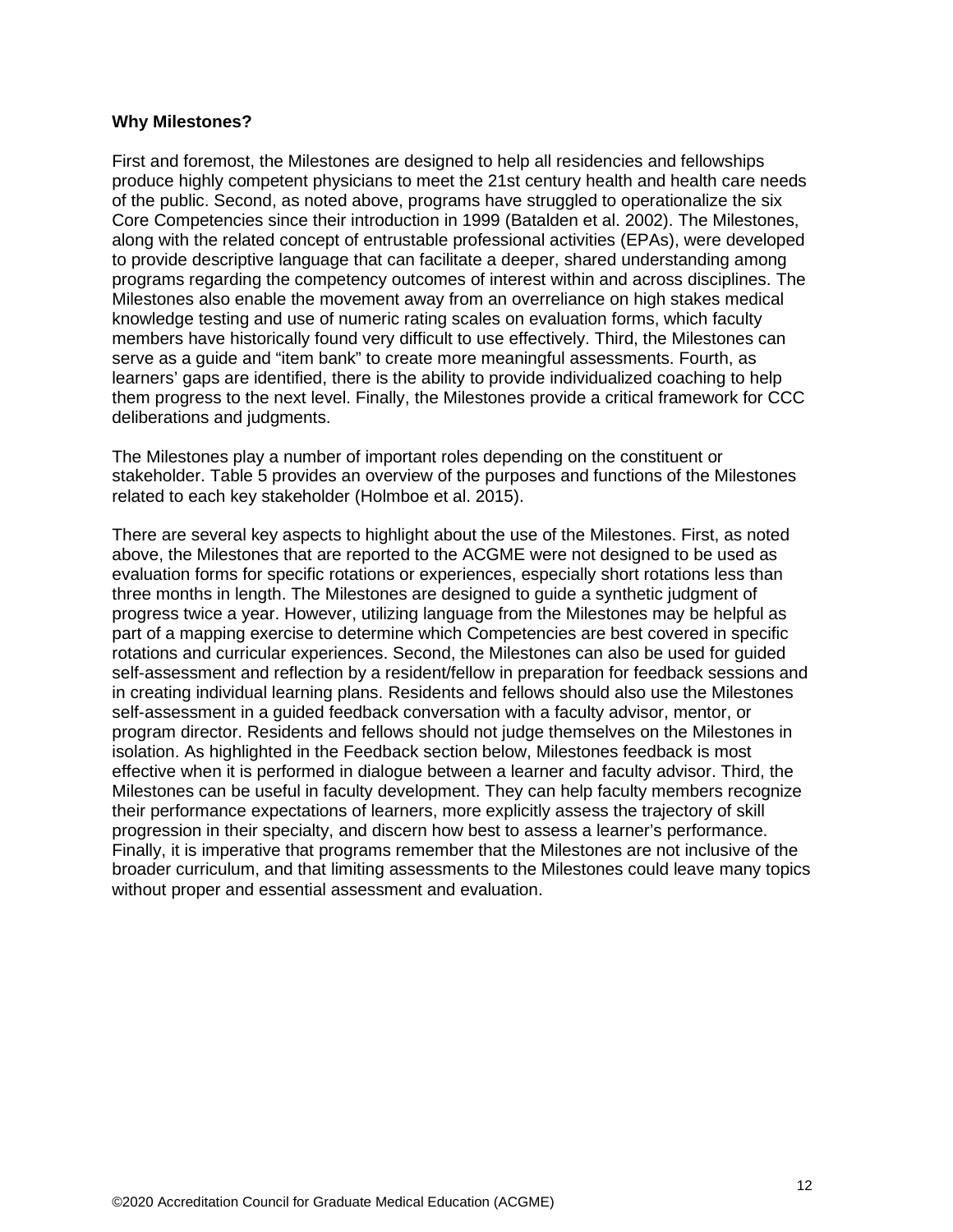| Constituency or Stakeholder       | <b>Purpose/Function</b>                                                                                                                                                                                                                                                                                                                                                                                                                                                      |
|-----------------------------------|------------------------------------------------------------------------------------------------------------------------------------------------------------------------------------------------------------------------------------------------------------------------------------------------------------------------------------------------------------------------------------------------------------------------------------------------------------------------------|
| <b>Residents and Fellows</b>      | Provide a descriptive roadmap for<br>education and training<br>Increase transparency of performance<br>$\bullet$<br>requirements<br>Encourage informed self-assessment<br>and self-directed learning<br>Facilitate better feedback to learner<br>$\bullet$<br>Encourage self-directed feedback-<br>seeking behaviors                                                                                                                                                         |
| Residency and Fellowship Programs | Guide curriculum and assessment tool<br>$\bullet$<br>development<br>Provide meaningful framework for CCC<br>(e.g., help create shared mental model)<br>Provide more explicit expectations of<br>$\bullet$<br>residents and fellows<br>Support better systems of assessment<br>Enhance opportunity for early<br>$\bullet$<br>identification of under-performers<br>Enhance opportunity to identify<br>advanced learners to offer them<br>innovative educational opportunities |
| <b>ACGME</b>                      | Accreditation - enable continuous<br>$\bullet$<br>improvement of programs and<br>lengthening of site visit cycles<br>Public Accountability - report at an<br>aggregated national level on<br>Competency outcomes<br>Community of practice for evaluation<br>$\bullet$<br>and research, with focus on continuous<br>improvement                                                                                                                                               |
| <b>Certification Boards</b>       | Enable research to improve certification<br>$\bullet$<br>processes                                                                                                                                                                                                                                                                                                                                                                                                           |

## **Table 5: The Purpose and Function of Milestones**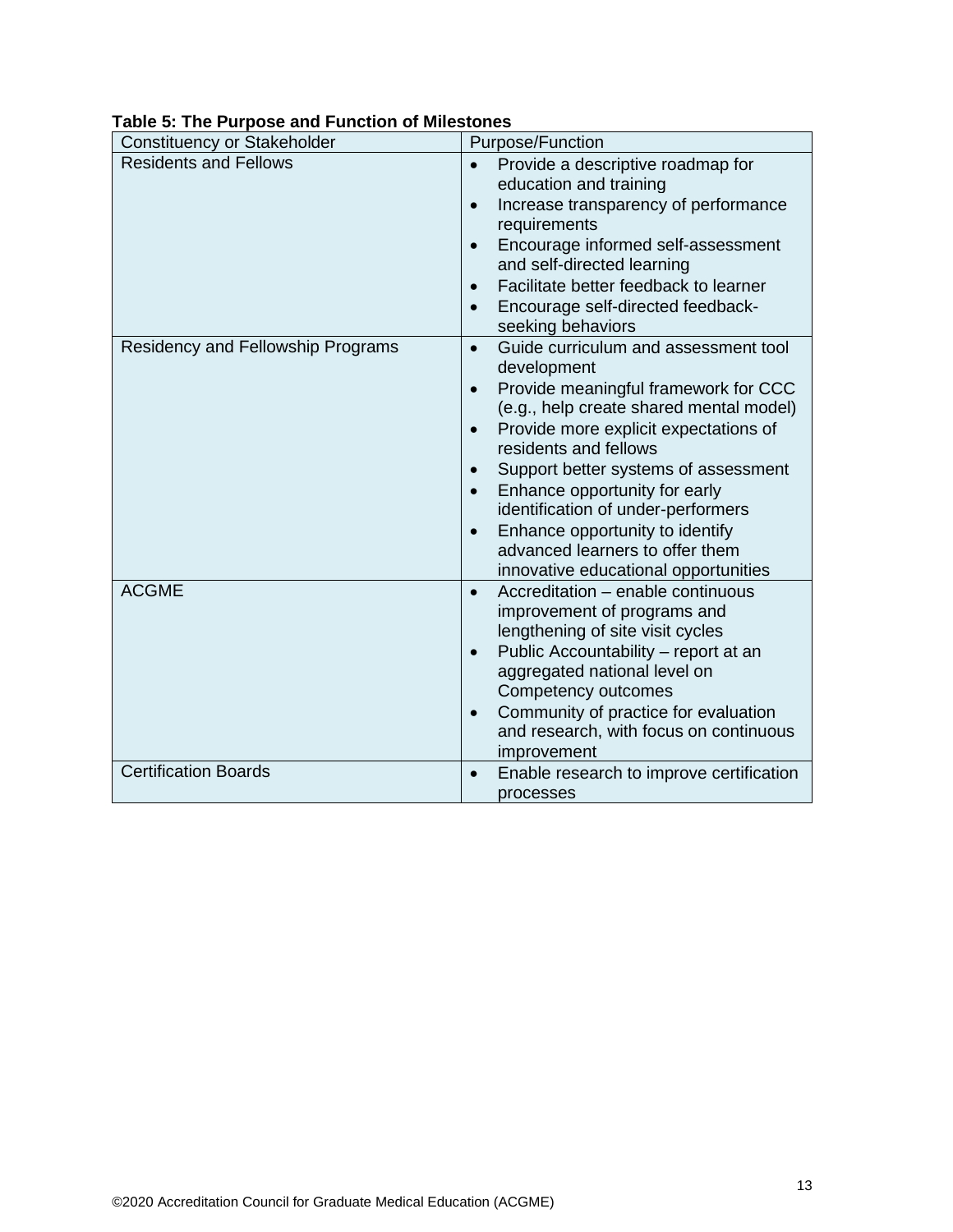## **Implementing and Using Milestones Effectively**

While there is still much to learn, early research combined with solid educational theory does provide some useful guidance for programs.

*Involving Residents and Fellows*

| <b>Summary - Practical Tips</b>                                                           |
|-------------------------------------------------------------------------------------------|
| 1. Share and discuss the pertinent Milestones Set with residents/fellows at the beginning |
| of the program. This helps them to gain a shared understanding of the goals of the        |
| program and the Milestones.                                                               |
| 2. Share the Milestones Guidebook for Residents and Fellows at the beginning of the       |
| program.                                                                                  |
| 3. Have residents/fellows complete individualized learning plans, using the Milestones as |
| an important guide (ACGME 2020).                                                          |
| 4. Consider having residents/fellows complete a self-assessment of the Milestones that    |
| they can compare and contrast, with a trusted advisor, to the Milestone judgments of      |
| the CCC every six months.                                                                 |
| 5 Friendle residents/fellows to seek out assessment (i.e. self-directed assessment        |

*5. Enable residents/fellows to seek out assessment (i.e., self-directed assessment seeking), especially direct observation, from faculty members.*

Residents and fellows are primary stakeholders in the Milestones system. Education is always co-created and co-produced between teacher and learner (Bate and Robert 2006; Freire and Sangiorgi 2014; Fuchs 1968, 12; Sabadossa and Batalden 2014; Normann 2001; Ostrom 1996; Garn et al. 1976). The recognition of this need for active engagement seems to invite new attention in health professional development as the shared work of teacher and learner. Learners in a CBME system must be active agents co-guiding both the curricular experiences and the assessment activities.

Viewing medical education in these ways might invite consideration of the highly trained learner as a critical input into the health care system, rather than as an "output" of an isolated educational process (Sabadossa and Batalden 2014; Normann 2001). Sabadossa and Batalden (2014) described the importance of co-production in clinical care. They noted that such co-production requires "capabilities of the patient, family, and clinical professionals for the 'coproduction' of good care" (Sabadossa and Batalden 2014). Wagner, et al. (1996) described the importance of "activated patients" for the development of good care. Medical education-as-service is no different (Freire and Sangiorgi 2014).

What does it mean for residents and fellows to be "active agents" in their own learning and assessment? Learners must learn to be self-directed in seeking assessment and feedback (Molloy and Boud 2013), and thus residents and fellows should ideally:

- 1. be introduced to the content and purpose of the Milestones at the very beginning of the program through dialogue, with that dialogue continuing so as to deepen their understanding on an ongoing basis; simply e-mailing or providing a hard copy of the Milestones without explanation and discussion is insufficient;
- 2. read the *Milestones Guidebook for Residents and Fellows*;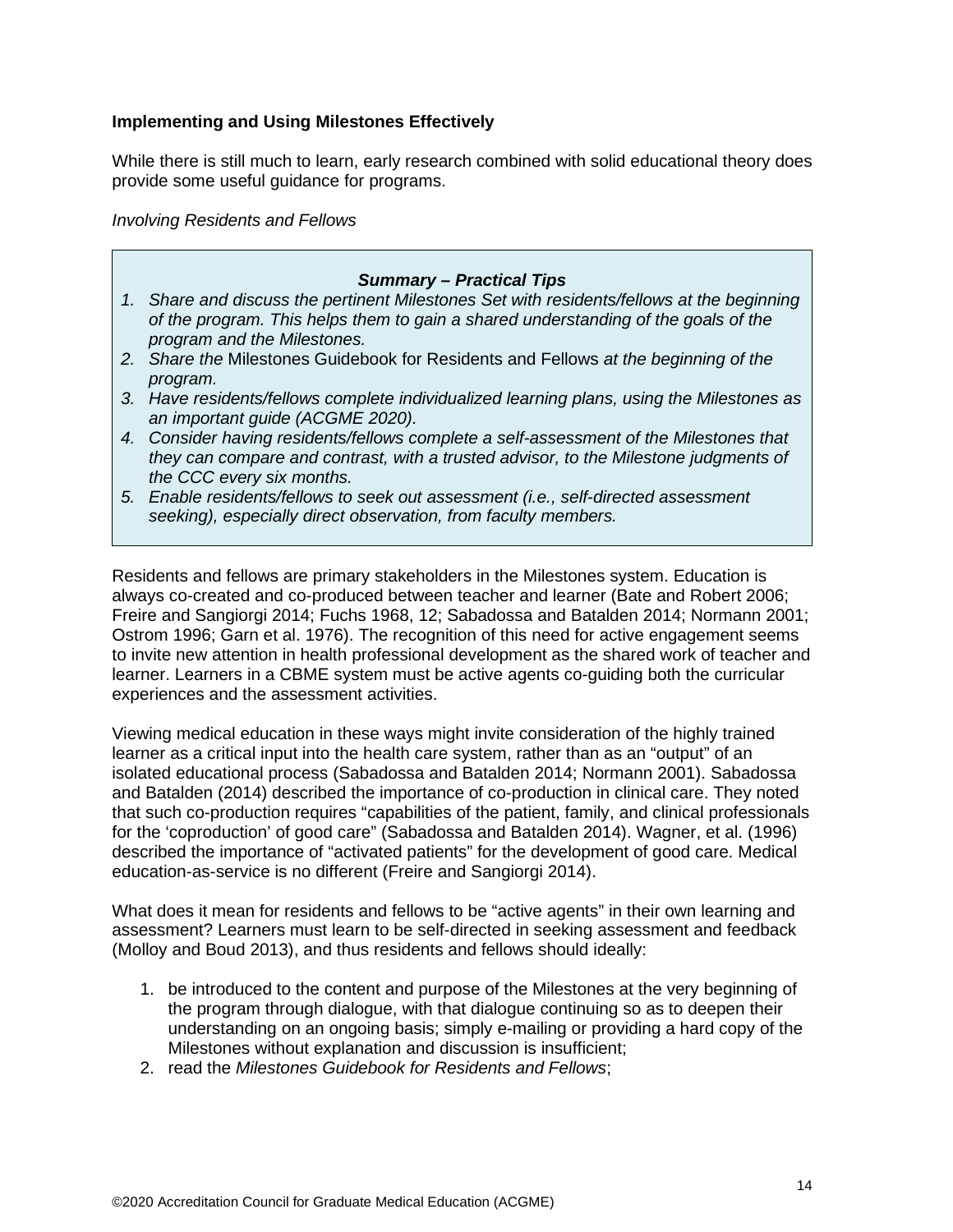- 3. direct and perform some of their own assessments, such as by seeking out direct observation, auditing medical records and/or case logs around quality and safety performance, creating an evidence-based medicine clinical question log, etc.;
- 4. perform a self-assessment in conjunction with the CCC report to help them identify areas of agreement (concordance) and disagreement (discordance); selfassessment in isolation is not effective, but self-assessment combined with external data (e.g., the CCC Milestones report) is a valuable and impactful activity (Sargeant et al. 2015);
- 5. develop personal learning plans that they revisit and revise at least twice a year;
- 6. actively seek out assessment and feedback on an ongoing basis; and,
- 7. provide systematic feedback to the program on their experience with the Milestones.

*Faculty Members*

### *Summary – Practical Tips*

- *1. Share and discuss the pertinent Milestones Set with faculty members as a group at the beginning of the academic year (at a minimum). This helps faculty members develop and use a shared understanding of the goals of the Milestones.*
- *2. Observe, observe, observe! Faculty members' observation of key competencies is essential to effective feedback, coaching, and professional development of residents/fellows.*
- *3. Embed observation in "what faculty members do" – clinic precepting, procedures, bedside rounds, discharge planning, joining part of an admission, and so on.*
- *4. Participate in faculty development around the Milestones, assessment and observation, and feedback as core educator skills.*
- *5. Help faculty members understand where their assessments map onto the pertinent Milestones related to their role in the program.*

Faculty members represent the essential educational core of any graduate medical education program. The conception of faculty members is also expanding to include others on the interprofessional health care team beyond physicians. Faculty members need, at a minimum, a basic understanding of the structure and purpose of the Milestones. However, not all faculty members necessarily need a deep understanding of all the subcompetencies and milestones. Faculty members "in the trenches" (e.g., who serve as preceptors and attendings) should focus on those subcompetencies and milestones most pertinent to their role, curricular activity, and site of education and training. This may mean that the program will need to revise the nature of the evaluation forms faculty members complete (more below). Assessment is a skill that needs ongoing practice and feedback. This is especially true of direct observation of clinical skills. The important implications for faculty members are that they should:

- 1. familiarize themselves with the overall Milestones;
- 2. focus on those subcompetencies and milestones pertinent to their attending or assessment role;
- 3. participate in faculty development, especially around assessment and feedback;
- 4. make a commitment to improving and refining their assessment skills;
- 5. provide feedback to the program on how to improve assessment approaches and feedback;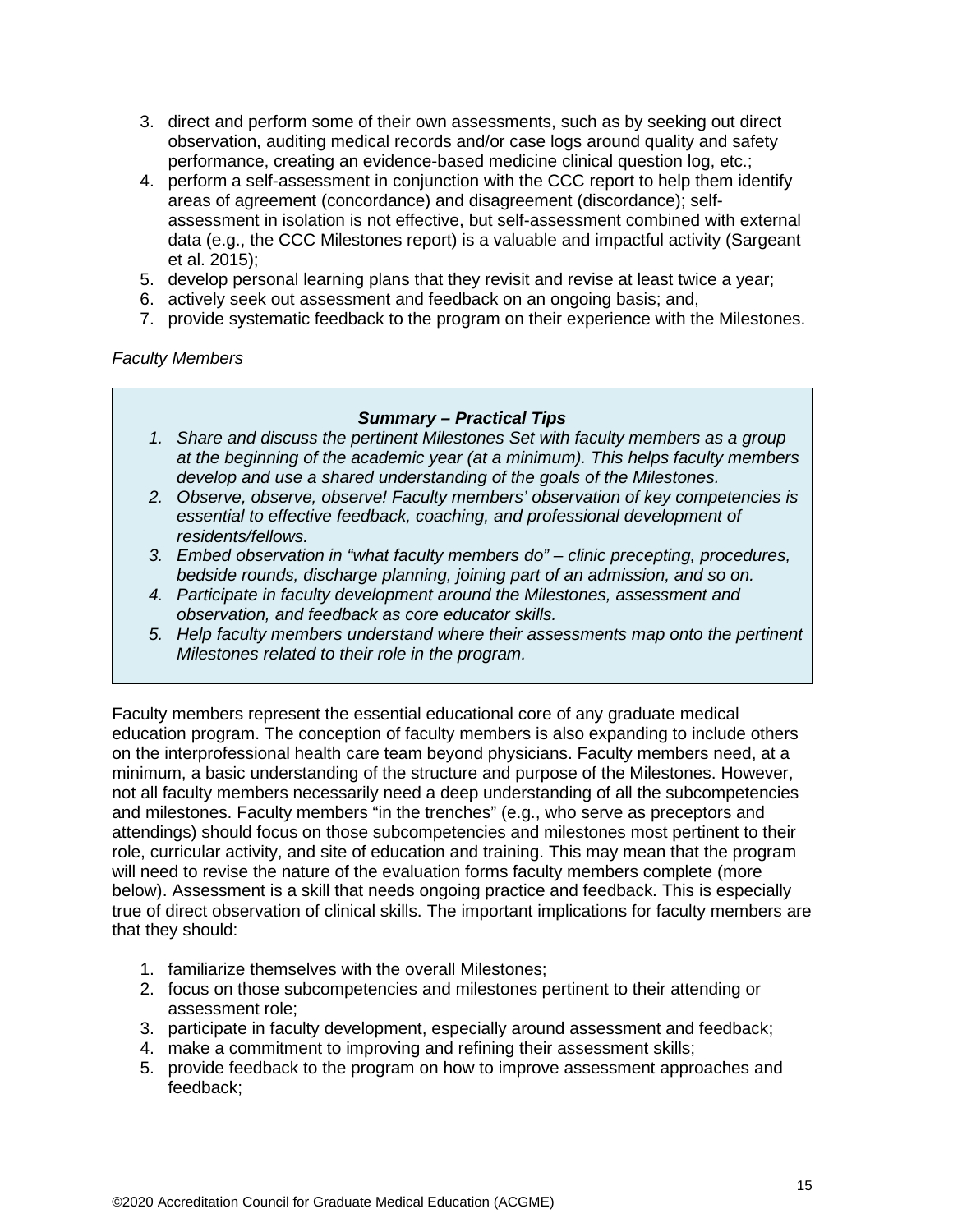- 6. provide meaningful narrative assessment as part of direct observations and evaluation forms–it is this information that is often most helpful to program directors and CCCs; and,
- 7. provide ongoing feedback to learners, which is essential for good coaching and professional growth.

*Program Leadership*

## *Summary – Practical Tips*

- *1. Create a shared mental model of the Milestones using the Supplemental Guide and other resources.*
- *2. Share and discuss the pertinent Milestone set with faculty members as a group at the beginning of the academic year (at a minimum). This helps faculty members develop and use a shared understanding of the goals of the Milestones.*
- *3. Empower and facilitate direct observation of residents/fellows by faculty members. Faculty observation of key competencies is essential to effective feedback, coaching, and professional development.*
- *4. Provide longitudinal faculty development around the Milestones, assessment, observation, and feedback. These are difficult skills, and single, one-time workshops are helpful, but insufficient. Assessment instruments are only as effective as the person using them.*
- *5. Build "small aliquots" (e.g., 15-30 minutes) of faculty development into existing structures, such as section and department meetings, grand rounds, morning reports, noon conferences, and CCC meetings. Use the "practice makes perfect" principle through continued dialogue around the Milestones. This helps to deepen shared understanding.*
- *6. Map the curriculum and assessment program against the pertinent milestones. This will help to identify curricular gaps and areas for opportunity, and ensure the most effective combination of assessments.*

The transition into the NAS and use of the Milestones has substantially affected the role and nature of work for program directors and other program leaders. Program directors represent the essential hub of the program. Institutions should actively support professional development for program leaders. The program director, associate program director, and program coordinator roles are vitally important to the overall medical education enterprise, with profound influences on learner and patient outcomes. As such, program leaders need ongoing professional development around the key roles and tasks now required of them. Key tasks for program leadership include:

1. conducting a crosswalk of the curriculum with the specialty Milestones and Supplemental Guide to ensure that learners have sufficient experience. For example, review the educational objectives and purpose of a rotation, then map the essential subcompetencies with the objectives, purpose, and goals of the rotation. For example: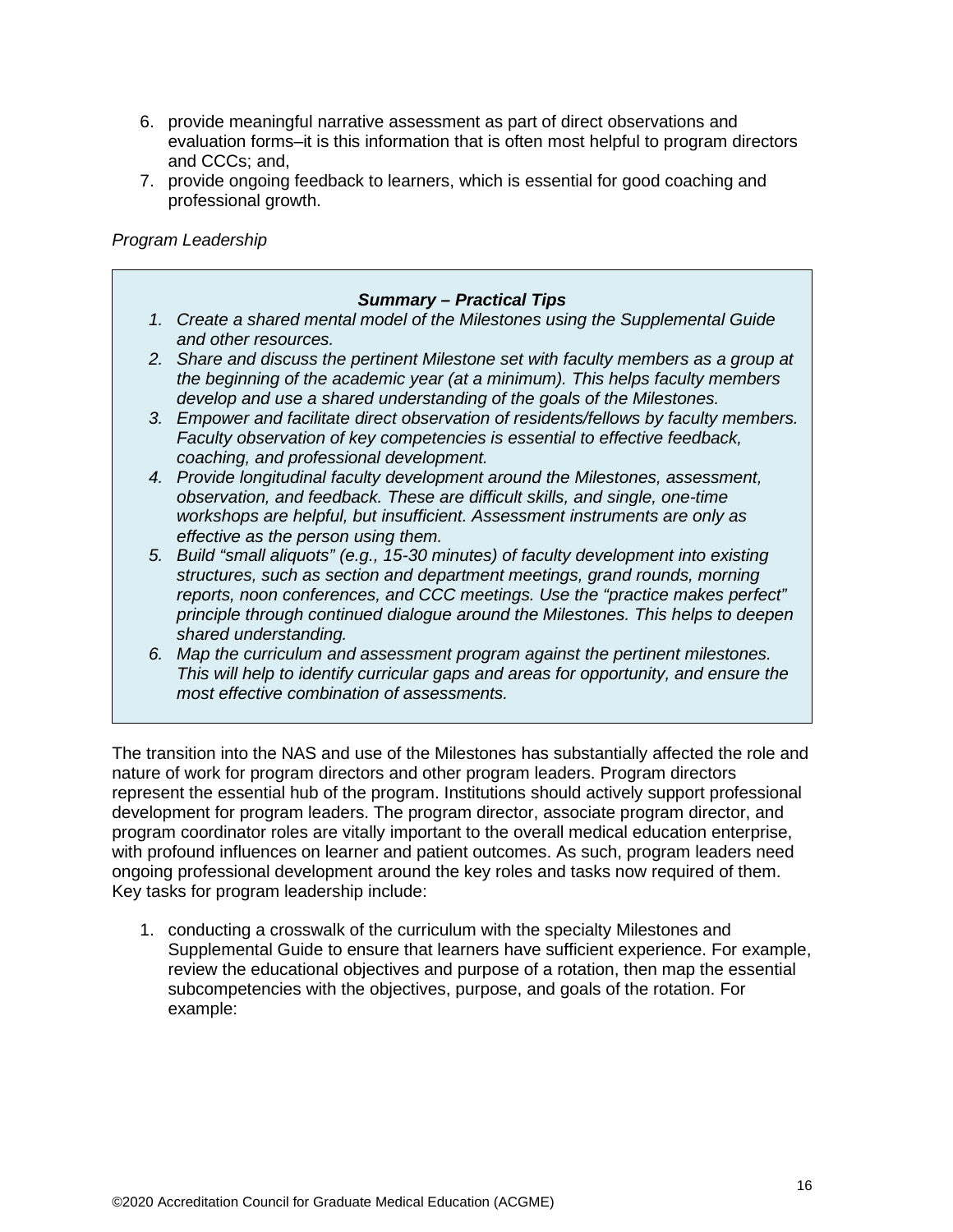| <b>Milestones</b>      | Curriculum Mapping (which<br>rotation objectives meet this<br>Milestone) | <b>Assessment Tool/Method</b>                                                                     |
|------------------------|--------------------------------------------------------------------------|---------------------------------------------------------------------------------------------------|
| <b>Patient Care 1</b>  | Outpatient rotations                                                     | Direct observation tool; multisource<br>feedback                                                  |
| Medical<br>Knowledge 2 | Inpatient rotations                                                      | Assessment of case-based discussion;<br>journal club participation; assessment of<br>presentation |

- 2. developing a program of assessment that aligns with the Milestones and functions as an integrated, holistic package; assessment activities should tightly align with the actual education and/or training activity;
- 3. identifying and address gaps in assessment strategies to ensure meaningful and authentic Milestones judgments;
- 4. conducting ongoing program evaluation to assess what is working, for whom, in what circumstances, and why; do not be afraid to discontinue things that are not working – think of the Milestones as part of a continuous quality improvement process; logic models, the Kirkpatrick hierarchy, and other approaches to program evaluation can be very helpful; if the program has access to an education department or expertise, program leaders are encouraged to sit down with these individuals to explore what the best program evaluation strategy would be for their programs;
- 5. providing ongoing faculty development, especially around assessment; while workshops are clearly helpful, they are not enough, and program leaders should think of ways the program can build "small aliquots" of faculty development into section or department meetings, grand rounds, CCC meetings, etc.; taking just 15 minutes on a regular basis to review a few subcompetencies and their milestones, review and rate a short video tape performance, etc., can be very valuable;
- 6. building a team—program directors cannot do this alone And building a team that has deeper understanding of the Milestones and basic educational and assessment methods and theory is crucial; most specialties now have active program director associations or groups that provide excellent resources and training; it is equally important not to be afraid to reach across disciplinary boundaries; much good work is happening in some of specialties within institutions of which others in the same institutions are unaware—program directors should check with the institution's DIO and graduate medical education committee (GMEC) to learn what is happening in their local institution; and,
- 7. exploring the functionality of the electronic residency/fellowship management system with respect to linking items on assessment tools and methods to the Milestones to aid in curriculum review.

## *Assessment Program*

As noted above, educational leaders need to build an assessment *program* (Schuwirth and Van der Vleuten 2011). No single assessment tool or method will be sufficient to judge all the Competencies necessary for 21st century practice. There is also no single "magic combination" – programs will potentially need to choose and develop a set of assessments that meet local needs and context. Basic common assessment methods are provided below as a simple guide, but this is not meant to be an exhaustive list.

The CCC is also a vital component of the assessment program and overall program system. Appendix B demonstrates a high performing assessment system. In conjunction with this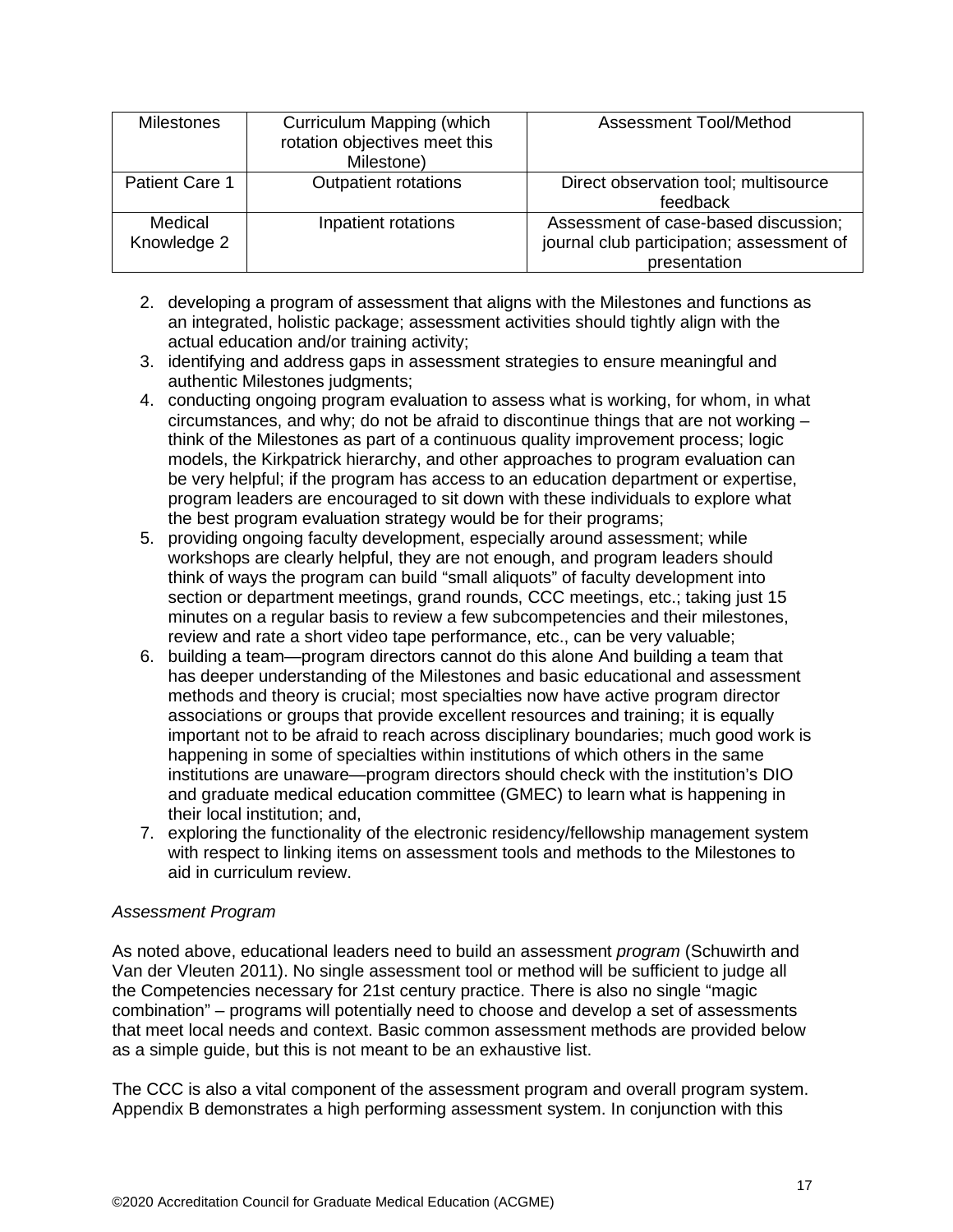*Milestones Guidebook*, program directors and others are encouraged to review the *CCC Guidebook* available on the Resources page of the Milestones section of the ACGME website: [https://www.acgme.org/What-We-Do/Accreditation/Milestones/Resources.](https://www.acgme.org/What-We-Do/Accreditation/Milestones/Resources)

Additionally, for more information on assessment, review the new *Assessment Guidebook*, also available on the Resources page of the Milestones section of the ACGME website (link above).

| <b>Core Competency</b>                        | <b>Common Assessment Methods</b>                              |
|-----------------------------------------------|---------------------------------------------------------------|
| <b>Patient Care</b>                           | Direct observation (live or video)<br>$\bullet$               |
|                                               | Rating scales/evaluation forms                                |
|                                               | Audit of clinical practice (e.g., quality<br>$\bullet$        |
|                                               | performance measures)                                         |
|                                               | Simulation (including standardized<br>$\bullet$               |
|                                               | patients)                                                     |
|                                               | Case logs/registries<br>$\bullet$                             |
| <b>Medical Knowledge</b>                      | In-training examinations<br>$\bullet$                         |
|                                               | Oral questioning methods (e.g.,<br>$\bullet$                  |
|                                               | SNAPPS)                                                       |
|                                               | Direct observation (live or video)<br>$\bullet$               |
|                                               | Assessment of Reasoning Tool<br>$\bullet$                     |
| Professionalism                               | Multi-source feedback<br>$\bullet$                            |
|                                               | Patient surveys (can be part of multi-<br>$\bullet$           |
|                                               | source feedback)                                              |
|                                               | Direct observation<br>$\bullet$                               |
| <b>Interpersonal and Communication Skills</b> | Multi-source feedback<br>$\bullet$                            |
|                                               | Patient surveys (can be part of multi-<br>$\bullet$           |
|                                               | source feedback)                                              |
|                                               | Direct observation (live or video)<br>$\bullet$               |
|                                               | Simulation (including standardized<br>$\bullet$               |
|                                               | patients)                                                     |
| Practice-based Learning and Improvement       | Audit of clinical practice (e.g., quality<br>$\bullet$        |
|                                               | performance measures)                                         |
|                                               | Evidence-based medicine logs                                  |
|                                               | Case logs                                                     |
|                                               | Rating scales/evaluation forms                                |
|                                               | Reflective practice rubrics<br>$\bullet$                      |
| Systems-based practice                        | Quality improvement knowledge<br>$\bullet$<br>assessment test |
|                                               | Audit of clinical practice (e.g., quality<br>$\bullet$        |
|                                               | performance measures)                                         |
|                                               | Multi-source feedback                                         |
|                                               | Rating scales/evaluation forms                                |
|                                               |                                                               |

**Table 6: Common Assessment Methods for the Six Core Competencies**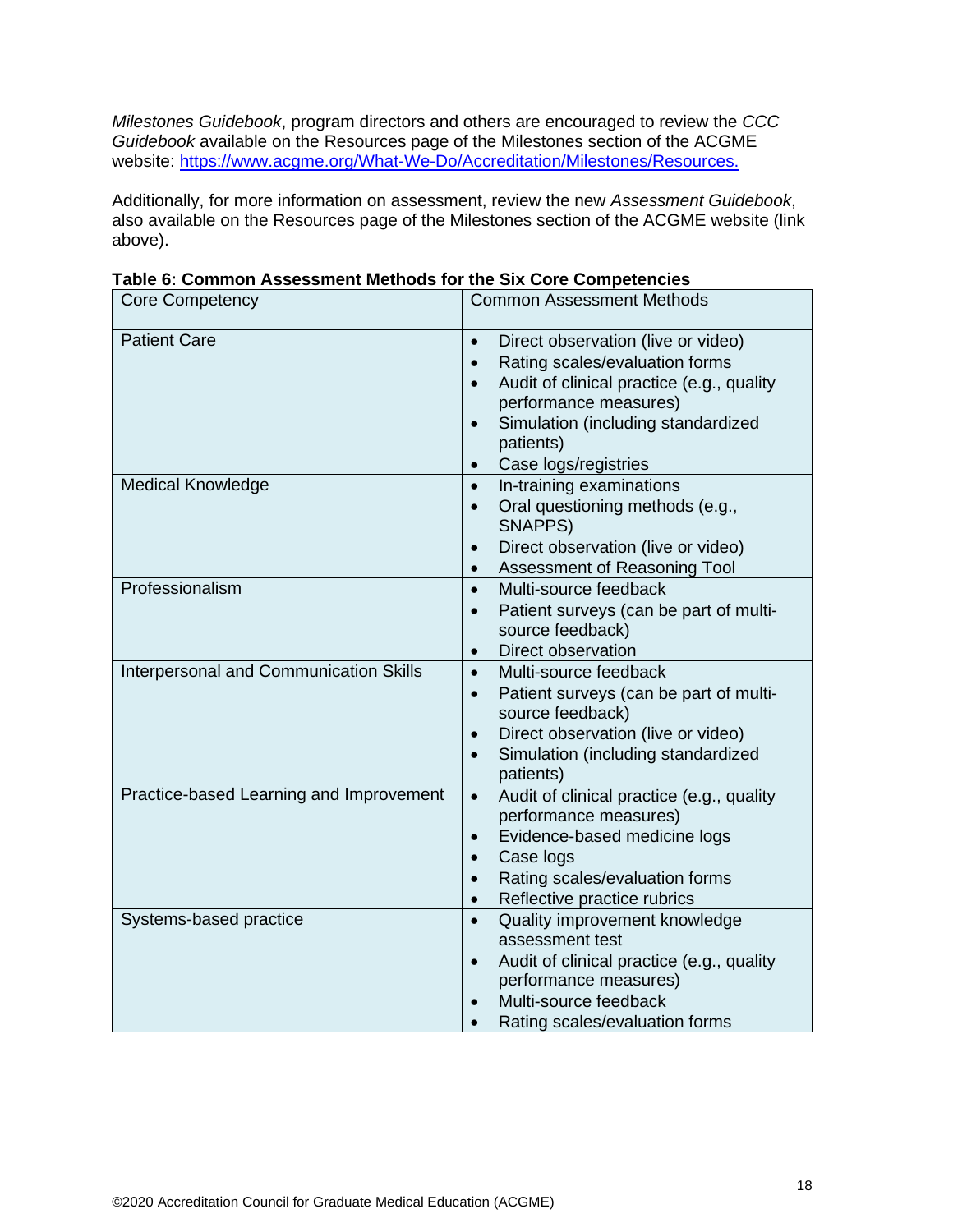## **Importance of Feedback**

Feedback to residents and fellows is an essential and required activity of the Milestones assessment system. Research has clearly shown that feedback is one of the most effective educational tools faculty members and programs have to help residents and fellows learn and improve. The Milestones should be used to help residents and fellows develop action plans (i.e., individualized learning plans) and adjustments to their learning activities and curriculum. Feedback sessions should also be conducted in person. Research is clear that interpreting and understanding multi-source and multi-faceted performance data, as represented by the Milestones, should be facilitated and guided by a trusted advisor.

Five basic features of high-quality feedback are (Skeff and Stratos 2015):

- 1. **Timeliness**. Faculty members should always try to provide feedback in a timely fashion. The results of the CCC deliberations and Milestones determinations should also be shared in person with the resident or fellow soon after the meeting has occurred.
- 2. **Specificity**. The Milestones help to facilitate this criterion by providing descriptive narratives. Generalities (often called "minimal" feedback), such as "you're doing great," or, "should read more," etc., are not very helpful in promoting professional development, especially in the context of Milestones data. There may be a tendency to gloss over the high performing residents or fellows but remember that they will benefit from "stretch" goals.
- 3. **Balance reinforcing ("positive") and corrective ("negative") feedback**. It is important to include both in specific terms. An imbalance between too much reinforcing or conversely corrective feedback can undermine the effectiveness. The popular feedback sandwich (*positive-negative-positive*) is actually not very effective and not routinely recommended.
- 4. **Learner reaction and reflection**. It is very important to allow the resident or fellow to react and reflect on the feedback and Milestones data. Reaction and reflection help garner resident and fellow buy-in and development of action plans.
- 5. **Action plans**. Creating and executing an action plan after a Milestones review is critical to professional development and is often neglected in feedback. As Boud and Molloy (2013) argue, feedback hasn't occurred until the learner has actually attempted an action or change with the information. Feedback is more than just information giving and dissemination (Friedman et al. 2014).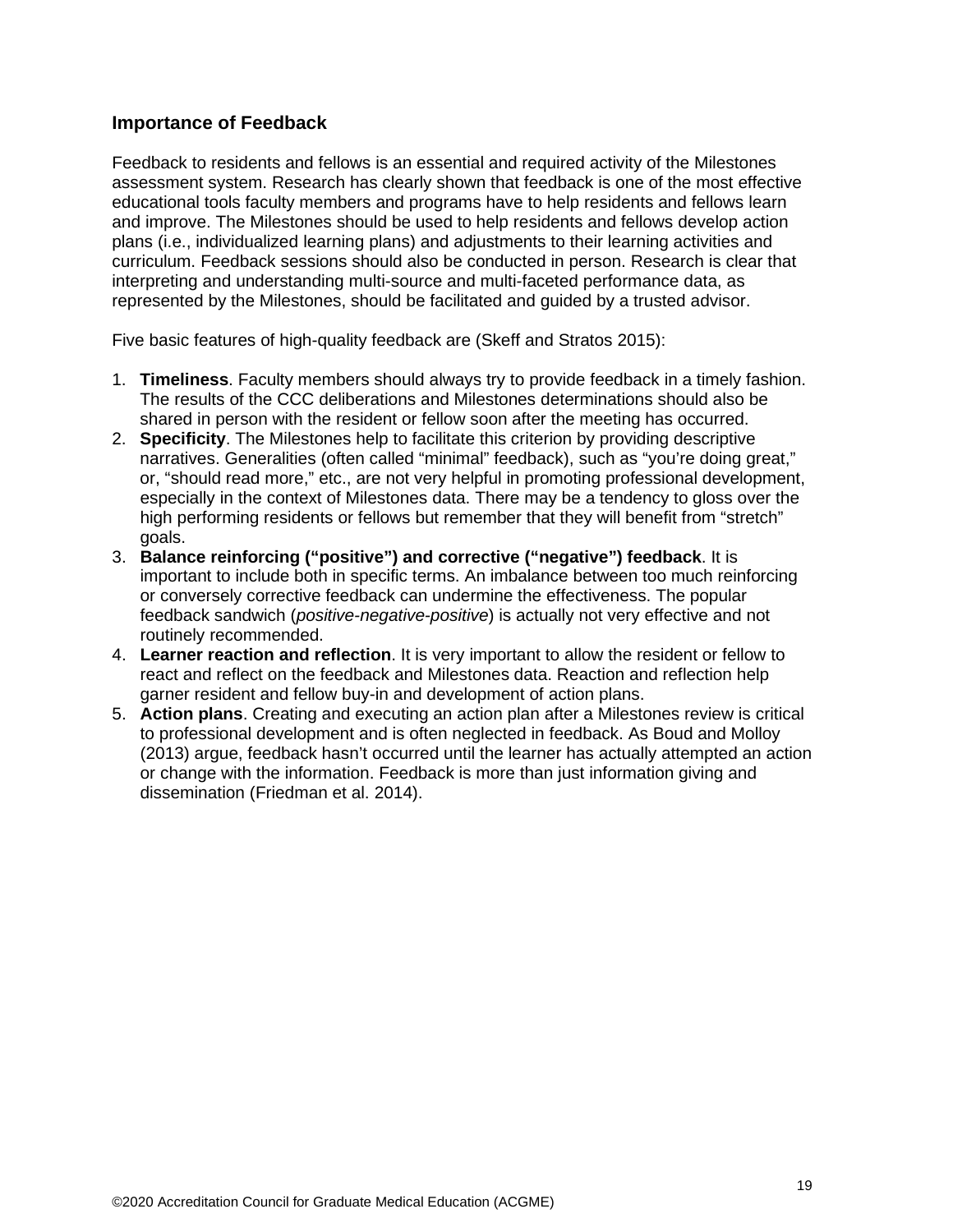## **Lessons Learned about the Milestones**

ACGME Milestones staff members regularly attend program director and society meetings, and visit institutions. These encounters enable high-level conversations on the benefits and challenges of the Milestones and have helped to drive the changes in Milestones 2.0. Along with other more systematic and rigorous research, these conversations have provided clear signals and helped to guide next steps. In that spirit, Table 7 provides a topline summary.

| <b>Benefits</b> |                                                           | Challenges |                                                                         |  |  |
|-----------------|-----------------------------------------------------------|------------|-------------------------------------------------------------------------|--|--|
| $\bullet$       | Milestones and CCC process can                            | $\bullet$  | Time and resources ("relative value                                     |  |  |
|                 | provide better feedback for residents                     |            | units [RVUs] always win")                                               |  |  |
|                 | and fellows                                               |            | Data entry burden<br>$\circ$                                            |  |  |
| $\bullet$       | Milestones system can catalyze                            | $\bullet$  | Synthesizing multiple assessments into                                  |  |  |
|                 | feedback for residents and fellows (e.g.,                 |            | a CCC developmental judgment                                            |  |  |
|                 | for many, this can be first time formal                   | $\bullet$  | Misalignment of assessment forms and                                    |  |  |
|                 | feedback given)<br>Milestones provide useful language for |            | scales and Milestones judgments<br>Lack of assessment methods and tools |  |  |
| $\bullet$       | assessment and feedback                                   | $\bullet$  | Use of Milestones as rotation evaluation                                |  |  |
| $\bullet$       | Milestones help faculty members                           | $\bullet$  | form (problem of "cognitive load")                                      |  |  |
|                 | develop shared mental model of                            | $\bullet$  | Need for faculty development                                            |  |  |
|                 | competence                                                | $\bullet$  | Assessment burden on faculty members                                    |  |  |
| $\bullet$       | Milestones have helped to identify                        | $\bullet$  | Increasingly short faculty attending                                    |  |  |
|                 | curricular gaps                                           |            | periods (e.g., one to two weeks) in a                                   |  |  |
| $\bullet$       | Milestone mapping onto curricular                         |            | number of specialties                                                   |  |  |
|                 | activities has facilitated better                         |            | Insufficient faculty member<br>$\circ$                                  |  |  |
|                 | assessment                                                |            | exposure to properly perform                                            |  |  |
| $\bullet$       | Milestones are facilitating earlier                       |            | assessment                                                              |  |  |
|                 | identification of residents and fellows in                | $\bullet$  | Challenging to use a five-level Milestone                               |  |  |
|                 | difficulty                                                |            | rubric for one-year fellowships                                         |  |  |
| $\bullet$       | CCCs are a useful mechanism to                            | $\bullet$  | Educational jargon and framing of                                       |  |  |
|                 | facilitate working with residents and                     |            | language (select Milestones Sets)                                       |  |  |
|                 | fellows in difficulty                                     |            |                                                                         |  |  |
| $\bullet$       | Milestones facilitate faculty<br>development              |            |                                                                         |  |  |
| $\bullet$       | Milestones provide a continuous quality                   |            |                                                                         |  |  |
|                 | improvement philosophy of system                          |            |                                                                         |  |  |
| $\bullet$       | The common framework of Milestones                        |            |                                                                         |  |  |
|                 | allows for more generalizability of                       |            |                                                                         |  |  |
|                 | medical education research on                             |            |                                                                         |  |  |
|                 | assessment in GME                                         |            |                                                                         |  |  |

| Table 7: Perceived Benefits and Challenges of Milestones Implementation |  |  |  |  |
|-------------------------------------------------------------------------|--|--|--|--|
|-------------------------------------------------------------------------|--|--|--|--|

## *Annotated Bibliography of Research*

The ACGME Department of Research, Milestone Development, and Evaluation maintains a bibliography of research related to the Milestones and CCCs. The bibliography is updated approximately every six months and can be found at [https://www.acgme.org/What-We-](https://www.acgme.org/What-We-Do/Accreditation/Milestones/Research)[Do/Accreditation/Milestones/Research.](https://www.acgme.org/What-We-Do/Accreditation/Milestones/Research)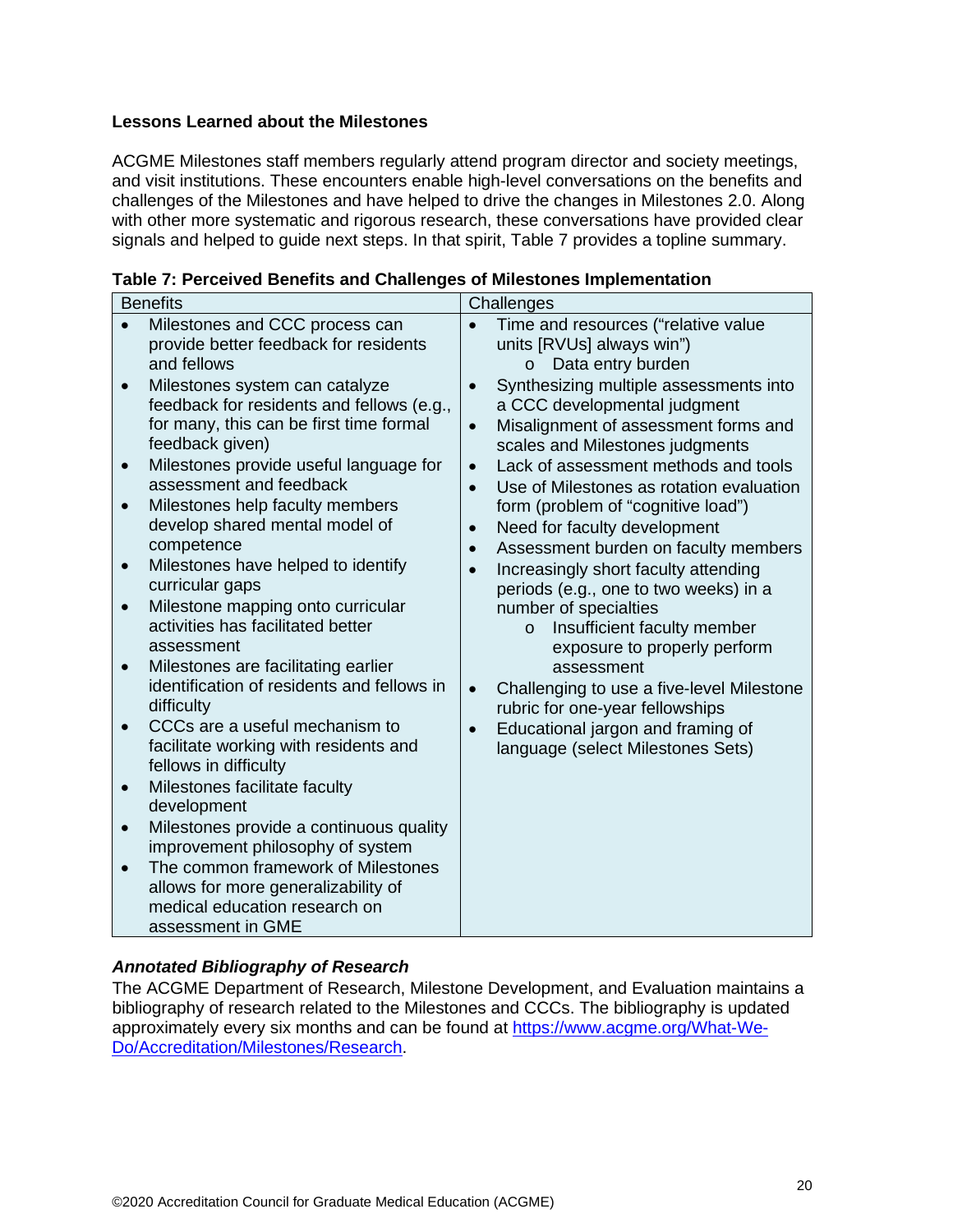## **Use of Milestones by the ACGME**

Milestones data is not shared with the Review Committees. The Review Committees are made aware of program compliance with submission of the data. Residents' and fellows' performance on the Milestones, aggregated at the national level, will become a source of specialty-specific data for the Review Committees to use in their continuous quality improvement efforts for facilitating improvements to program curricula and resident/fellow assessment. The critical concept is that the Milestones' primary purpose is to drive improvement in GME programs and enhance the resident and fellow educational experience. The Milestones will also be used by the ACGME to demonstrate accountability of the effectiveness of GME within ACGME-accredited programs in meeting the needs of the public over time.

As the transition to Milestones 2.0 continues, the ACGME will continue to learn through several mechanisms, including through its own research and evaluation activities, as well as collaborative research and evaluation with other stakeholders, through comments received through the Milestones mailbox [\(milestones@acgme.org\)](mailto:milestones@acgme.org), and ongoing outreach activities. The ACGME and ABMS will also work together to develop a revision process with the educational community and share learnings and research from this early phase. The exact date of implementation of "Version 2.0" of the Milestones for each specialty is still being determined – check the weekly ACGME *e-Communication* and Milestones page of the applicable specialty section of the ACGME website for updates. Additionally, when opportunities arise to volunteer for a Milestones 2.0 Work Group or comment on a draft, they will be posted on the Engagement page of the Milestones section of the website, at [https://www.acgme.org/What-We-Do/Accreditation/Milestones/Engagement.](https://www.acgme.org/What-We-Do/Accreditation/Milestones/Engagement)

## **Data Security and Milestones**

The ACGME is dedicated to protecting the data collected from programs and residents/fellows. There are four key components:

- 1. From a legal standpoint, the ACGME is subject to the Illinois state peer review statutes. These statutes are tracked very carefully and have successfully blocked discoverability of ACGME data.
- 2. The Review Committees will not review any identified individual resident or fellow Milestones data, but will instead view the data in aggregate, using the specialty and program as the unit of analyses for continuous quality improvement purposes.
- 3. The plan is to convert the resident/fellow identifier to the National Provider Identifier (NPI) to discontinue use of Social Security Numbers for this purpose.
- 4. The ACGME also uses state-of-the-art data security methods to ensure the safety of all data, including data related to the Milestones.

## **How will the ACGME Continue to Evaluate the Milestones?**

Evaluation of the Milestones iteratively and longitudinally is essential in achieving the desired goals of the ACGME's accreditation model. Unlike traditional biomedical approaches to research, evaluation of the Milestones will require a predominantly practice-based, action research utilizing principles of complex interventions and program evaluation (Campbell et al. 2007; Medical Research Council 2014; Pawson 2013; Pawson and Tilley 1997; Rogers, 2011). Much has been learned since the initial implementation of the Milestones in 2013. Research on Milestones is collected and updated approximately every six months in a collated Milestones Bibliography, available on the Research page of the Milestones section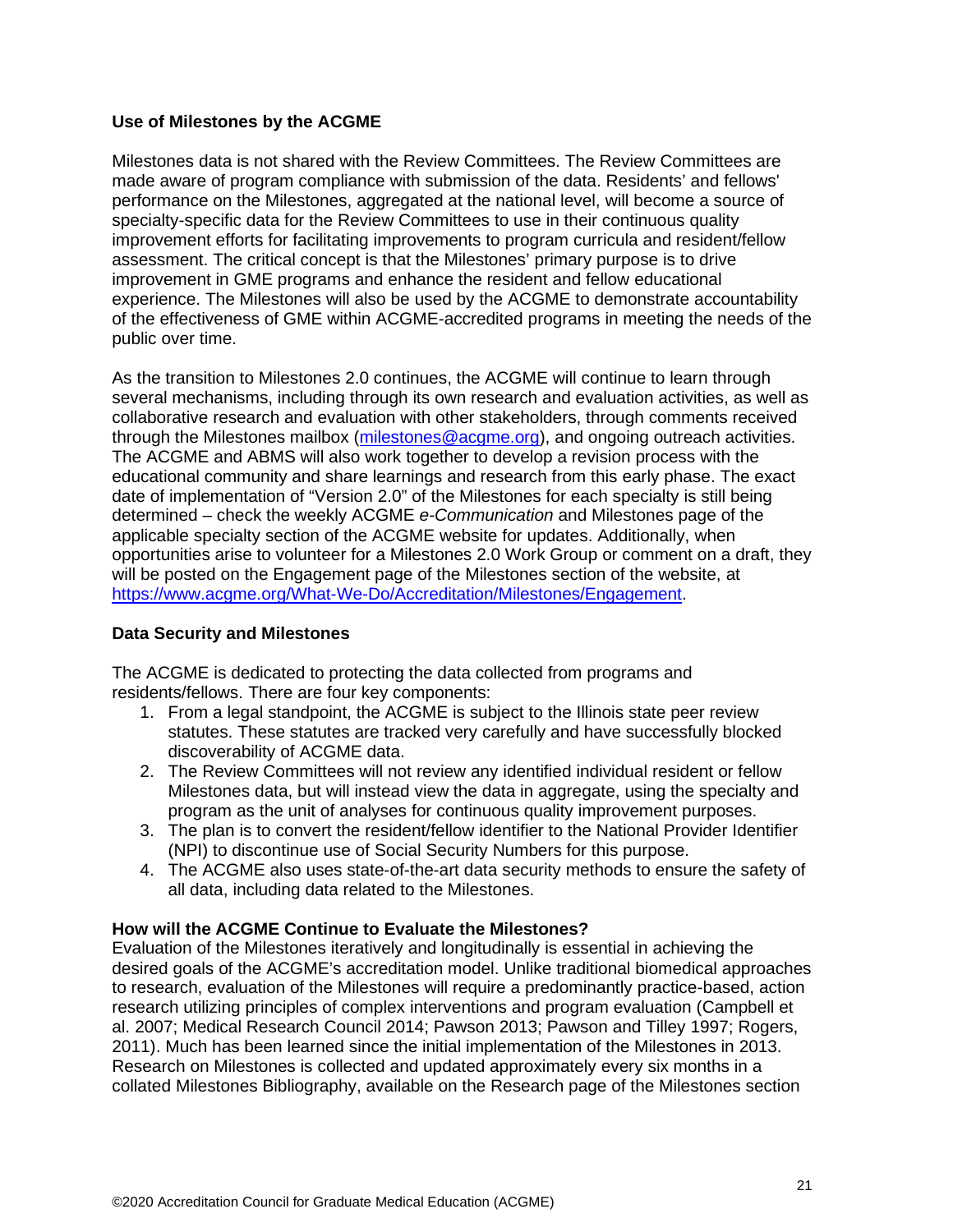of the ACGME website, at [https://www.acgme.org/What-We-](https://www.acgme.org/What-We-Do/Accreditation/Milestones/Research)[Do/Accreditation/Milestones/Research.](https://www.acgme.org/What-We-Do/Accreditation/Milestones/Research)

One advantage of the Milestones, compared to some other assessment tools currently used by individual programs, is that assessment data is collected on thousands of residents and fellows, producing a sample that, over time, makes it possible to establish their reliability and validity on a national scale. This has enabled important validity research on a national scale. The Messick framework is a useful framework in understanding validity (Cook and Beckman 2006):

**Content**: the assessment instrument items completely and appropriately represent the construct being assessed

**Response process**: the relationship between the intended construct and the thought processes of subjects or observers (e.g., have the observers been trained?) **Internal structure**: acceptable reliability and factor structure of the assessment **Relations to other variables**: examining correlations with scores from another instrument assessing the same construct (e.g., medical knowledge, clinical skills) **Consequences (intended uses)**: how scores are used affects how the assessment instrument is used and how the data is interpreted

The important principle in validity frameworks is that validity is treated more as an argument that requires ongoing refinement and investigation. As noted above, the Milestones will need to be revised and refined over time, building from the "on-the-ground" experience of programs and rigorous research and evaluations.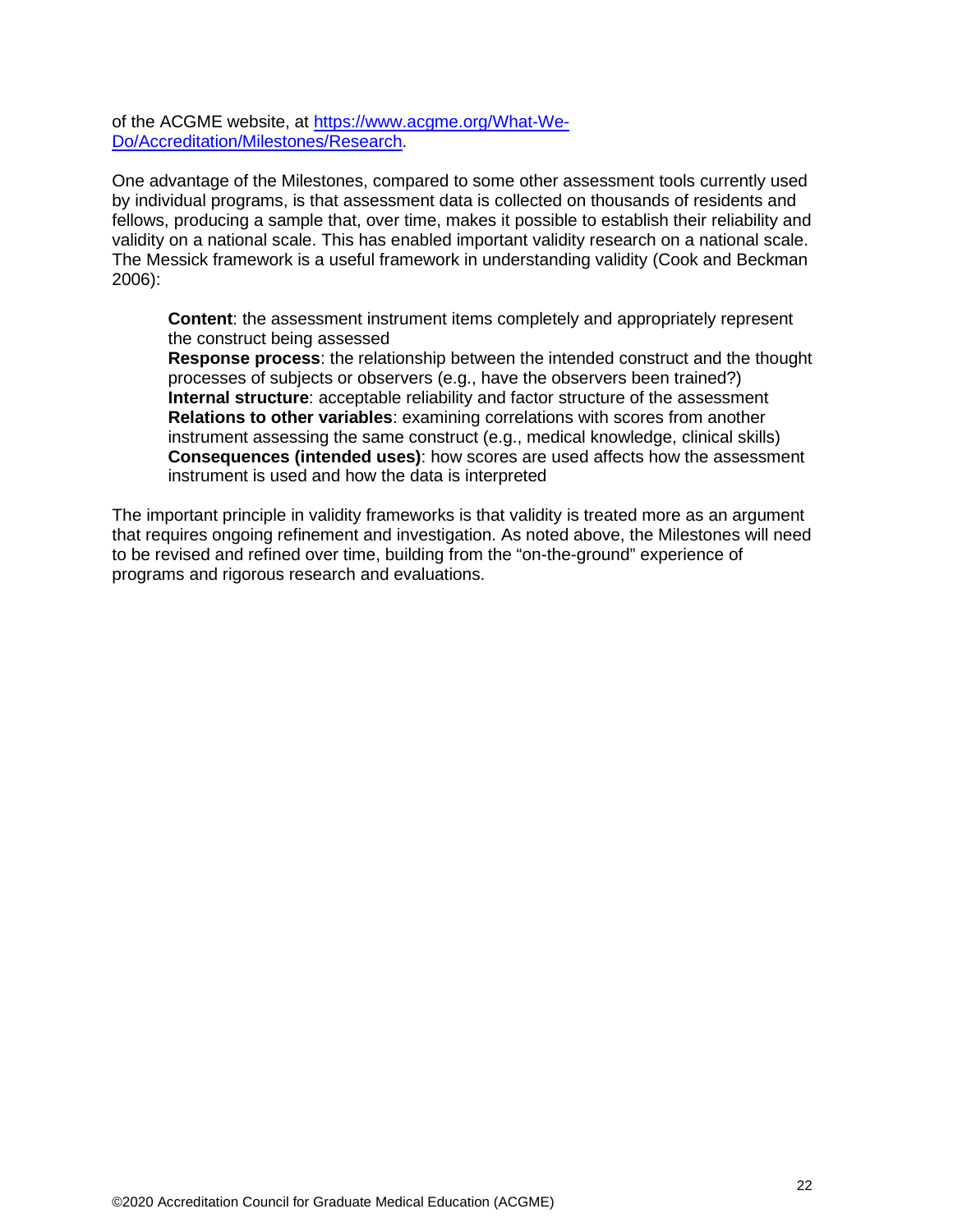### **Milestone Reports Available in the Accreditation Data System (ADS)**

After the program director submits the Milestones evaluations twice each year, several reports can be downloaded. Available reports include individual resident/fellow reports, program reports, and specialty reports.

#### **Resident Reports**

The resident/fellow reports can be used as part of the resident/fellow semiannual evaluation. There is a space for signatures, should the program choose to use it. It is not required that programs print these reports; the ACGME does not require any further action after the Milestones data has been submitted. The individual detailed PDF documents of the reports will be available 10-14 days after the close of the reporting window. The examples below are from a third-year anesthesiology resident.

#### *Report 1: Individual Milestone Trends*

This report includes a graph showing the individual's progression for each subcompetency. Notice how the resident begins at Level 1 and steadily progresses to Level 3.5. The goal of the Milestones system is to support professional development, and these "growth curves" can help programs assess whether a resident or fellow is on the appropriate trajectory (see predictive probability values below).



#### 1. Patient Care - Patient Care 1: Pre-anesthetic Patient Evaluation. Assessment, and Preparation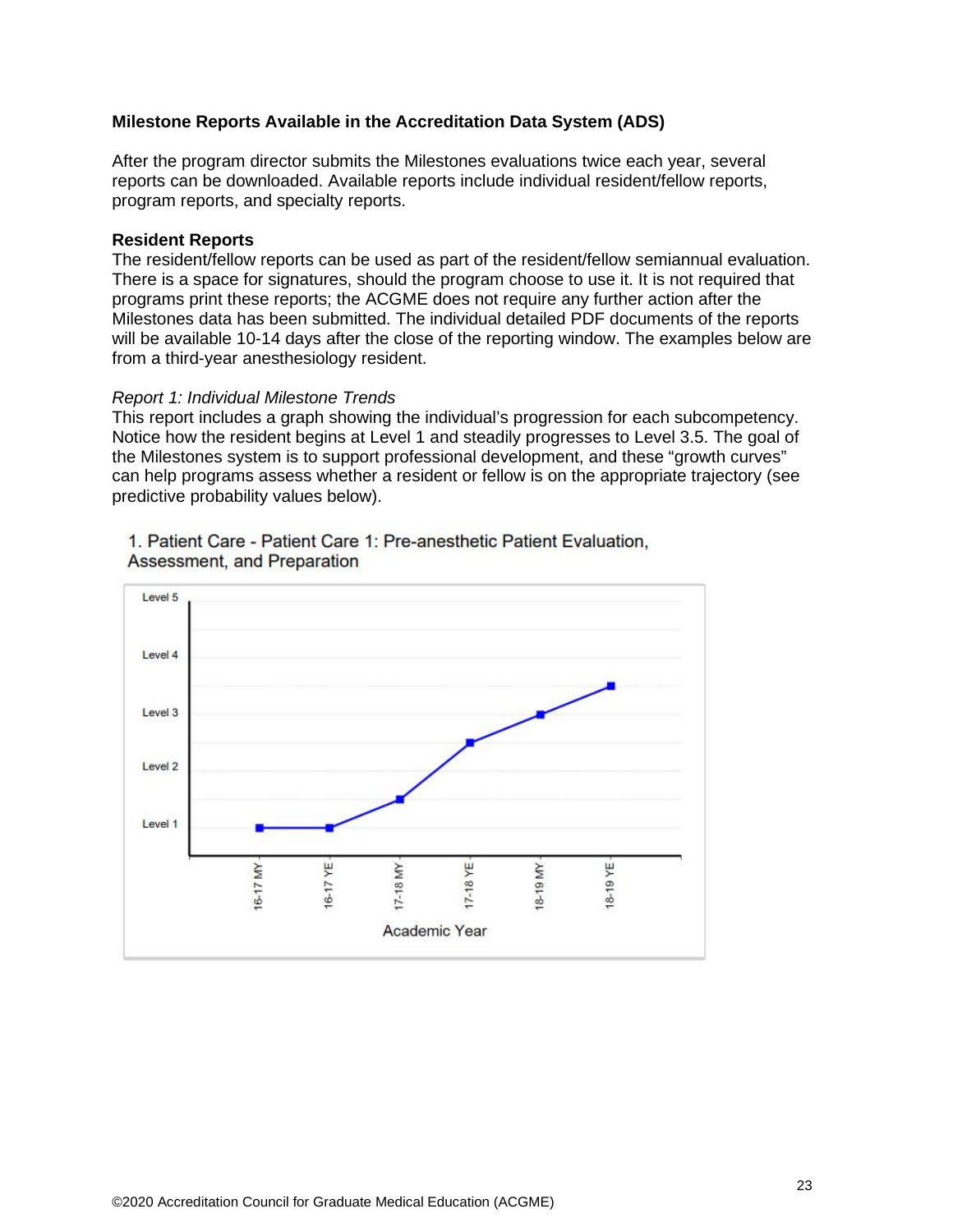#### *Report 2: Individual Milestone Summary*

This report provides a snapshot of the individual's most recent evaluation for each subcompetency. The example below shows that while the resident effectively communicates with patients and families, the resident could improve these skills with other professionals.

|                                                                                    | Level 1 Not<br>Yet Achieved Level 1 | Level <sub>2</sub> | Level 3 | Level 4 | Level 5 |
|------------------------------------------------------------------------------------|-------------------------------------|--------------------|---------|---------|---------|
| a), Interpersonal Communication Skills 1: Communication with patients and families |                                     |                    |         |         |         |
| b). Interpersonal Communication Skills 2: Communication with other professionals   |                                     |                    |         |         |         |
| c). Interpersonal Communication Skills 3: Team and leadership skills               |                                     |                    |         |         |         |

#### *Report 3: Individual Milestone Evaluation*

This report provides the text of the milestone level assigned for each subcompetency. When an individual's evaluation is between levels, the text for both levels are displayed, with the higher level test identifying that the resident has achieved certain, but not all of the requirements. In Patient Care 7, below, the resident is between Levels 4 and 5.

| <b>7</b> Patient Care                    | Patient Care 7: Acute, chronic, and cancer-related pain consultation and management                                                                                                                               |
|------------------------------------------|-------------------------------------------------------------------------------------------------------------------------------------------------------------------------------------------------------------------|
| Dr. Name is between Level 3 and Level 4. |                                                                                                                                                                                                                   |
|                                          | Formulates differential diagnoses of acute and chronic pain syndromes; identifies appropriate diagnostic evaluation.                                                                                              |
|                                          | Participates in complex procedures (e.g., thoracic ESI, medial branch blocks, radiofrequency procedures, sympathetic blocks) for<br>alleviating acute, chronic, or cancer-related pain, under direct supervision. |
| fluoroscopy with direct supervision.     | Prescribes initial therapy for pain medication, and adjusts ongoing medication regimens with indirect supervision; uses ultrasound and                                                                            |
|                                          | In addition, Dr. Name has achieved certain, but not all, elements of the competency level listed below:                                                                                                           |
|                                          | Acts as consultant for acute pain management to junior residents and other health care providers with conditional independence.                                                                                   |
|                                          | Consults with non-anesthesiologist specialists regarding pain management as appropriate.                                                                                                                          |
|                                          | Recognizes treatment failures and obtains appropriate consultations, including with a pain medicine specialist.                                                                                                   |
|                                          |                                                                                                                                                                                                                   |

#### **Program and Specialty Reports**

At the end of the academic year two additional reports are available in ADS. Both reports are box plots with one demonstrating the results at year end for the program, and the other a national report for the specialty. A key to understanding the box plots is included in the *Milestones National Report* published annually in the fall for the prior academic year. The *Milestones National Report* also includes other important data, including predictive probability values for evaluating if a resident is on track to graduate below Level 4 for a specific subcompetency. The *Milestones National Reports* can be found on the Research and Reports page of the Milestones section of the ACGME website: [https://www.acgme.org/What-We-Do/Accreditation/Milestones/Research.](https://www.acgme.org/What-We-Do/Accreditation/Milestones/Research)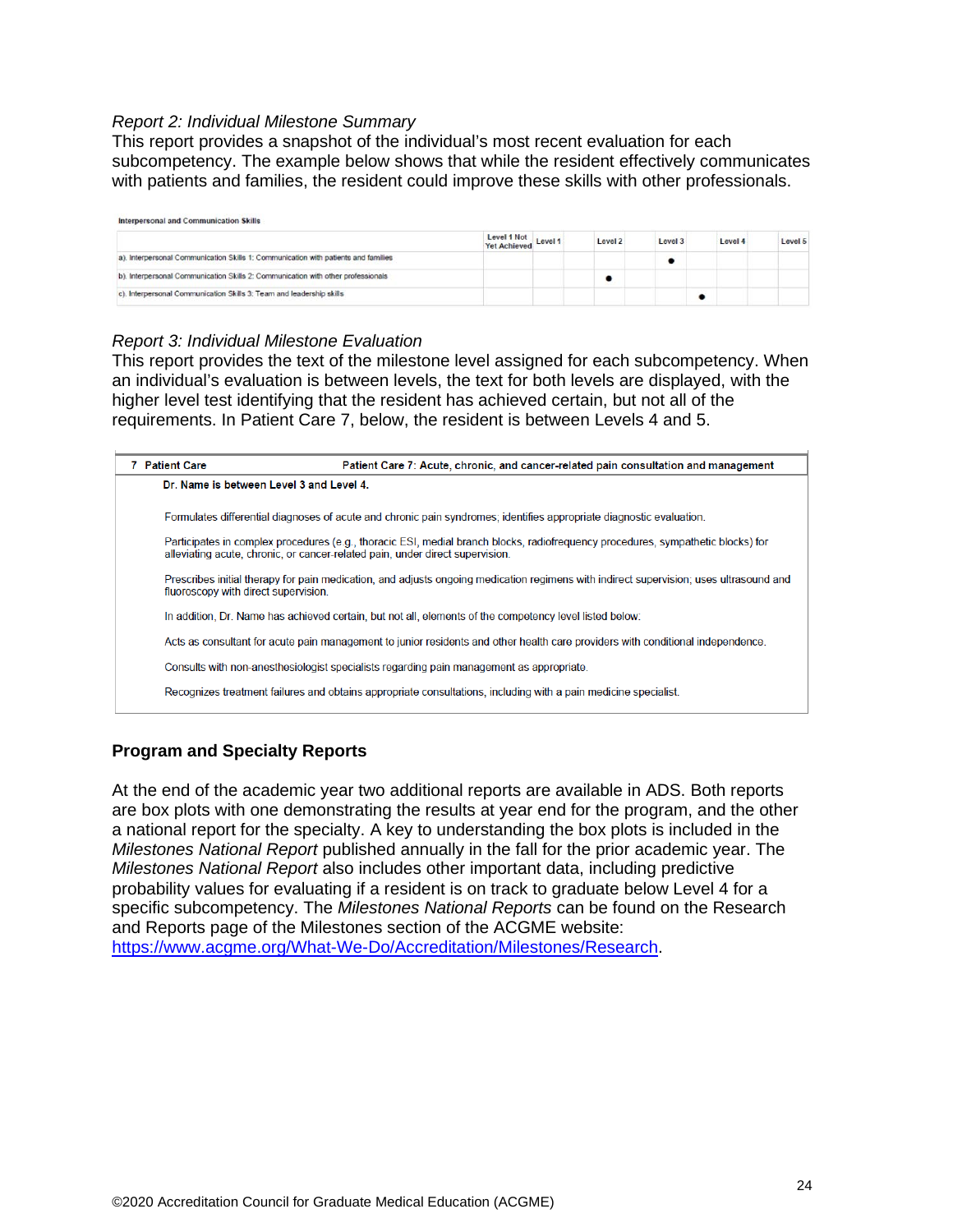### **Program Report**

## Program Box Plot Report - Milestone Evaluation by Resident Year: Year-End 2018-2019



Program: Program Name Program Code - Specialty

| <b>Resident Year</b> |    |  | <b>Total Residents</b> |
|----------------------|----|--|------------------------|
| # of Residents       | XX |  |                        |

1. Patient Care - Patient Care 1: Pre-anesthetic Patient Evaluation,<br>Assessment, and Preparation





## **Specialty Report**

#### Specialty Box Plot Report - Milestone Evaluation by Resident Year: Year-End 2018-2019



Specialty: Specialty

| <b>Resident Year</b> |              |              |              |              | <b>Total Residents</b> |
|----------------------|--------------|--------------|--------------|--------------|------------------------|
| # of Residents       | <b>X.XXX</b> | <b>X.XXX</b> | <b>X.XXX</b> | <b>X.XXX</b> | <b>X.XXX</b>           |

1. Patient Care - Patient Care 1: Pre-anesthetic Patient Evaluation, Assessment, and Preparation



2. Patient Care - Patient Care 2: Anesthetic Plan and Conduct

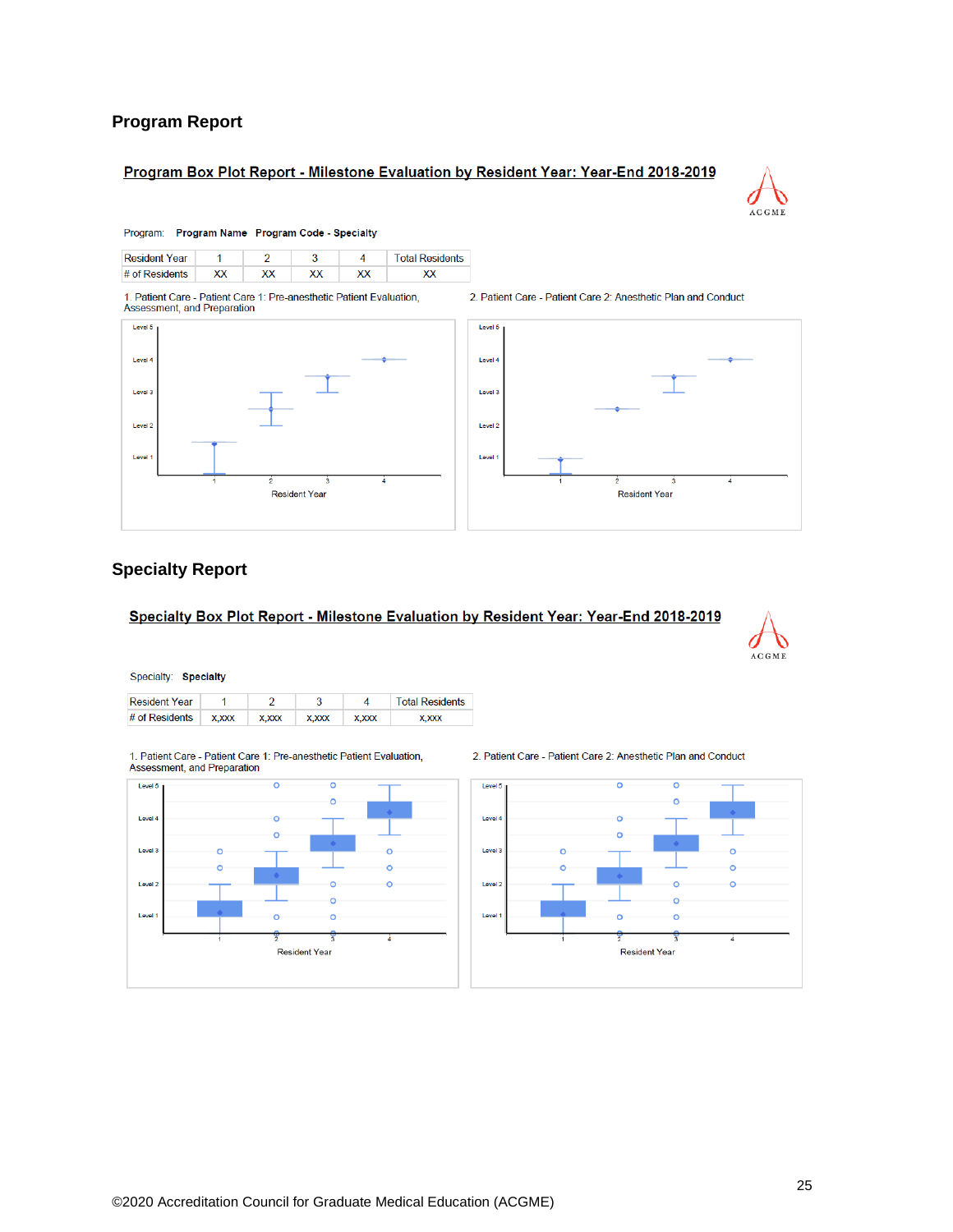## **Predictive Probability Value (PPV) Tables**

The ACGME began providing predictive probability value (PPV) tables with the *2019 Milestones National Report*. Program directors can now examine PPVs for program-level education and training, which are provided following the box plots in the report by specialty. PPVs are provided to help program directors identify residents/fellows who may be struggling to match normative national data during each six-month block of the educational program.

PPV tables provide the probability (in percentage terms) that a resident/fellow at or below a certain Milestone rating (Level) would not achieve Level 4 at time of graduation. In the example shown below, all PPVs for the Family Medicine Patient Care Subcompetency #03 that could be calculated as of June 2019 are included in the table. For example, a resident receiving a Milestone rating of 2.5 or lower at Milestones review occasion four, at the end of the PGY-2 has a 54.7 percent probability (based on national data) of not achieving Level 4 in this subcompetency by the end of the three-year family medicine residency.

**Figure 3: PPV Matrix for the Patient Care Subcompetency #03 in Family Medicine: Partners with the patient, family, and community to improve health through disease prevention and health promotion**

| Subcompetency                      | Threshold        |            |          | Yr1, Mid-Year Yr1, Year-End Yr2, Mid-Year Yr2, Year-End Yr3, Mid-Year |      |      |
|------------------------------------|------------------|------------|----------|-----------------------------------------------------------------------|------|------|
| <b>PC03</b>                        |                  |            |          |                                                                       |      |      |
| Partners with the $\leq$ Level 5.0 |                  |            |          |                                                                       |      |      |
| patient                            | $\le$ Level 4.5  |            |          |                                                                       |      |      |
|                                    | $\le$ Level 4.0  |            |          |                                                                       |      | 32.7 |
|                                    | $\leq$ Level 3.5 | 31.9       |          | 32.4                                                                  | 33.4 | 40.6 |
|                                    | $\leq$ Level 3.0 | 31.9       | 32.0     | 33.5                                                                  | 37.6 | 60.8 |
|                                    | $\leq$ Level 2.5 | $32 - 1 -$ | $-32.8-$ | $37 - 7$                                                              | 54.7 | 67.4 |
|                                    | $\le$ Level 2.0  | 32.5       | 35.3     | 50.2                                                                  | 57.2 |      |
|                                    | $\le$ Level 1.5  | 33.8       | 42.9     | 60.1                                                                  | 78.5 |      |
|                                    | $\le$ Level 1.0  | 39.7       | 51.6     |                                                                       |      |      |

The table in this example provides a matrix of all PPVs by Milestone rating threshold and Milestone review occasions for a single subcompetency for a single specialty. PPVs are provided to help identify residents/fellows within a program who may be struggling to match normative national data during each six-month block of the educational program. This can then be used to support decisions for remediation or individualized learning plans. The PPVs support the use of the Milestones as longitudinal assessment data to support professional development, feedback, coaching, and individualized learning plans.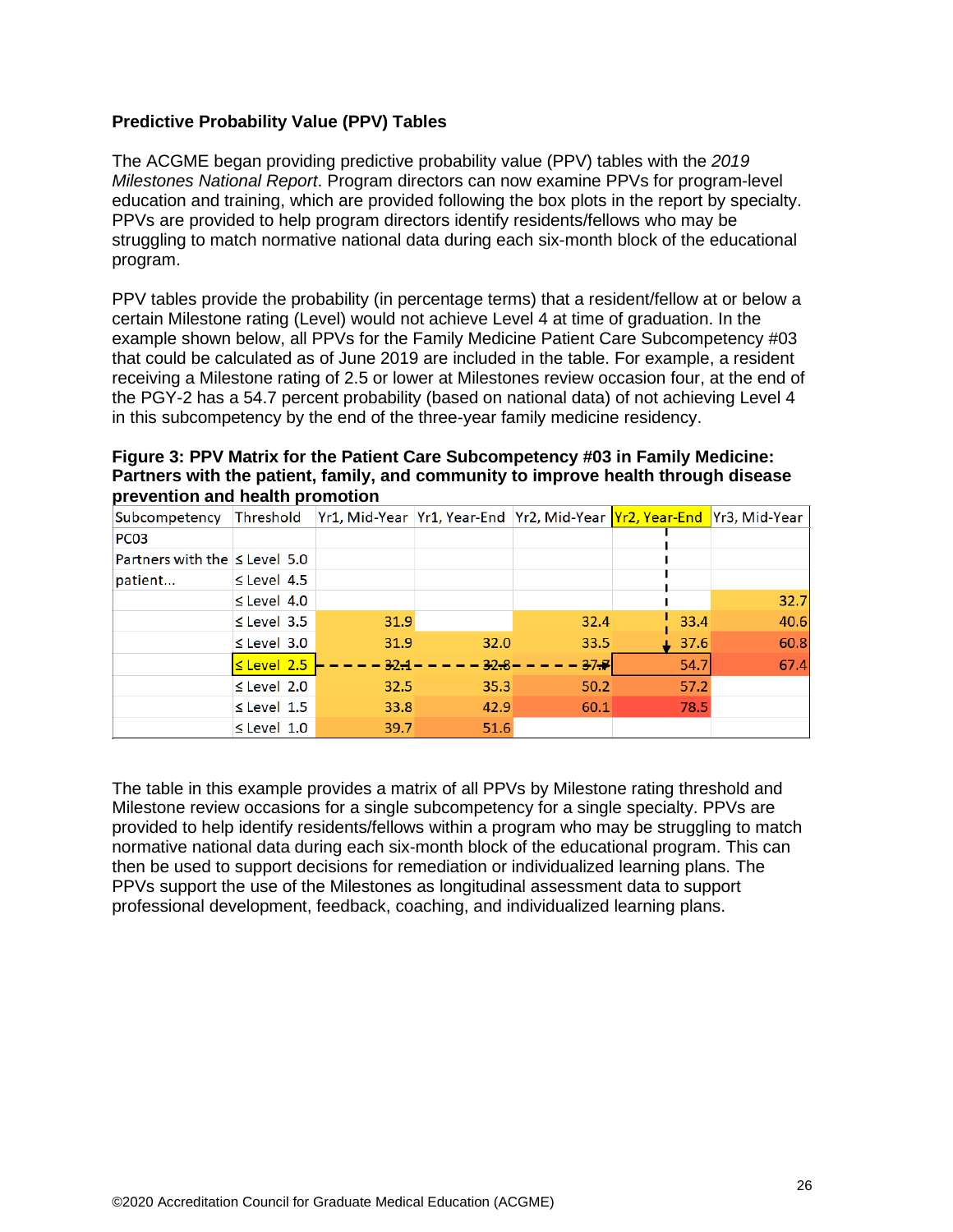### **Conclusions**

The overarching goal of all GME programs is to produce graduates that can be entrusted to provide the highest quality of care for the benefit of the public they serve. It is important to remember that the principle driver for a shift to an outcomes-based educational model was the recognition both within and outside the medical education community that rapid changes in health care delivery and science necessitated concomitant changes in the medical education system. The Milestones, combined with CCCs, were developed to enable and accelerate the transformation to a competency-based system after a difficult early period of implementation. The success of the ACGME's current accreditation model and the Milestones will depend on an ongoing collaboration among the end users (i.e., programs, faculty members, and learners), regulators like the ACGME and the certification boards, Sponsoring Institutions and organizations, researchers, and policy makers.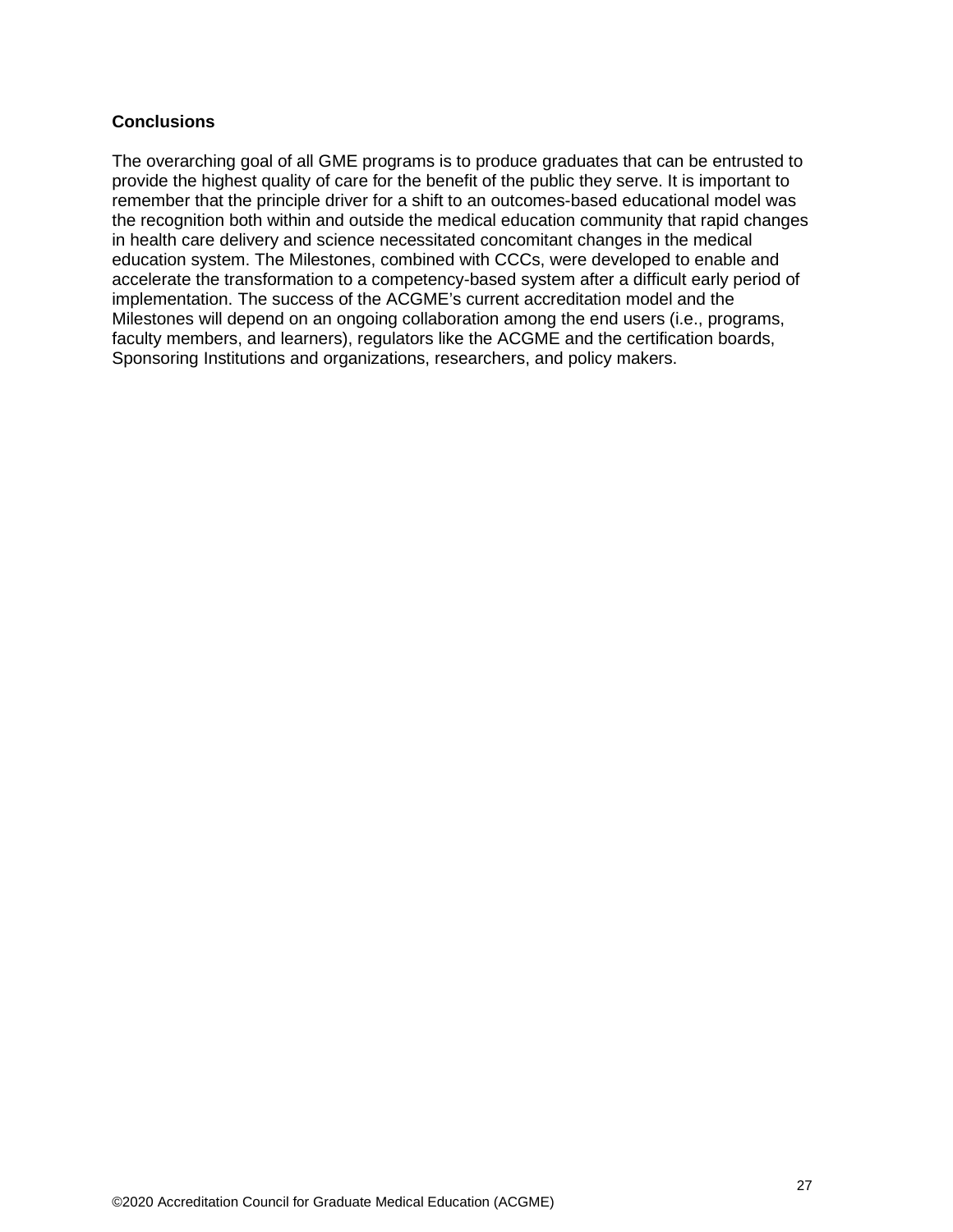## **References**

- ACGME Common Program Requirements. July 1, 2019. Accessed May 7, 2020: [https://www.acgme.org/Portals/0/PFAssets/ProgramRequirements/CPRResidency2019.](https://www.acgme.org/Portals/0/PFAssets/ProgramRequirements/CPRResidency2019.pdf) [pdf](https://www.acgme.org/Portals/0/PFAssets/ProgramRequirements/CPRResidency2019.pdf)
- Achike Francis I., Shaheen E. Lakhan, and Mohsin Yakub. 2019. "Competency-based Medical Education: Philosophy, What, How, Why, and the Challenges Therein." *Journal of Medical Education* 23 (1): 1-13.
- Batalden, Paul, David Leach, Susan Swing, Hubert Dreyfus, and Stuart Dreyfus. 2002. "General Competencies And Accreditation In Graduate Medical Education." *Health Affairs* 21 (5): 103–11. [https://doi.org/10.1377/hlthaff.21.5.103.](https://doi.org/10.1377/hlthaff.21.5.103)
- Bate, P., and G. Robert. 2006. "Experience-Based Design: from Redesigning the System around the Patient to Co-Designing Services with the Patient." *Quality and Safety in Health Care* 15 (5): 307–10. [https://doi.org/10.1136/qshc.2005.016527.](https://doi.org/10.1136/qshc.2005.016527)
- Bonnema Rachel A., Abby L. Spencer. 2012. "Remediating residents: Determining when enough is enough." *Academic Internal Medicine Insight* 10(4): 6-7.
- Campbell, Neil C., Elizabeth Murray, Janet Darbyshire, Jon Emery, Andrew Farmer, Frances Griffiths, Bruce Guthrie, Helen Lester, Phil Wilson, and Ann Louise Kinmonth. 2007. "Designing and Evaluating Complex Interventions to Improve Health Care." *BMJ* 334 (7591): 455–59. [https://doi.org/10.1136/bmj.39108.379965.be.](https://doi.org/10.1136/bmj.39108.379965.be)
- Carraccio, Carol, Susan D. Wolfsthal, Robert Englander, Kevin Ferentz, and Christine Martin. 2002. "Shifting Paradigms: From Flexner to competencies." *Academic Medicine* 77 (5): 361–67. [https://doi.org/10.1097/00001888-200205000-00003.](https://doi.org/10.1097/00001888-200205000-00003)
- Caverzagie, Kelly J., Markku T. Nousiainen, Peter C. Ferguson, Olle Ten Cate, Shelley Ross, Kenneth A. Harris, Jamiu Busari, et al. 2017. "Overarching Challenges to the Implementation of Competency-Based Medical Education." *Medical Teacher* 39 (6): 588–93. [https://doi.org/10.1080/0142159x.2017.1315075.](https://doi.org/10.1080/0142159x.2017.1315075)
- Cook, David A., and Thomas J. Beckman. 2006. "Current Concepts in Validity and Reliability for Psychometric Instruments: Theory and Application." *The American Journal of Medicine* 119 (2). [https://doi.org/10.1016/j.amjmed.2005.10.036.](https://doi.org/10.1016/j.amjmed.2005.10.036)
- Crawford, Lindsay, Nicholas Cofie, Laura Mcewen, Damon Dagnone, and Sean W. Taylor. 2020. "Perceptions and Barriers to Competency‐Based Education in Canadian Postgraduate Medical Education." *Journal of Evaluation in Clinical Practice*. https://doi.org/10.1111/jep.13371.
- Edgar, Laura, Sydney Roberts, and Eric S. Holmboe. 2018. "Milestones 2.0: A Step Forward." *Journal of Graduate Medical Education* 10 (3): 367–69. [https://doi.org/10.4300/jgme-d-18-00372.1.](https://doi.org/10.4300/jgme-d-18-00372.1)
- Edgar, Laura, Sydney Roberts, Nicholas A. Yaghmour, Andrea Leep Hunderfund, Stanley J. Hamstra, Lisa Conforti, and Eric S. Holmboe. 2018. "Competency Crosswalk: a Multispecialty Review of the Accreditation Council for Graduate Medical Education Milestones Across Four Competency Domains." *Academic Medicine* 93 (7): 1035–41. [https://doi.org/10.1097/acm.0000000000002059.](https://doi.org/10.1097/acm.0000000000002059)
- Elam, Stanley. *Performance-Based Teacher Education: What is the State of the Art?* 1971. Washington: American Association of Colleges for Teacher Education. 1–36.
- Englander, Robert, Jason R. Frank, Carol Carraccio, Jonathan Sherbino, Shelley Ross, and Linda Snell. 2017. "Toward a Shared Language for Competency-Based Medical Education." *Medical Teacher* 39 (6): 582–87. [https://doi.org/10.1080/0142159x.2017.1315066.](https://doi.org/10.1080/0142159x.2017.1315066)
- Ericsson, K. Anders. 2007. "An Expert-Performance Perspective of Research on Medical Expertise: The Study of Clinical Performance." *Medical Education* 41 (12): 1124–30. [https://doi.org/10.1111/j.1365-2923.2007.02946.x.](https://doi.org/10.1111/j.1365-2923.2007.02946.x)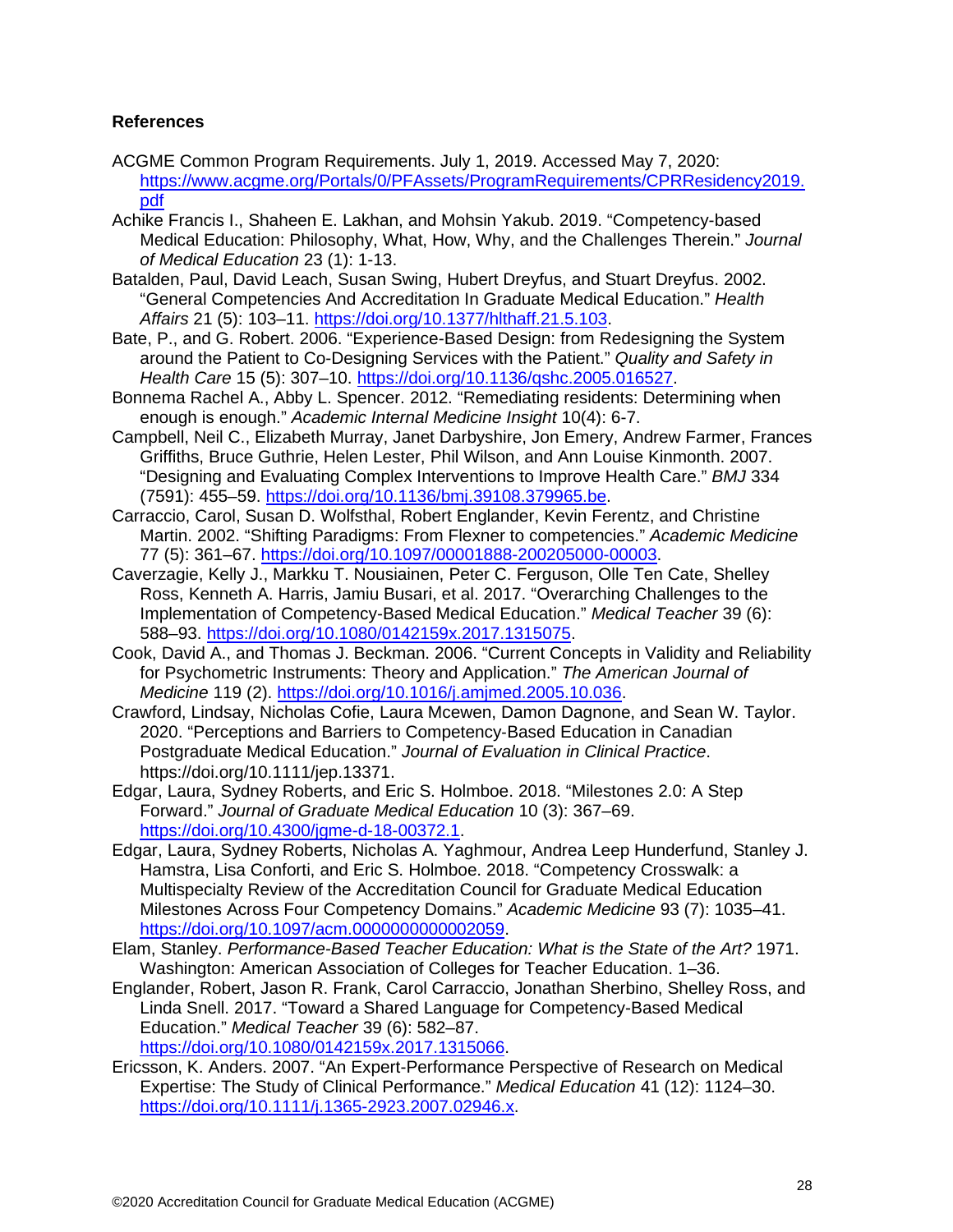- Ferguson, Peter C., Kelly J. Caverzagie, Markku T. Nousiainen, and Linda Snell. 2017. "Changing the Culture of Medical Training: An Important Step toward the Implementation of Competency-Based Medical Education." *Medical Teacher* 39 (6): 599–602. [https://doi.org/10.1080/0142159x.2017.1315079.](https://doi.org/10.1080/0142159x.2017.1315079)
- Frank, Jason R., Linda S. Snell, Olle Ten Cate, Eric S. Holmboe, Carol Carraccio, Susan R. Swing, Peter Harris, et al. 2010. "Competency-Based Medical Education: Theory to Practice." *Medical Teacher* 32 (8): 638–45. [https://doi.org/10.3109/0142159x.2010.501190.](https://doi.org/10.3109/0142159x.2010.501190)
- Freire, Karine and Daniela Sangiorgi. 2010. "Service Design and Healthcare Innovation: From Consumption to Co-Production and Co-Creation." Paper Nordic Service Design Conference, Linkoping, Sweden. Accessed on November 30, 2014 at [http://www.servdes.org/pdf/freire-sangiorgi.pdf.](http://www.servdes.org/pdf/freire-sangiorgi.pdf)
- Friedman, Karen A., Sandy Balwan, Frank Cacace, Kyle Katona, Suzanne Sunday, and Saima Chaudhry. 2014. "Impact on House Staff Evaluation Scores When Changing from a Dreyfus- to a Milestone-Based Evaluation Model: One Internal Medicine Residency Programs Findings." *Medical Education Online* 19 (1): 25185. [https://doi.org/10.3402/meo.v19.25185.](https://doi.org/10.3402/meo.v19.25185)
- Fuchs, Victor R. 1968. "Summary of Findings." In *The Service Economy*, 87:12. Cambridge, MA: National Bureau of Economic Research. Accessed November 30, 2014 at <http://www.nber.org/books/fuch68-1>
- Garn Harvey A., M.J. Flax, M. Springer, and J.B. Taylor. 1976. "Models for Indicator Development: A Framework for Policy Analysis." *Urban Institute Paper,* April:1206–17. Washington, DC: Urban Institute.
- Gordon, Morris, Jeanne Farnan, Ciaran Grafton-Clarke, Ridwaan Ahmed, Dawne Gurbutt, John Mclachlan, and Michelle Daniel. 2019. "Non-Technical Skills Assessments in Undergraduate Medical Education: A Focused BEME Systematic Review: BEME Guide No. 54." *Medical Teacher* 41 (7): 732–45. [https://doi.org/10.1080/0142159x.2018.1562166.](https://doi.org/10.1080/0142159x.2018.1562166)
- Hall, Andrew K., Jessica Rich, J. Damon Dagnone, Kristen Weersink, Jaelyn Caudle, Jonathan Sherbino, Jason R. Frank, Glen Bandiera, and Elaine Van Melle. 2020. "It's a Marathon, Not a Sprint: Rapid Evaluation of CBME Program Implementation.." *Academic Medicine* 95 (5): 786–93. [https://doi.org/10.1097/acm.0000000000003040.](https://doi.org/10.1097/acm.0000000000003040)
- Hamza, Deena M., Shelley Ross, and Ivy Oandasan. 2020. "Process and Outcome Evaluation of a CBME Intervention Guided by Program Theory." Journal of Evaluation in Clinical Practice. [https://doi.org/10.1111/jep.13344.](https://doi.org/10.1111/jep.13344)
- Holmboe, Eric S., Jonathan Sherbino, Donlin M. Long, Susan R. Swing, and Jason R Frank. 2010. "The Role of Assessment in Competency-based Medical Education." *Medical Teacher* 32 (8): 676–82.
- Holmboe, Eric S., Kenji Yamazaki, Laura Edgar, Lisa Conforti, Nicholas Yaghmour, Rebecca S. Miller, and Stanley J. Hamstra. 2015. "Reflections on the First 2 Years of Milestone Implementation." *Journal of Graduate Medical Education* 7 (3): 506–11. [https://doi.org/10.4300/jgme-07-03-43.](https://doi.org/10.4300/jgme-07-03-43)
- Institute of Medicine (IOM). 2014. *Graduate Medical Education that Meets the Nation's Health Needs.* Washington, DC: The National Academies Press.
- Kogan, Jennifer R., and Eric Holmboe. 2013. "Realizing the Promise and Importance of Performance-Based Assessment." *Teaching and Learning in Medicine* 25 (sup1). [https://doi.org/10.1080/10401334.2013.842912.](https://doi.org/10.1080/10401334.2013.842912)
- McGaghie, William C. and Laurette Lipson. 1978. "Competency-Based Curriculum Development in Medical Education: An Introduction." *Public Health Papers* 68 Geneva: World Health Organization.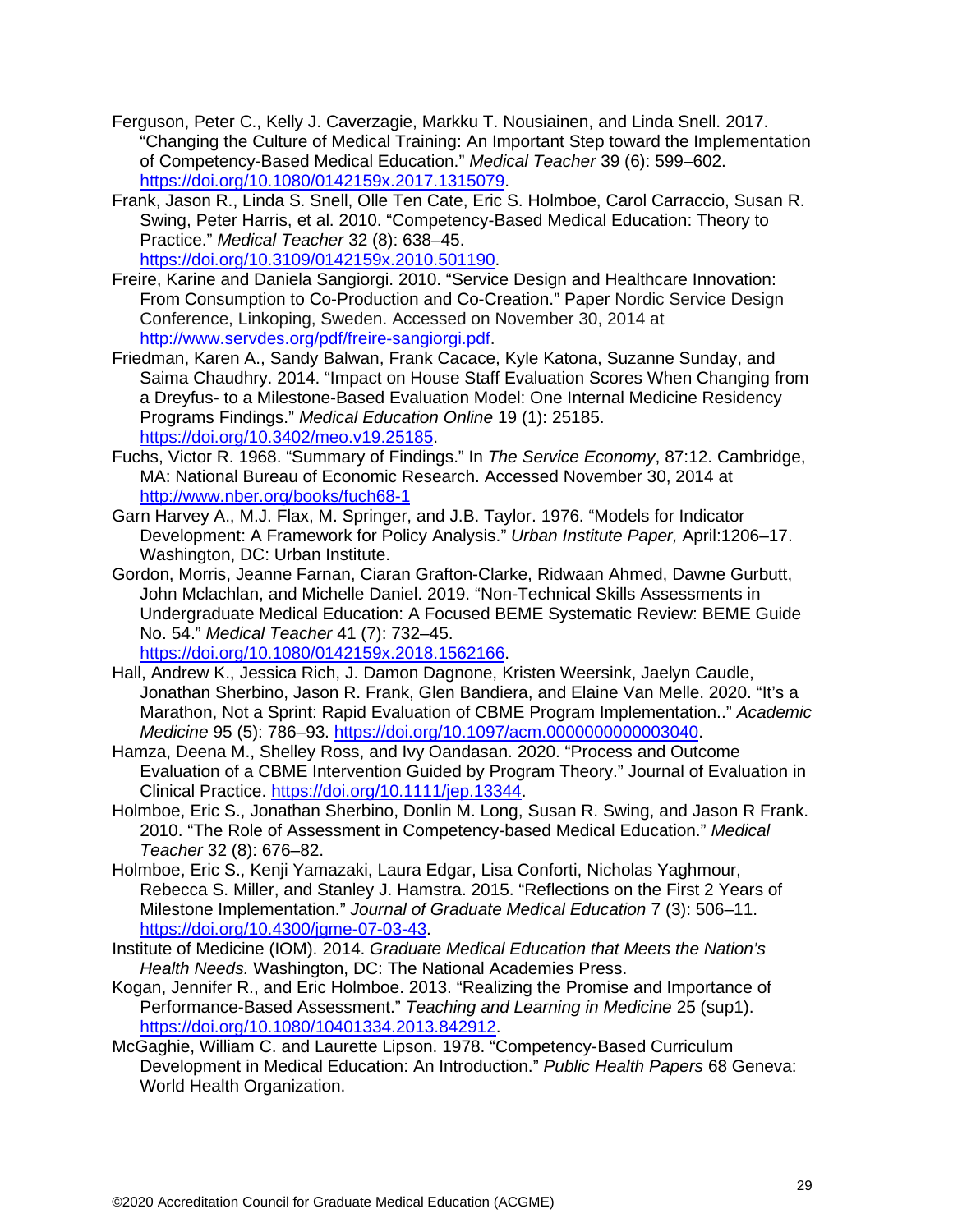Medical Research Council (United Kingdom). 2014. "Developing and Evaluating Complex Interventions: New Guidance." Accessed at [www.mrc.ac.uk](http://www.mrc.ac.uk/) on January 5, 2014.

Molloy E. and D. Boud. 2013. "Changing Conceptions of Feedback." In *Feedback in Higher and Professional Education*. Edited by D. Boud and E. Molly. New York: Routledge.

Nasca, Thomas J., Ingrid Philibert, Timothy Brigham, and Timothy C. Flynn. 2012. "The Next GME Accreditation System — Rationale and Benefits." *New England Journal of Medicine* 366 (11): 1051–56. [https://doi.org/10.1056/nejmsr1200117.](https://doi.org/10.1056/nejmsr1200117)

- Normann, Richard. 2001. *Reframing Business: When the Map Changes the Landscape.* London: Wiley Publishing.
- Oandasan, Ivy, Liz Martin, Melissa McGuire, and Rochelle Zorzi. 2020. "Twelve Tips for Improvement-Oriented Evaluation of Competency-Based Medical Education. *Medical Teacher* 42(3): 272–277.
- Ostrom, Elinor. 1996. "Crossing the Great Divide: Coproduction, Synergy, and Development." *World Development* 24 (6): 1073–87. [https://doi.org/10.1016/0305-](https://doi.org/10.1016/0305-750x(96)00023-x) [750x\(96\)00023-x.](https://doi.org/10.1016/0305-750x(96)00023-x)
- Pawson, Ray. 2013. *The Science of Evaluation: A Realist Manifesto*. London: Sage Publications.
- Pawson, Ray and N. Tilley. 1997. *Realistic Evaluation.* London: Sage Publications.
- Rogers P.J. 2011. "Implications of complicated and complex characteristics for key tasks in evaluation." In *Evaluating the Complex: Attribution, Contribution and Beyond*, edited by Kim Forss, Mita Marra, and Robert Schwartz. 33-53. New Brunswick, New Jersey: Transaction Publishers.
- Ross, Shelley, Natalia M. Binczyk, Deena M. Hamza, Shirley Schipper, Paul Humphries, Darren Nichols, and Michel G. Donoff. 2018. "Association of a Competency-Based Assessment System with Identification of and Support for Medical Residents in Difficulty." *JAMA Network Open* 1 (7).

[https://doi.org/10.1001/jamanetworkopen.2018.4581.](https://doi.org/10.1001/jamanetworkopen.2018.4581)

- Sabadossa K.A. and P.B. Batalden. 2014. "The Interdepedent Roles of Patients, Families and Professionals in Cystic Fibrosis: A System for the Coproduction of Healthcare and its Improvement. *BMJ Quality & Safety* 23: i90-i94 [https://doi.org/10.1136/bmjqs-2013-](https://doi.org/10.1136/bmjqs-2013-002782) [002782.](https://doi.org/10.1136/bmjqs-2013-002782)
- Sangha, Sonia and Stanley J. Hamstra. 2019. "Milestones Bibliography: December 2019." Accessed April 3, 2020:

[https://www.acgme.org/Portals/0/PDFs/Milestones/MilestonesBibliography\\_Dec%20201](https://www.acgme.org/Portals/0/PDFs/Milestones/MilestonesBibliography_Dec%202019%20Final%2003302020.pdf?ver=2020-04-03-130735-153) [9%20Final%2003302020.pdf?ver=2020-04-03-130735-153](https://www.acgme.org/Portals/0/PDFs/Milestones/MilestonesBibliography_Dec%202019%20Final%2003302020.pdf?ver=2020-04-03-130735-153)

- Sargeant, Joan, Jocelyn Lockyer, Karen Mann, Eric Holmboe, Ivan Silver, Heather Armson, Erik Driessen, et al. 2015. "Facilitated Reflective Performance Feedback." *Academic Medicine* 90 (12): 1698–1706. [https://doi.org/10.1097/acm.0000000000000809.](https://doi.org/10.1097/acm.0000000000000809)
- Schuwirth, Lambert W.T. and Cees P.M. Van der Vleuten. 2011. "Programmatic Assessment: From Assessment of Learning to Assessment for Learning." *Medical Teach*er 33: 478–85.
- Skeff, K. and G. Stratos. 2015. "Feedback." Stanford Clinical Teaching Program. Accessed at http://sfdc.stanford.edu/clinical teaching.html January 24, 2015.
- Sullivan, Rick L. 1995. "The Competency-Based Approach to Training." *Strategy Paper No 1*. Baltimore, Maryland: JHPIEGO Corporation.
- Tannenbaum, Evan, Hossai Furmli, Nancy Kent, Sharon Dore, Margaret Sagle, and Nicolette Caccia. 2020. "Exploring Faculty Perceptions of Competency-Based Medical Education and Assessing Needs for Implementation in Obstetrics and Gynaecology Residency." *Journal of Obstetrics and Gynaecology Canada* 42 (6): 707–17. doi:10.1016/j.jogc.2019.10.034.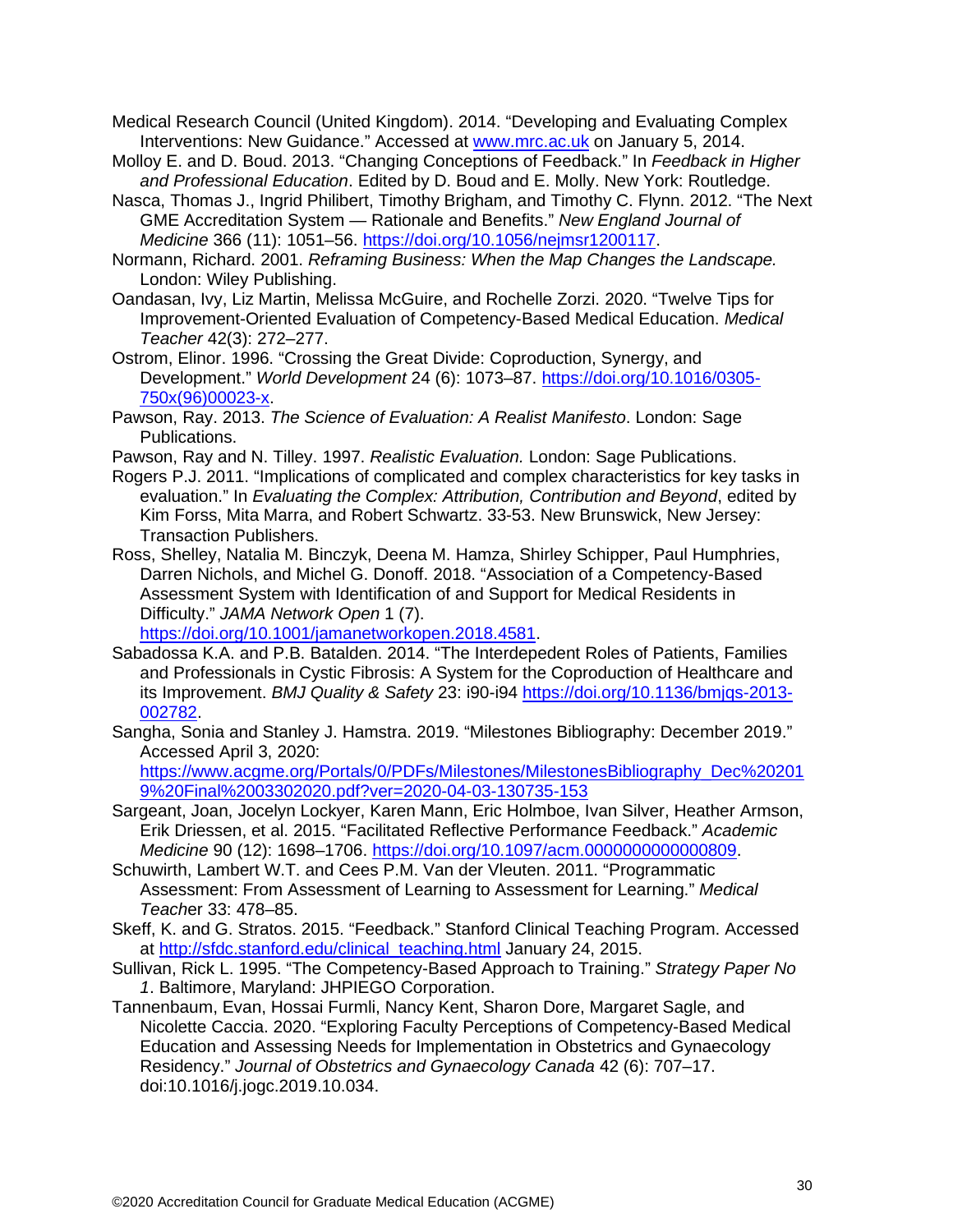Ten Cate, Olle. 2014. "The False Dichotomy of Quality and Quantity in the Discourse around Assessment in Competency-Based Education." *Advances in Health Sciences Education* 20 (3): 835–38. doi:10.1007/s10459-014-9527-3.

VanMelle, Elaine Van, Jason R. Frank, Eric S. Holmboe, Damon Dagnone, Denise Stockley, and Jonathan Sherbino. 2019. "A Core Components Framework for Evaluating Implementation of Competency-Based Medical Education Programs." *Academic Medicine* 94 (7): 1002–9. doi:10.1097/acm.0000000000002743.

- Wagner, Edward H., Brian T. Austin, and Michael Von Korff. 1996. "Organizing Care for Patients with Chronic Illness." *The Managed Care Quarterly* (4): 12–25.
- Weiss, Kevin B., James P. Bagian, and Thomas J. Nasca. 2013. "The Clinical Learning Environment." *JAMA.* 309 (16): 1687. doi:10.1001/jama.2013.1931.
- Whitcomb, Michael E. 2016. "Transforming Medical Education." *Academic Medicine* 91 (5): 618–20. doi:10.1097/acm.0000000000001049.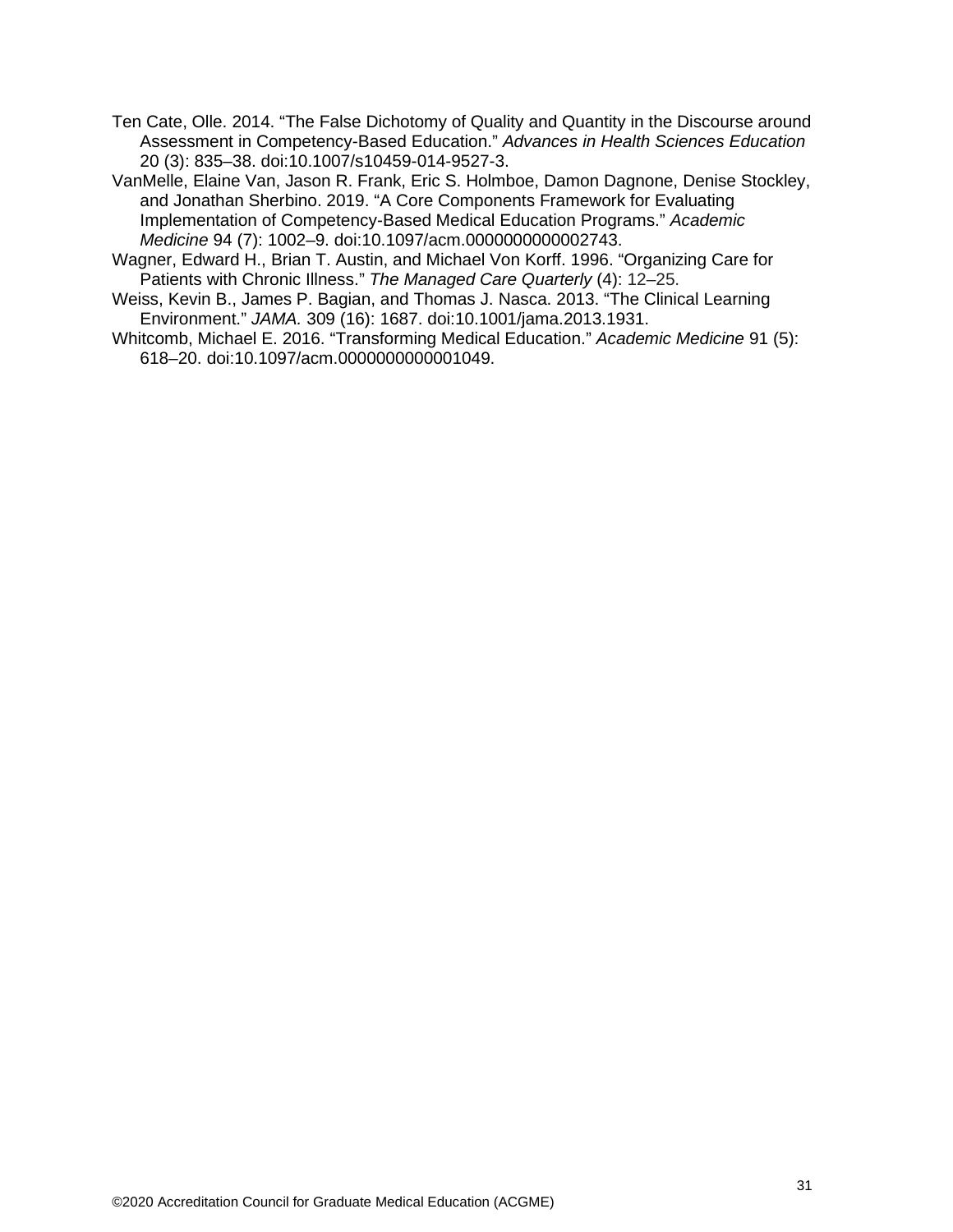## **Appendix A: Additional CBME References**

- Amin, Zubair. 2011. "Purposeful Assessment." *Medical Education* 46 (1): 4–7. https://doi.org/10.1111/j.1365-2923.2011.04170.x.
- Aagaard, Eva, Gregory C. Kane, Lisa Conforti, Sarah Hood, Kelly J. Caverzagie, Cynthia Smith, Davoren A. Chick, Eric S. Holmboe, and William F. Iobst. 2013. "Early Feedback on the Use of the Internal Medicine Reporting Milestones in Assessment of Resident Performance." *Journal of Graduate Medical Education* 5 (3): 433–38. [https://doi.org/10.4300/jgme-d-13-00001.1.](https://doi.org/10.4300/jgme-d-13-00001.1)
- Achike Francis I., Shaheen E. Lakhan, and Mohsin Yakub. 2019. "Competency-based Medical Education: Philosophy, What, How, Why, and the Challenges Therein." *Journal of Medical Education* 23 (1): 1-13.
- Albanese, Mark A. 2001. "Challenges in Using Rater Judgements in Medical Education." *Journal of Evaluation in Clinical Practice* 6 (3): 305–19. https://doi.org/10.1046/j.1365- 2753.2000.00253.x.
- Baker, Keith. 2011. "Determining Resident Clinical Performance." *Anesthesiology* 115 (4): 862–78. [https://doi.org/10.1097/aln.0b013e318229a27d.](https://doi.org/10.1097/aln.0b013e318229a27d)
- Banerjee, Yajnavalka, Christopher Tuffnell, and Rania Alkhadragy. 2019. "Mento's Change Model in Teaching Competency-Based Medical Education." *BMC Medical Education* 19 (1). [https://doi.org/10.1186/s12909-019-1896-0.](https://doi.org/10.1186/s12909-019-1896-0)
- Berger-Estilita, Joana, Sabine Nabecker, and Robert Greif. 2019. "A Delphi Consensus Study for Teaching 'Basic Trauma Management' to Third-Year Medical Students." *Scandinavian Journal of Trauma, Resuscitation and Emergency Medicine* 27 (1). [https://doi.org/10.1186/s13049-019-0675-6.](https://doi.org/10.1186/s13049-019-0675-6)
- Black, David. 2013. "Revalidation for Trainees and the Annual Review of Competency Progression (ARCP)." *Clinical Medicine* 13 (6): 570–72. [https://doi.org/10.7861/clinmedicine.13-6-570.](https://doi.org/10.7861/clinmedicine.13-6-570)
- Bonnema, Rachel A. and Abby L. Spencer. 2012. "Remediating Residents: Determining When Enough is Enough." *Academic Internal Medicine Insight* 10 (4): 6–7.
- Boyd, Victoria A., Cynthia R. Whitehead, Patricia Thille, Shiphra Ginsburg, Ryan Brydges, and Ayelet Kuper. 2017. "Competency-Based Medical Education: the Discourse of Infallibility." *Medical Education* 52 (1): 45–57. [https://doi.org/10.1111/medu.13467.](https://doi.org/10.1111/medu.13467)
- Branzetti, Jeremy, Michael A. Gisondi, Laura R. Hopson, and Linda Regan. 2019. "Aiming Beyond Competent: The Application of the Taxonomy of Significant Learning to Medical Education." *Teaching and Learning in Medicine* 31 (4): 466–78. doi:10.1080/10401334.2018.1561368.
- Carr, S.J. 2004. "Assessing Clinical Competency in Medical Senior House Officers: How and Why Should We Do It?" *Postgraduate Medical Journal* 80 (940): 63–66. [https://doi.org/10.1136/pmj.2003.011718.](https://doi.org/10.1136/pmj.2003.011718)
- Carraccio, Carol, Susan D. Wolfsthal, Robert Englander, Kevin Ferentz, and Christine Martin. 2002. "Shifting Paradigms." *Academic Medicine* 77 (5): 361–67. [https://doi.org/10.1097/00001888-200205000-00003.](https://doi.org/10.1097/00001888-200205000-00003)
- Cohen, Gerald S., Nancy L. Henry, and Pearl E. Dodd. 1990. "A Self-Study of Clinical Evaluation in the McMaster Clerkship." *Medical Teacher* 12 (3-4): 265–72. [https://doi.org/10.3109/01421599009006630.](https://doi.org/10.3109/01421599009006630)
- Cohen, Gerald S., Phyllis Blumberg, Nancy C. Ryan, and Patricia L. Sullivan. 1993. "Do Final Grades Reflect Written Qualitative Evaluations of Student Performance?" *Teaching and Learning in Medicine* 5 (1): 10–15. [https://doi.org/10.1080/10401339309539580.](https://doi.org/10.1080/10401339309539580)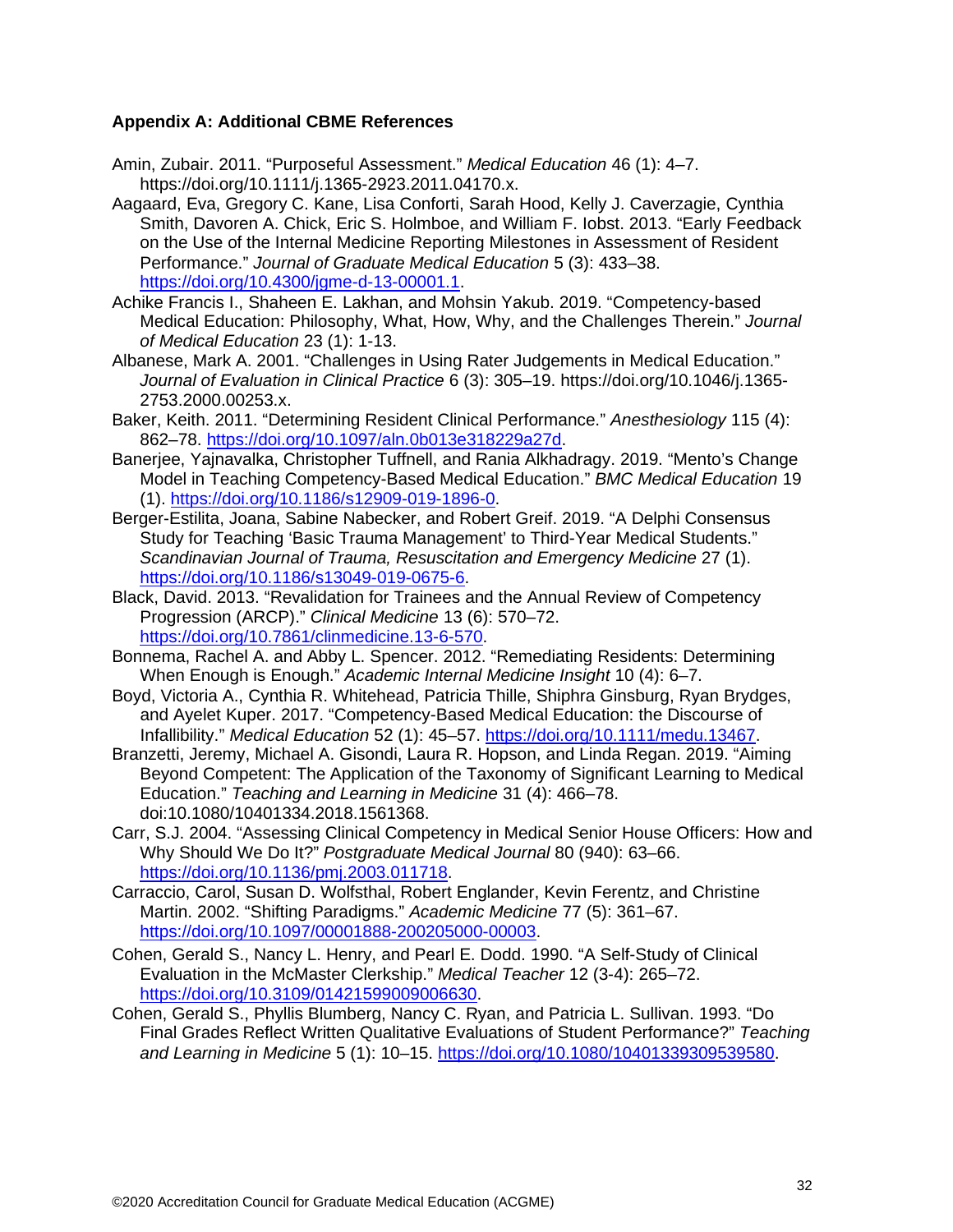- Davis, David A., Paul E. Mazmanian, Michael Fordis, R. Van Harrison, Kevin E. Thorpe, and Laure Perrier. 2006. "Accuracy of Physician Self-Assessment Compared with Observed Measures of Competence." *JAMA* 296 (9): 1094. [https://doi.org/10.1001/jama.296.9.1094.](https://doi.org/10.1001/jama.296.9.1094)
- Downing, Steven M. 2005. "Threats to the Validity of Clinical Teaching Assessments: What about Rater Error?" *Medical Education* 39 (4): 353–55. [https://doi.org/10.1111/j.1365-](https://doi.org/10.1111/j.1365-2929.2005.02138.x) [2929.2005.02138.x.](https://doi.org/10.1111/j.1365-2929.2005.02138.x)
- Dudek, Nancy L., Meridith B. Marks, and Glenn Regehr. 2005. "Failure to Fail: The Perspectives of Clinical Supervisors." *Academic Medicine* 80 (Supplement). [https://doi.org/10.1097/00001888-200510001-00023.](https://doi.org/10.1097/00001888-200510001-00023)
- Dudek, Nancy L., Meridith B. Marks, Timothy J. Wood, et al. 2012. "Quality Evaluation Reports: Can a Faculty Development Program Make a Difference?" *Medical Teacher* 34: e725–e731.
- Englander, Robert, Jason R. Frank, Carol Carraccio, et al. 2017. "Toward a Shared Language for Competency-Based Medical Education." *Medical Teacher* 39 (6): 582– 587.
- Frank, Jason R., Linda Snell, Robert Englander, Eric S. Holmboe, and ICBME Collaborators. 2017. "Implementing Competency-Based Medical Education: Moving Forward." *Medical Teacher* 39 (6): 568–573.
- Friedlander, R.B., Victoria Green, Jamie S. Padmore, and Kerry M. Richard. 2006. "Legal Issues in Residency Training." In *The Life Curriculum Teachers Guide II*, edited by Karen Andolsek, 8–35. Durham, North Carolina: Duke University School of Medicine. [http://wellness.som.jhu.edu/dl/LIFE%20Teachers%20Guide%202.pdf.](http://wellness.som.jhu.edu/dl/LIFE%20Teachers%20Guide%202.pdf)
- Gaglione, Margaret Mackrell, Lisa Moores, Louis Pangaro, and Paul A. Hemmer. 2005. "Does Group Discussion of Student Clerkship Performance at an Education Committee Affect an Individual Committee Member???s Decisions?" *Academic Medicine* 80 (Supplement). [https://doi.org/10.1097/00001888-200510001-00016.](https://doi.org/10.1097/00001888-200510001-00016)
- Gifford, Kimberly A., and Leslie H. Fall. 2014. "Doctor Coach: A Deliberate Practice Approach to Teaching and Learning Clinical Skills." *Academic Medicine* 89 (2): 272–76. https://doi.org/10.1097/acm.0000000000000097.
- Ginsburg, Shiphra, Jodi Mcilroy, Olga Oulanova, Kevin Eva, and Glenn Regehr. 2010. "Toward Authentic Clinical Evaluation: Pitfalls in the Pursuit of Competency." *Academic Medicine* 85 (5): 780–86. [https://doi.org/10.1097/acm.0b013e3181d73fb6.](https://doi.org/10.1097/acm.0b013e3181d73fb6)
- Ginsburg, Shiphra, Kevin Eva, and Glenn Regehr. 2013. "Do In-Training Evaluation Reports Deserve Their Bad Reputations? A Study of the Reliability and Predictive Ability of ITER Scores and Narrative Comments." *Academic Medicine* 88 (10): 1539–44. [https://doi.org/10.1097/acm.0b013e3182a36c3d.](https://doi.org/10.1097/acm.0b013e3182a36c3d)
- Ginsburg, Shiphra, Jodi Mcilroy, Olga Oulanova, Kevin Eva, and Glenn Regehr. 2010. "Toward Authentic Clinical Evaluation: Pitfalls in the Pursuit of Competency." *Academic Medicine* 85 (5): 780–86. [https://doi.org/10.1097/acm.0b013e3181d73fb6.](https://doi.org/10.1097/acm.0b013e3181d73fb6)
- Greaves, J.D., and J. Grant. 2000. "Watching Anaesthetists Work: Using the Professional Judgement of Consultants to Assess the Developing Clinical Competence of Trainees." *British Journal of Anaesthesia* 84 (4): 525–33. [https://doi.org/10.1093/oxfordjournals.bja.a013485.](https://doi.org/10.1093/oxfordjournals.bja.a013485)
- Goebel, Emily A., Matthew J. Cecchini, and Michele M. Weir. 2017. "Resident and Supervisor Evaluation Outcomes of a CBME Pathology Curriculum." *Canadian Journal of Pathology* 9 (1): 7.
- Govaerts, Marjan J.B., Lambert W.T. Schuwirth, Arno M.M. Muijtjens, and Cees P.M. Van der Vleuten. 2006. "Broadening Perspectives on Clinical Performance Assessment: Rethinking the Nature of In-Training Assessment." *Advances in Health Sciences Education* 12 (2): 239–60. [https://doi.org/10.1007/s10459-006-9043-1.](https://doi.org/10.1007/s10459-006-9043-1)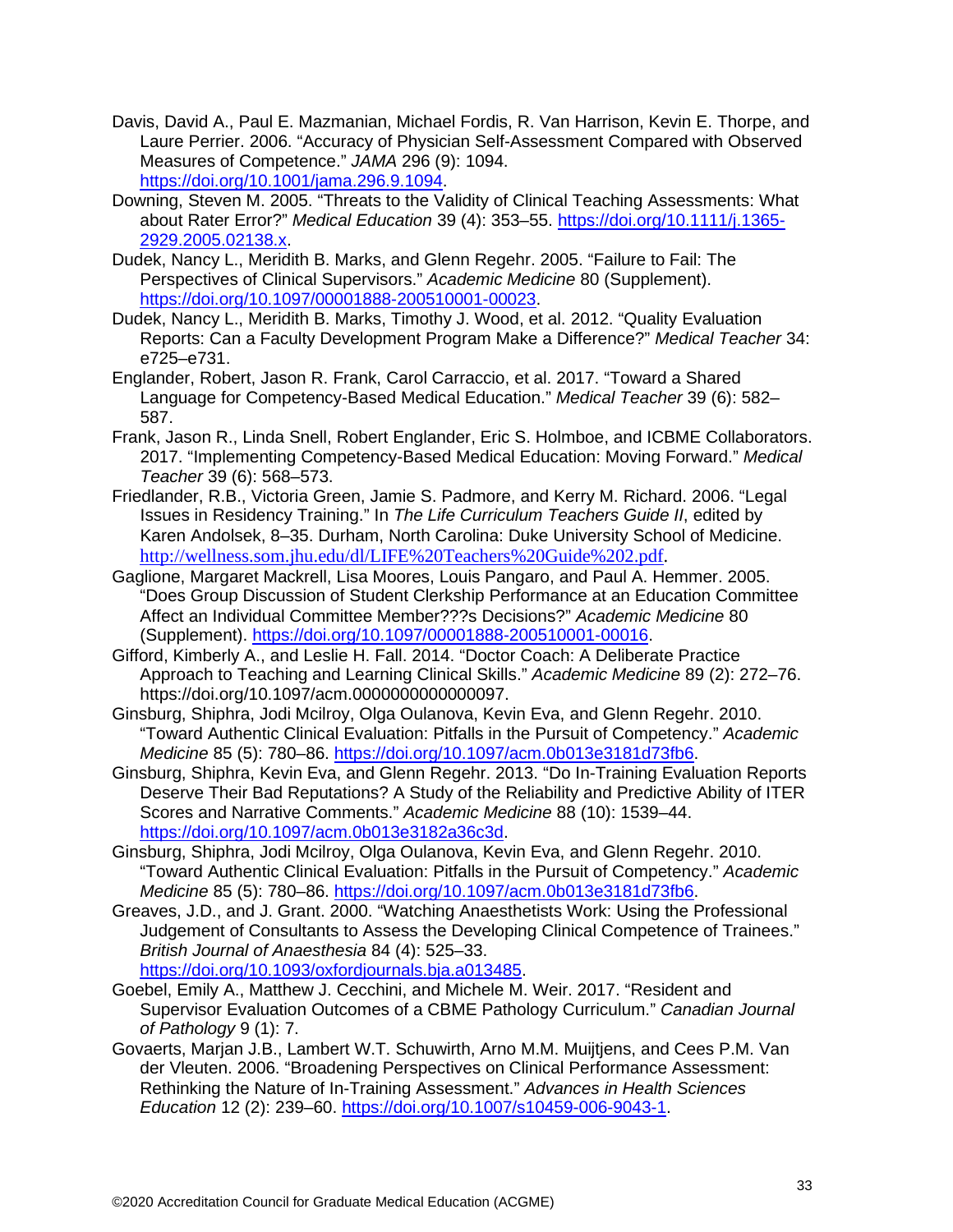- Griewatz, Jan, Amir Yousef, Miriam Rothdiener, and Maria Lammerding-Koeppel. "Are We Preparing for Collaboration, Advocacy and Leadership? Targeted Multi-Site Analysis of Collaborative Intrinsic Roles Implementation in Medical Undergraduate Curricula." *BMC Medical Education* 20, no. 1 (2020). [https://doi.org/10.1186/s12909-020-1940-0.](https://doi.org/10.1186/s12909-020-1940-0)
- Hamdy, Hossam, Kameshwar Prasad, M. Brownell Anderson, Albert Scherpbier, Reed Williams, Rein Zwierstra, and Helen Cuddihy. 2006. "BEME systematic review: Predictive values of measurements obtained in medical schools and future performance in medical practice." *Medical Teacher* 28: 103–16.
- Hamby, Hossam, Kameshwar Prasad, Reed Williams, and Fathi A. Salih. 2003. "Reliability and validity of the direct observation clinical encounter validation (DOCEE)." *Medical Education* 37: 205–212.
- Hattie, John, and Helen Timperley. 2007. "The Power of Feedback." *Review of Educational Research* 77, no. 1: 81–112. [https://doi.org/10.3102/003465430298487.](https://doi.org/10.3102/003465430298487)
- Hatala, R., and G.R. Norman. 1999. "In-Training Evaluation during an Internal Medicine Clerkship." *Academic Medicine* 74, no. 10. [https://doi.org/10.1097/00001888-](https://doi.org/10.1097/00001888-199910000-00059) [199910000-00059.](https://doi.org/10.1097/00001888-199910000-00059)
- Hauer, Karen E., Lindsay Mazotti, Bridget O'Brien, Paul A. Hemmer, and Lowell Tong. 2011. "Faculty Verbal Evaluations Reveal Strategies Used to Promote Medical Student Performance." *Medical Education Online* 16, no. 1: 6354. [https://doi.org/10.3402/meo.v16i0.6354.](https://doi.org/10.3402/meo.v16i0.6354)
- Hemmer, Paul A., Richard Hawkins, Jeffrey L. Jackson, and Louis N. Pangaro. 2000. "Assessing How Well Three Evaluation Methods Detect Deficiencies in Medical Students' Professionalism in Two Settings of an Internal Medicine Clerkship." *Academic Medicine* 75, no. 2: 167–73. [https://doi.org/10.1097/00001888-200002000-00016.](https://doi.org/10.1097/00001888-200002000-00016)
- Herbers, Jerome E., Gordon L. Noel, Glinda S. Cooper, Joan Harvey, Louis N. Pangaro, and Michael J. Weaver. 1989. "How Accurate Are Faculty Evaluations of Clinical Competence?" *Journal of General Internal Medicine* 4 (3): 202–8. [https://doi.org/10.1007/bf02599524.](https://doi.org/10.1007/bf02599524)
- Hodges B. 2013. "Assessment in the Post-Psychometric Ear: Learning to Love the Subjective and Collective." *Medical Teacher* 35 (7): 564–8.
- Holmboe, Eric S. 2004. "Faculty and the Observation of Trainees' Clinical Skills: Problems and Opportunities." *Academic Medicine* 79 (1): 16–22. [https://doi.org/10.1097/00001888-](https://doi.org/10.1097/00001888-200401000-00006) [200401000-00006.](https://doi.org/10.1097/00001888-200401000-00006)
- Holmboe, Eric S., R.E. Hawkins. 1998. "Methods for Evaluating the Clinical Competence of Residents in Internal Medicine: A Review." *Annals of Internal Medicine* 129 (1): 42. [https://doi.org/10.7326/0003-4819-129-1-199807010-00011.](https://doi.org/10.7326/0003-4819-129-1-199807010-00011)
- Holmboe Eric S., Jonathan Sherbino, Donlin M. Long, Susan R. Swing, Jason R. Frank. 2010. The role of assessing in competency-based medical education. *Medical Teacher*. 32: 676–682.
- Holmboe, Eric S., Denham S. Ward, Richard K. Reznick, Peter J. Katsufrakis, Karen M. Leslie, Vimla L. Patel, Donna D. Ray, and Elizabeth A. Nelson. 2011. "Faculty Development in Assessment: The Missing Link in Competency-Based Medical Education." *Academic Medicine* 86 (4): 460–467.
- Iobst, William F., and Kelly J. Caverzagie. 2013. "Milestones and Competency-Based Medical Education." Gastroenterology 145 (5): 921–24. [https://doi.org/10.1053/j.gastro.2013.09.029.](https://doi.org/10.1053/j.gastro.2013.09.029)
- Issenberg, S. Barry, William C. McGaghie, and Robert A. Waugh. 1999. "Computers and Evaluation of Clinical Competence." *Annals of Internal Medicine* 130 (3): 244. [https://doi.org/10.7326/0003-4819-130-3-199902020-00020.](https://doi.org/10.7326/0003-4819-130-3-199902020-00020)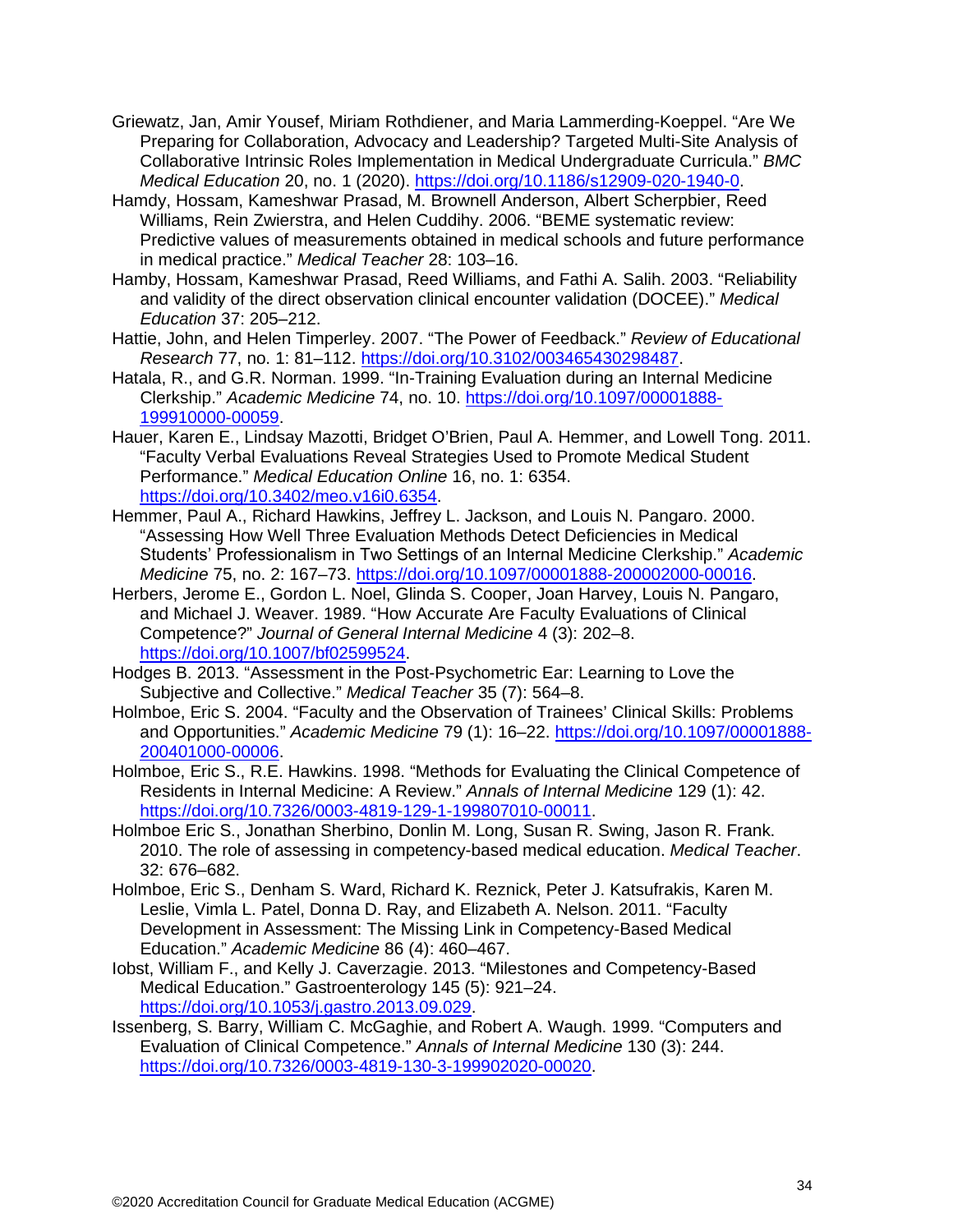- Jones, M. Douglas, and Tai M. Lockspeiser. 2018. "Proceed with Caution: Implementing Competency-Based Graduate Medical Education." *Journal of Graduate Medical Education* 10 (3): 276–78. [https://doi.org/10.4300/jgme-d-18-00311.1.](https://doi.org/10.4300/jgme-d-18-00311.1)
- Ketteler, Erika R., Edward D. Auyang, Kathy E. Beard, Erica L. Mcbride, Rohini Mckee, John C. Russell, Nova L. Szoka, and M. Timothy Nelson. 2014. "Competency Champions in the Clinical Competency Committee: A Successful Strategy to Implement Milestone Evaluations and Competency Coaching." *Journal of Surgical Education* 71 (1): 36–38. [https://doi.org/10.1016/j.jsurg.2013.09.012.](https://doi.org/10.1016/j.jsurg.2013.09.012)
- Kogan, Jennifer R., Eric S. Holmboe, and Karen E. Hauer. 2009. "Tools for Direct Observation and Assessment of Clinical Skills of Medical Trainees." *JAMA* 302 (12): 1316. [https://doi.org/10.1001/jama.2009.1365.](https://doi.org/10.1001/jama.2009.1365)
- Langsley, Donald G. 1991. "Medical Competence and Performance Assessment." *JAMA* 266 (7): 977. https://doi.org/10.1001/jama.1991.03470070107013.
- Lavin, B., and L. Pangaro. 1998. "Internship Ratings as a Validity Outcome Measure for an Evaluation System to Identify Inadequate Clerkship Performance." *Academic Medicine* 73 (9): 998–1002. [https://doi.org/10.1097/00001888-199809000-00021.](https://doi.org/10.1097/00001888-199809000-00021)
- Littlefield, J.H., D.A. DaRosa, K.D. Anderson, R.M. Bell, G.G. Nicholas, and P.J. Wolfson. 1991. "Accuracy of Surgery Clerkship Performance Raters." *Academic Medicine* 66: S16–S18.
- Lockyer, Jocelyn, Carol Carraccio, Ming-Ka Chan, Danielle Hart, Sydney Smee, Claire Touchie, Eric S. Holmboe, and Jason R. Frank. 2017. "Core Principles of Assessment in Competency-Based Medical Education. *Medical Teacher* 39 (6): 609–616.
- Lurie, Stephen J., Christopher J. Mooney, and Jeffrey M. Lyness. 2009. "Measurement of the General Competencies of the Accreditation Council for Graduate Medical Education: A Systematic Review." *Academic Medicine* 84 (3): 301–9. [https://doi.org/10.1097/acm.0b013e3181971f08.](https://doi.org/10.1097/acm.0b013e3181971f08)
- Melvin, Lindsay, and Rodrigo B. Cavalcanti. 2016. "The Oral Case Presentation." JAMA 316 (21): 2187. [https://doi.org/10.1001/jama.2016.16415.](https://doi.org/10.1001/jama.2016.16415)
- Miller, A., and J. Archer. 2010. "Impact of Workplace Based Assessment on Doctors' Education and Performance: a Systematic Review." *BMJ* 341 (sep24 1): c5064–c5064. [https://doi.org/10.1136/bmj.c5064.](https://doi.org/10.1136/bmj.c5064)
- Moideen, Nikitha, Catherine De Metz, Maria Kalyvas, Eleftherios Soleas, Rylan Egan, and Nancy Dalgarno. 2020. "Aligning Requirements of Training and Assessment in Radiation Treatment Planning in the Era of Competency-Based Medical Education." *International Journal of Radiation Oncology\*Biology\*Physics* 106 (1): 32–36. [https://doi.org/10.1016/j.ijrobp.2019.10.005.](https://doi.org/10.1016/j.ijrobp.2019.10.005)
- Nasca, Thomas J., Ingrid Philibert, Timothy Brigham, and Timothy C. Flynn. 2012. "The Next GME Accreditation System — Rationale and Benefits." *New England Journal of Medicine* 366 (11): 1051–56. [https://doi.org/10.1056/nejmsr1200117.](https://doi.org/10.1056/nejmsr1200117)
- Noel, Gordon L., Jerome E. Herbert Jr., Madlen P. Caplow, Glinda S. Cooper, Louis N. Pangaro, Joan Harvey. 1992. "How Well Do Internal Medicine Faculty Members Evaluate the Clinical Skills of Residents?" *Annals of Internal Medicine* 117: 757–65.
- Nousiainen Markku T., Kelly J. Caverzagie, Peter C. Ferguson, and Jason R. Frank. 2017. "Implementing Competency-Based Medical Education: What Changes in Curricular Structure and Processes are Needed?" *Medical Teacher* 39(6): 594–598.
- O'Dowd, Emily, Sinéad Lydon, Paul O'Connor, Caoimhe Madden, and Dara Byrne. 2019. "A Systematic Review of 7 Years of Research on Entrustable Professional Activities in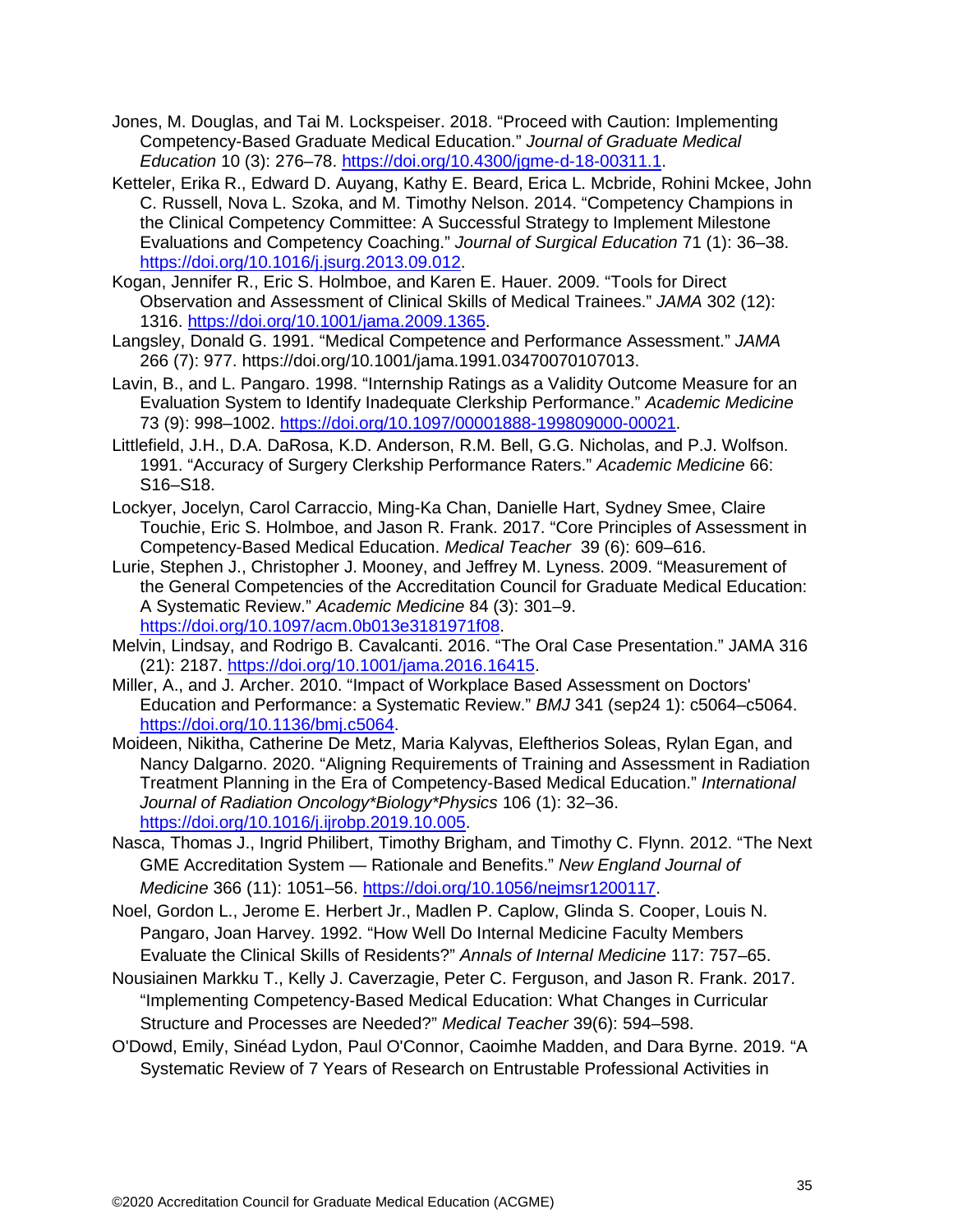Graduate Medical Education, 2011-2018." *Medical Education* 53 (3): 234–49. [https://doi.org/10.1111/medu.13792.](https://doi.org/10.1111/medu.13792)

- Orr, Christine, and Ranil Sonnadara. 2019. "Coaching by Design: Exploring a New Approach to Faculty Development in a Competency-Based Medical Education Curriculum." *Advances in Medical Education and Practice Volume* 10: 229–44. [https://doi.org/10.2147/amep.s191470.](https://doi.org/10.2147/amep.s191470)
- Pandit, Subhendu, Merlin R. Thomas, A. Banerjee, Mohan Angadi, Sushil Kumar, Aseem Tandon, Tripti Shrivastava, Debasis Bandopadhyay, V.D.S. Jamwal, and D.R. Basannar. 2019. "A Crossover Comparative Study to Assess Efficacy of Competency Based Medical Education (CBME) and the Traditional Structured (TS) Method in Selected Competencies of Living Anatomy of First Year MBBS Curriculum: A Pilot Study." *Medical Journal Armed Forces India* 75 (3): 259–65. [https://doi.org/10.1016/j.mjafi.2018.01.010.](https://doi.org/10.1016/j.mjafi.2018.01.010)
- Pangaro, L. 1999. "A New Vocabulary and Other Innovations for Improving Descriptive in-Training Evaluations." Academic Medicine 74 (11): 1203–7. [https://doi.org/10.1097/00001888-199911000-00012.](https://doi.org/10.1097/00001888-199911000-00012)
- Regehr, Glenn, Shiphra Ginsburg, Jodi Herold, Rose Hatala, Kevin Eva, and Olga Oulanova. 2012. "Using 'Standardized Narratives' to Explore New Ways to Represent Faculty Opinions of Resident Performance." *Academic Medicine* 87 (4): 419–27. [https://doi.org/10.1097/acm.0b013e31824858a9.](https://doi.org/10.1097/acm.0b013e31824858a9)
- Rosenberger, Kyle, Daniel Skinner, and Jody Monk. 2017. "Ready for Residency: A Bloomian Analysis of Competency-Based Osteopathic Medical Education." *The Journal of the American Osteopathic Association* 117 (8): 529. [https://doi.org/10.7556/jaoa.2017.103.](https://doi.org/10.7556/jaoa.2017.103)
- Sanfey, Hilary, Janet Ketchum, Jennifer Bartlett, Stephen Markwell, Andreas H. Meier, Reed Williams, and Gary Dunnington. 2010. "Verification of Proficiency in Basic Skills for Postgraduate Year 1 Residents." *Surgery* 148 (4): 759–67. [https://doi.org/10.1016/j.surg.2010.07.018.](https://doi.org/10.1016/j.surg.2010.07.018)
- Scavone, B.M., M.T. Sproviero, R.J. McCarthy, C.A. Wong, J.T. Sullivan, V.J. Siddall, and L.D. Wade. 2006. "Development of an Objective Scoring System for Measurement of Resident Performance on the Human Patient Simulator." *Anesthesiology*. 105: 260–6.
- Schwind, Cathy J., Reed G. Williams, Margaret L. Boehler, and Gary L. Dunnington. 2004. "Do Individual Attendings' Post-Rotation Performance Ratings Detect Residents' Clinical Performance Deficiencies?" *Academic Medicine* 79 (5): 453–57. [https://doi.org/10.1097/00001888-200405000-00016.](https://doi.org/10.1097/00001888-200405000-00016)
- Stillman, Paula L., D.B. Swanson, S. Smee, A.E. Stillman et al. 1986. "Assessing Clinical Skills of Residents with Standardized Patients." *Annals of Internal Medicine* 105 (5): 762. [https://doi.org/10.7326/0003-4819-105-5-762.](https://doi.org/10.7326/0003-4819-105-5-762)
- Storrar, Neill, David Hope, and Helen Cameron. 2018. "Student Perspective on Outcomes and Process – Recommendations for Implementing Competency-Based Medical Education." *Medical Teacher* 41 (2): 161–66. [https://doi.org/10.1080/0142159x.2018.1450496.](https://doi.org/10.1080/0142159x.2018.1450496)
- Swing, Susan R., Stephen G. Clyman, Eric S. Holmboe, and Reed G. Williams. 2009. "Advancing Resident Assessment in Graduate Medical Education." *Journal of Graduate Medical Education* 1 (2): 278–86. [https://doi.org/10.4300/jgme-d-09-00010.1.](https://doi.org/10.4300/jgme-d-09-00010.1)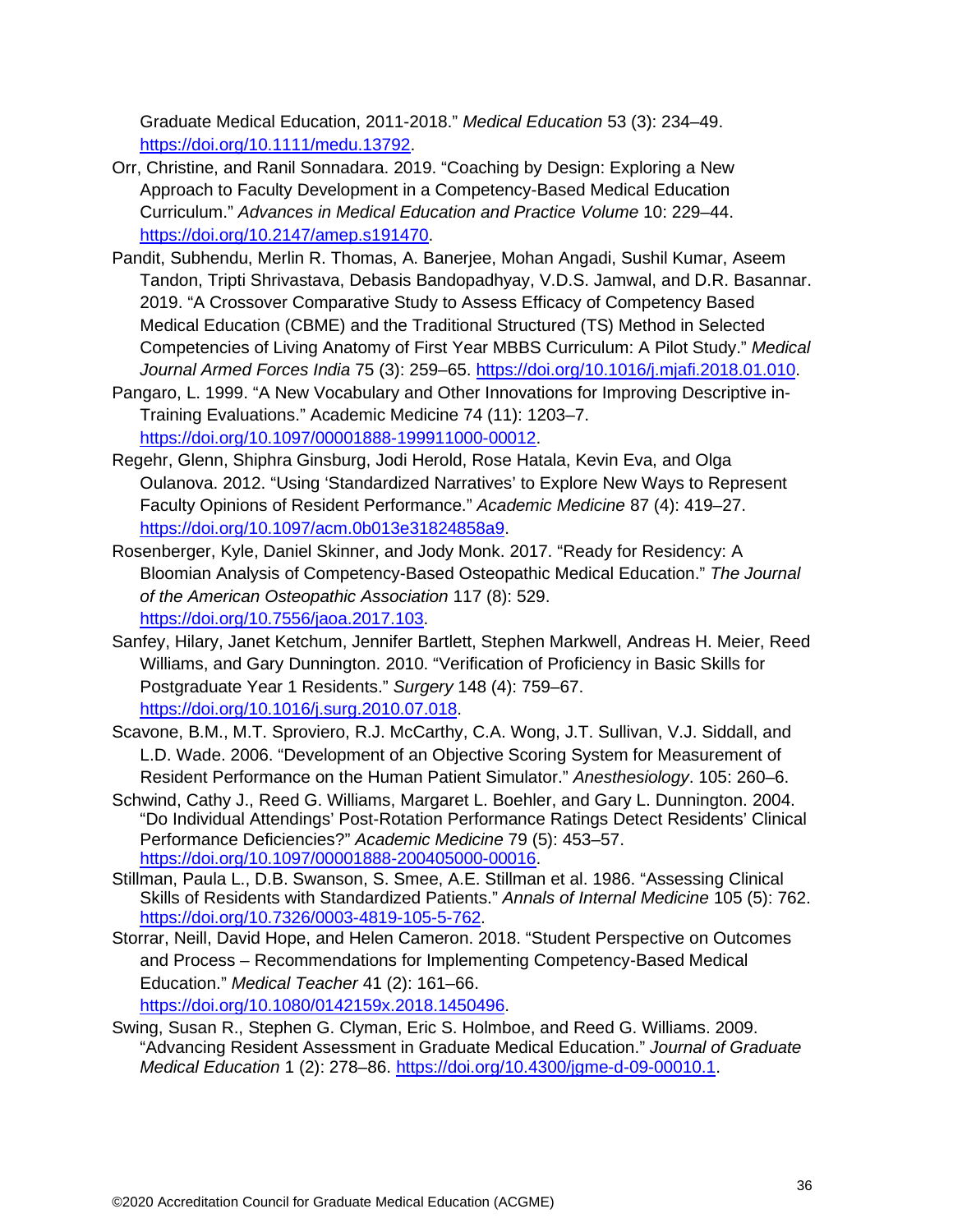- Swing, Susan R. and International CBME Collaborators. 2010. "Perspectives on Competency-Based Medical Education from the Learning Sciences." *Medical Teacher* 32 (8): 663–68. [https://doi.org/10.3109/0142159x.2010.500705.](https://doi.org/10.3109/0142159x.2010.500705)
- Tannenbaum, Evan, Hossai Furmli, Nancy Kent, Sharon Dore, Margaret Sagle, and Nicolette Caccia. 2020. "Exploring Faculty Perceptions of Competency-Based Medical Education and Assessing Needs for Implementation in Obstetrics and Gynaecology Residency." *Journal of Obstetrics and Gynaecology Canada* 42 (6): 707–17. [https://doi.org/10.1016/j.jogc.2019.10.034.](https://doi.org/10.1016/j.jogc.2019.10.034)
- Ten Cate, Olle, and Stephen Billett. 2014. "Competency-Based Medical Education: Origins, Perspectives and Potentialities." *Medical Education* 48 (3): 325–32. [https://doi.org/10.1111/medu.12355.](https://doi.org/10.1111/medu.12355)
- Tesser, Abraham, and Sidney Rosen. 1975. "The Reluctance to Transmit Bad News." *Advances in Experimental Social Psychology Advances in Experimental Social Psychology Volume 8*, 193–232. [https://doi.org/10.1016/s0065-2601\(08\)60251-8.](https://doi.org/10.1016/s0065-2601(08)60251-8)
- Tonesk, X., and R.G. Buchanan. 1987. "An AAMC Pilot Study by 10 Medical Schools of Clinical Evaluation of Students." *Academic Medicine* 62 (9): 707–18. [https://doi.org/10.1097/00001888-198709000-00001.](https://doi.org/10.1097/00001888-198709000-00001)
- Touchie, Claire, and Olle Ten Cate. 2015. "The Promise, Perils, Problems and Progress of Competency-Based Medical Education." *Medical Education* 50 (1): 93–100. [https://doi.org/10.1111/medu.12839.](https://doi.org/10.1111/medu.12839)
- Visram, Kash. 2018. "The Rationale for CBME and Early Impressions." *Canadian Urological Association Journal* 12 (6): 155. [https://doi.org/10.5489/cuaj.5422.](https://doi.org/10.5489/cuaj.5422)
- Visram, Kashif. 2019. "The Role of Mobile Technology for Resident Assessment of Surgical Skills in the CBME Era." *Canadian Urological Association Journal* 13 (2). [https://doi.org/10.5489/cuaj.5849.](https://doi.org/10.5489/cuaj.5849)
- Walsh, Allyn, Sudha Koppula, Viola Antao, Cheri Bethune, Stewart Cameron, Teresa Cavett, Diane Clavet, and Marion Dove. 2017. "Preparing Teachers for Competency-Based Medical Education: Fundamental Teaching Activities." *Medical Teacher* 40 (1): 80–85. [https://doi.org/10.1080/0142159x.2017.1394998.](https://doi.org/10.1080/0142159x.2017.1394998)
- Whitcomb, Michael E. 2016. "Transforming Medical Education: Is Competency-Based Medical Education the Right Approach?" *Academic Medicine* 91 (5): 618–20. [https://doi.org/10.1097/acm.0000000000001049.](https://doi.org/10.1097/acm.0000000000001049)
- Whitehead, Cynthia R., and Ayelet Kuper. 2014. "Competency-Based Training for Physicians: Are We Doing No Harm?" *Canadian Medical Association Journal* 187 (4). [https://doi.org/10.1503/cmaj.140873.](https://doi.org/10.1503/cmaj.140873)
- Wilkinson, James R., James G.M. Crossley, Andrew Wragg, Peter Mills, George Cowan, and Winnie Wade. 2008. "Implementing Workplace-Based Assessment across the Medical Specialties in the United Kingdom." *Medical Education* 42 (4): 364–73. [https://doi.org/10.1111/j.1365-2923.2008.03010.x.](https://doi.org/10.1111/j.1365-2923.2008.03010.x)
- Williams, Reed G., Debra A. Klamen, and William C. McGaghie. 2003. "Cognitive, Social and Environmental Sources of Bias in Clinical Performance Ratings." *Teaching and Learning in Medicine* 15 (4): 270–92. [https://doi.org/10.1207/s15328015tlm1504\\_11.](https://doi.org/10.1207/s15328015tlm1504_11)
- Williams, Reed G., Hilary Sanfey, Xiaodong (Phoenix) Chen, and Gary L. Dunnington. 2012. "A Controlled Study to Determine Measurement Conditions Necessary for a Reliable and Valid Operative Performance Assessment." *Annals of Surgery* 256 (1): 177–87. [https://doi.org/10.1097/sla.0b013e31825b6de4.](https://doi.org/10.1097/sla.0b013e31825b6de4)
- Williams, Reed G., Steven Verhulst, Jerry A. Colliver, and Gary L. Dunnington. 2005. "Assuring the Reliability of Resident Performance Appraisals: More Items or More Observations?" Surgery 137 (2): 141-47. [https://doi.org/10.1016/j.surg.2004.06.011.](https://doi.org/10.1016/j.surg.2004.06.011)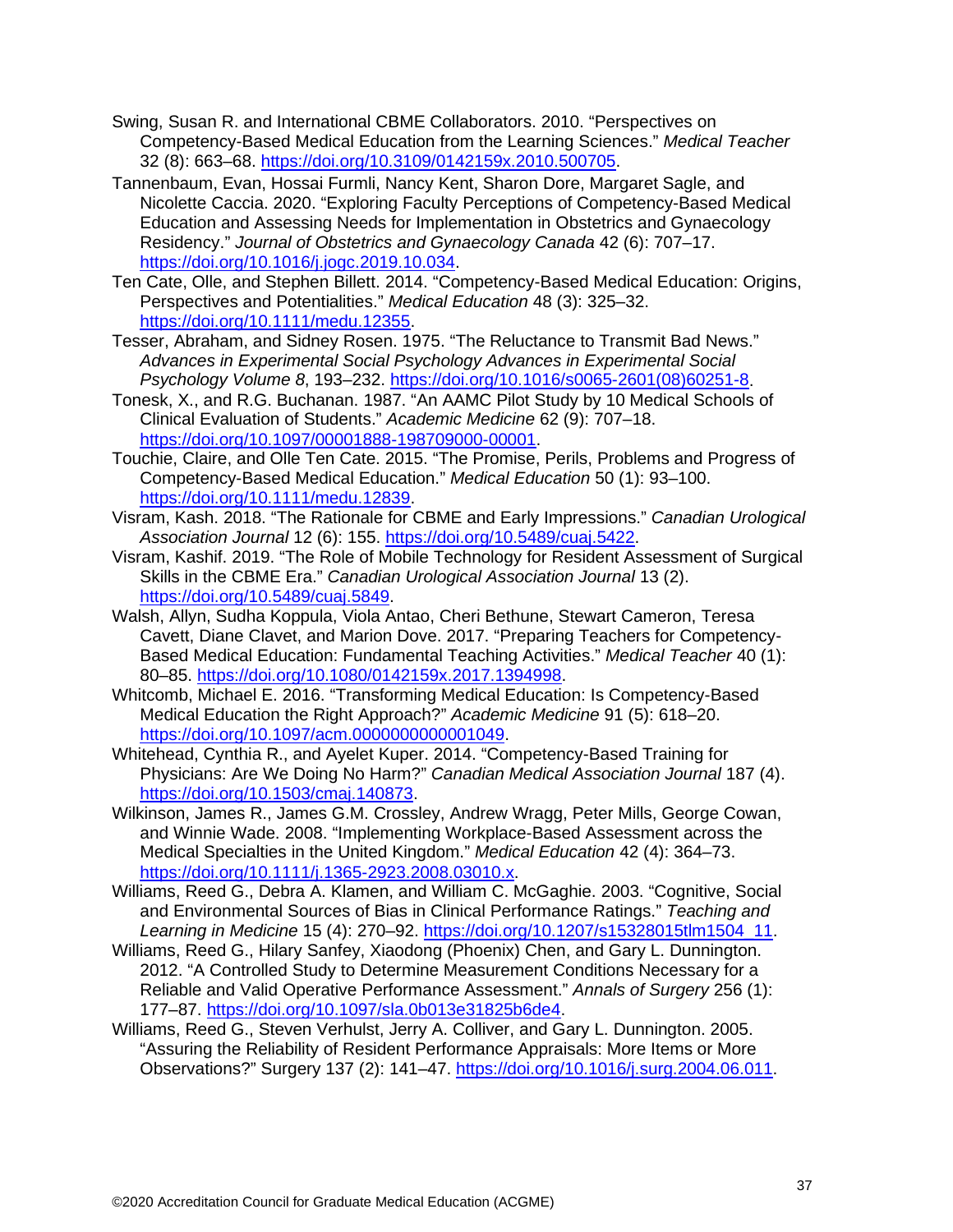- Williams, Reed G., Gary L. Dunnington, and Debra L. Klamen. 2005. "Forecasting Residents' Performance—Partly Cloudy." *Academic Medicine* 80 (5): 415–22. [https://doi.org/10.1097/00001888-200505000-00002.](https://doi.org/10.1097/00001888-200505000-00002)
- Williams, Reed G., Debra A. Klamen, and William C. McGaghie. 2003. "Cognitive, Social and Environmental Sources of Bias in Clinical Performance Ratings." *Teaching and Learning in Medicine* 15 (4): 270–92. [https://doi.org/10.1207/s15328015tlm1504\\_11.](https://doi.org/10.1207/s15328015tlm1504_11)
- Williams, Reed G., Hilary Sanfey, Xiaodong (Phoenix) Chen, and Gary L. Dunnington. 2012. "A Controlled Study to Determine Measurement Conditions Necessary for a Reliable and Valid Operative Performance Assessment." *Annals of Surgery* 256 (1): 177–87. [https://doi.org/10.1097/sla.0b013e31825b6de4.](https://doi.org/10.1097/sla.0b013e31825b6de4)
- Williams, Reed G., Cathy J. Schwind, Gary L. Dunnington, John Fortune, David Rogers, and Margaret Boehler. 2005. "The Effects of Group Dynamics on Resident Progress Committee Deliberations." *Teaching and Learning in Medicine* 17 (2): 96–100. [https://doi.org/10.1207/s15328015tlm1702\\_1.](https://doi.org/10.1207/s15328015tlm1702_1)